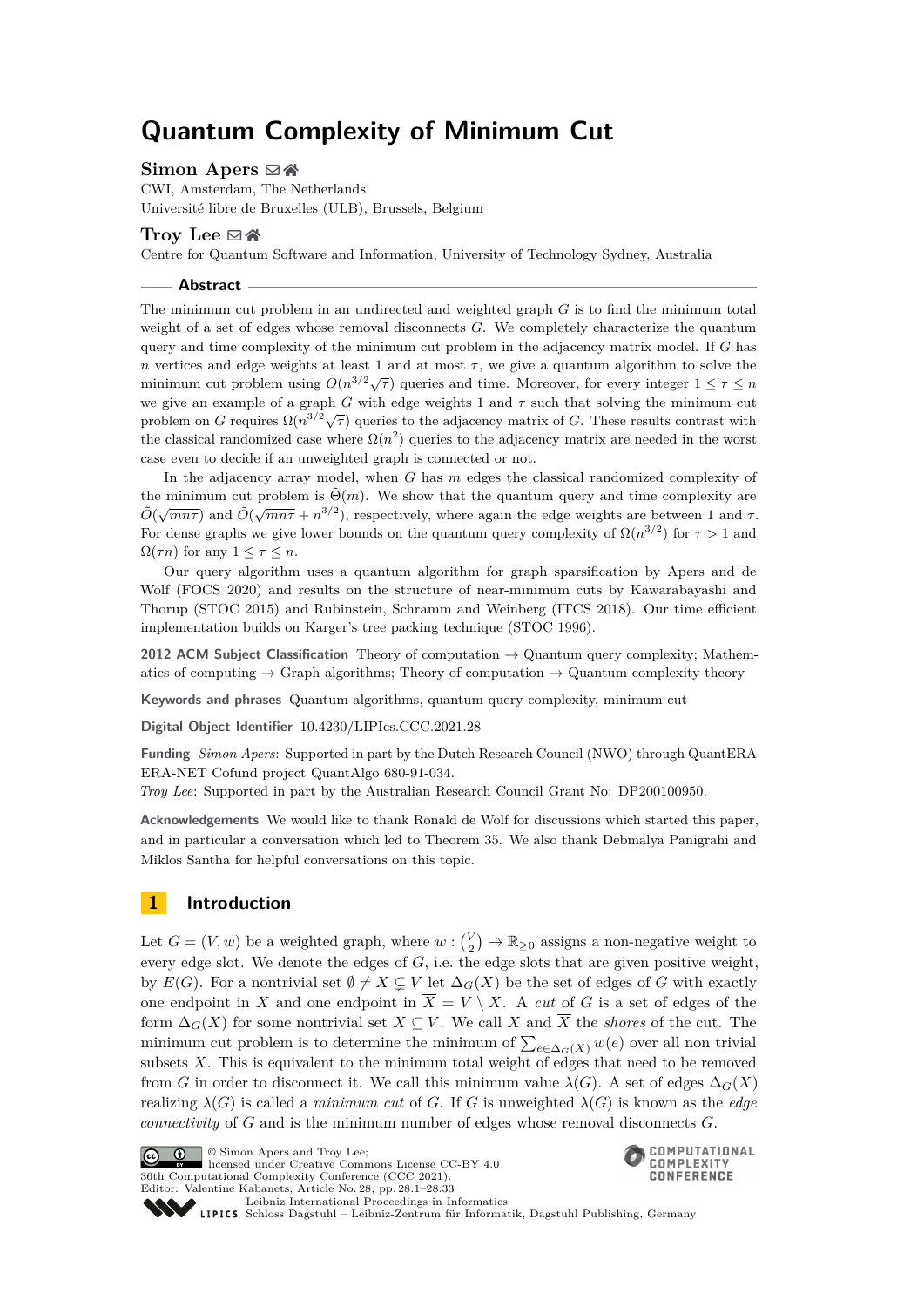## **28:2 Quantum Complexity of Minimum Cut**

Computing the weight of a minimum cut of a graph is a fundamental computational problem that has been extensively studied in theoretical computer science since at least the 1960s [\[18,](#page-29-0) [13\]](#page-28-0). It is also a problem of great practical importance, with applications to clustering algorithms [\[8\]](#page-28-1) and evaluating network reliability, among others (see [\[33\]](#page-29-1) for a survey of applications). Classically it is known that edge connectivity can be computed in nearly linear time even by *deterministic* algorithms [\[26,](#page-29-2) [21\]](#page-29-3). For weighted graphs with *m* edges, the weight of a minimum cut can be determined in nearly linear time<sup>[1](#page-1-0)</sup>  $\tilde{O}(m)$  by a randomized algorithm [\[25,](#page-29-4) [30,](#page-29-5) [16\]](#page-29-6) and in almost linear time  $O(m^{1+o(1)})$  by a deterministic algorithm [\[27\]](#page-29-7).

In this work we study quantum algorithms for the minimum cut problem in two standard models for graph problems, the adjacency matrix and the adjacency array models. In the adjacency matrix model a query consists of a pair  $\{u, v\}$  of vertices, and the answer is  $w({u,v})$ . The adjacency array model allows 3 types of queries: one can query the degree of a vertex  $v$ , the name of the  $i<sup>th</sup>$  neighbor of  $v$ , according to some arbitrary ordering, and the weight of the edge between  $v$  and its  $i^{\text{th}}$  neighbor.

For classical randomized algorithms, in the adjacency matrix model it is known that even deciding if a graph is connected or not requires  $\Omega(n^2)$  queries in the worst case [\[11\]](#page-28-2). More recently, the randomized query complexity of edge connectivity was studied by Bishnu, Ghosh, Mishra and Paraashar [\[7\]](#page-28-3) in a common generalization of the adjacency matrix and adjacency array models called the *local query* model. This model allows queries to the degree of a vertex and to the *i*<sup>th</sup> neighbor of a vertex *v*, as in the adjacency array model, and also queries as to whether or not  $\{u, v\}$  is an edge, as in the adjacency matrix model. Over simple graphs *G* with *m* edges, they show an  $\Omega(m)$  lower bound on the number of local queries needed by a randomized algorithm to succeed with probability 2*/*3 for both the problems of determining the edge connectivity and outputting a cut realizing the edge connectivity [\[7,](#page-28-3) Theorems 2 and 3].

In this work we completely characterize the quantum query and time complexity of the minimum cut problem in the adjacency matrix model. The complexity depends on what we call the *edge-weight ratio*. We say a graph has edge-weight ratio *τ* if the ratio of the largest weight of the graph to the smallest is at most  $\tau$ . When the edge-weight ratio of an *n*-vertex graph is  $\tau$ , we give a bounded-error quantum algorithm to solve the minimum cut problem using  $\tilde{O}(n^{3/2}\sqrt{\tau})$  queries and time in the adjacency matrix model (Theorem [5\)](#page-7-0). For the unweighted case, i.e. the case  $\tau = 1$ , one can see this bound is tight as Dürr, Heiligman, Høyer, and Mhalla [\[11\]](#page-28-2) show that even deciding if a graph is connected or not requires  $\Omega(n^{3/2})$  quantum queries in the adjacency matrix model. We extend this bound by showing that for any  $1 \leq \tau \leq n$  there is a graph family with edge-weight ratio  $\tau$  for which solving the minimum cut problem requires  $\Omega(n^{3/2}\sqrt{\tau})$  quantum queries to the adjacency matrix (Theorem [35\)](#page-23-0). For  $\tau \geq n$  one can always use the trivial  $O(n^2)$  algorithm, thus our results characterize the quantum query complexity of the minimum cut problem in the adjacency matrix model for any value of *τ* .

For the adjacency array model, we give a bounded-error quantum algorithm that solves the minimum cut problem in an *n* vertex, *m* edge graph with edge-weight ratio  $\tau$  using  $\tilde{O}(\sqrt{mn\tau})$ quantum queries (Theorem [21\)](#page-17-0). The quantum algorithm runs in time  $\tilde{O}(\sqrt{mn\tau} + n^{3/2})$ (Theorem [5\)](#page-7-0). In this case we do not know whether the bound is tight in all regimes. For unweighted graphs ( $\tau = 1$ ) the best lower bound we know of is  $\Omega(n)$ , which again follows from a lower bound for connectivity [\[11\]](#page-28-2). For any  $\tau > 1$  we show that the minimum cut

<span id="page-1-0"></span><sup>&</sup>lt;sup>1</sup> The  $\tilde{O}(\cdot)$  notation hides polylogarithmic factors in its argument.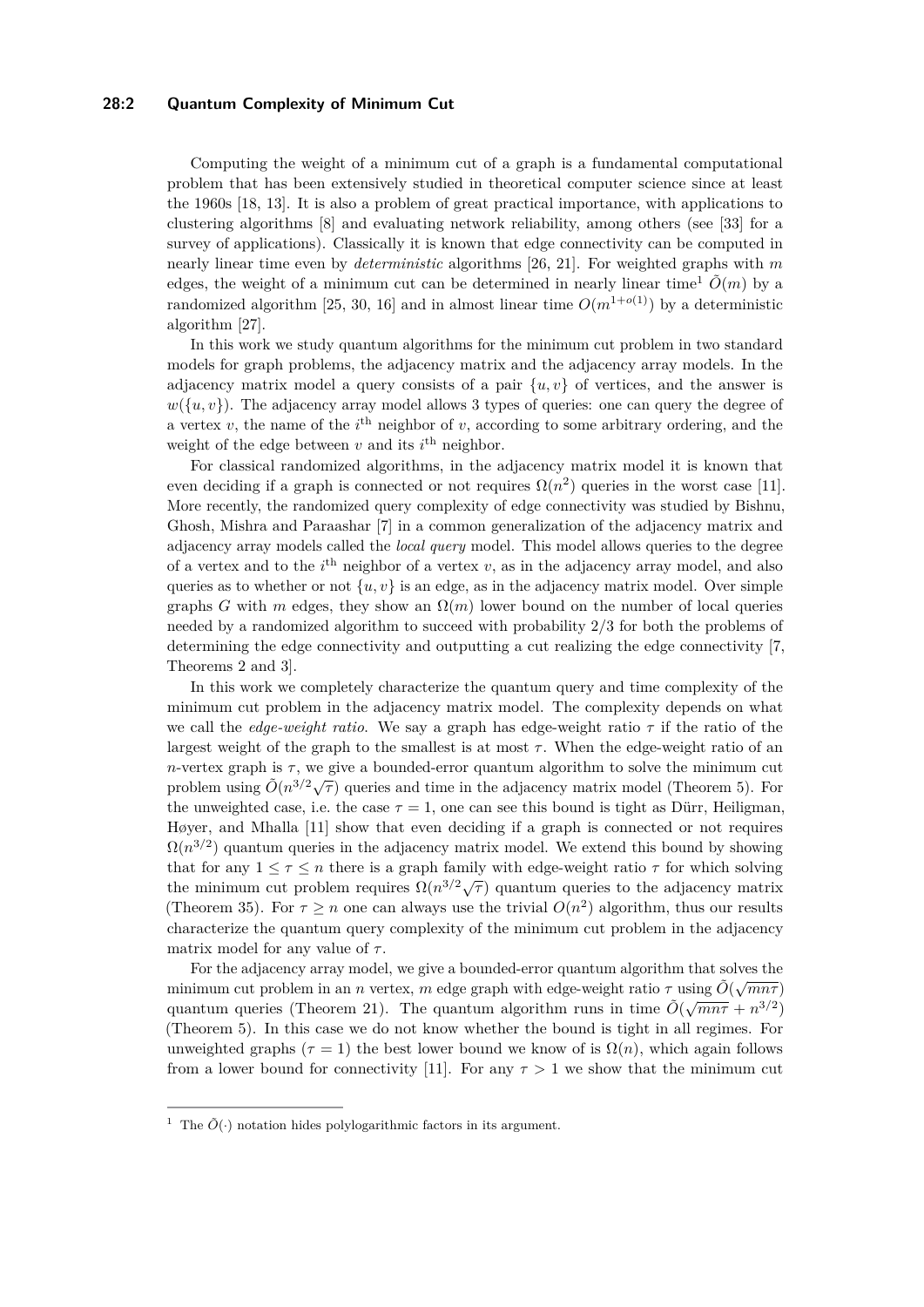problem requires  $\Omega(n^{3/2})$  quantum queries to the adjacency array (Theorem [37\)](#page-25-0). Finally, for any  $1 \leq \tau \leq 5n/8$  we show a lower bound of  $\Omega(\tau n)$  on the number of quantum adjacency array queries for solving the minimum cut problem (Theorem [40\)](#page-27-0).

In addition to computing the weight  $\lambda(G)$  of a minimum cut, all of our upper and lower bounds also apply to outputting the edges or shores of a cut realizing  $\lambda(G)$ .

## **1.1 Previous work**

We are not aware of any previous work on the quantum complexity of *exact* global minimum cut. The closest work to ours in topic is the recent paper of Apers and de Wolf [\[2\]](#page-28-4), which in particular shows that in a weighted graph a  $(1+\varepsilon)$ -approximation to the weight of a minimum particular shows that in a weighted graph a  $(1 + \varepsilon)$ -approximation to the weight of a minimum<br>cut can be found in time  $\tilde{O}(n^{3/2}/\epsilon)$  in the adjacency matrix model and time  $\tilde{O}(\sqrt{mn}/\epsilon)$  in the adjacency array model. The sparsifier construction of Apers and de Wolf that yields this approximation also plays a key role in our algorithm.

Another key work for us is the seminal paper of Dürr, Heiligman, Høyer and Mhalla [\[11\]](#page-28-2) which gives tight bounds for the quantum complexity of many graph problems in both the adjacency matrix and adjacency array models. In particular, they show that determining if a graph is connected or not, i.e. determining if the minimum cut value is zero or positive, requires  $\Omega(n^{3/2})$  queries in the adjacency matrix model and  $\Omega(n)$  queries in the adjacency array model. These are still the best lower bounds we know of for simple graphs<sup>[2](#page-2-0)</sup> even for the more general problem of computing the edge connectivity. Indeed, we show the  $\Omega(n^{3/2})$ connectivity lower bound in the adjacency matrix model is a tight lower bound even on the quantum complexity of edge connectivity. In [\[11\]](#page-28-2) it is also shown that finding a spanning forest in the adjacency matrix model can be done with a quantum algorithm in queries and time  $\tilde{O}(n^{3/2})$ , which is a result we will make use of in our time efficient algorithm.

Two classical papers which inspired our algorithm are the works of Kawarabayashi and Thorup (KT) [\[26\]](#page-29-2) and Rubinstein, Schramm, and Weinberg (RSW) [\[35\]](#page-30-0). KT give the first near-linear time deterministic algorithm to compute the edge connectivity of a simple graph  $G = (V, E)$ . A key idea of KT is to look at a *contraction* of the original graph *G*. Let  $\mathcal{P} = \{P_1, \ldots, P_k\}$  be a partition of *V*. The contraction  $G' = \text{Contract}(G, \mathcal{P})$  is a multi-graph whose vertices are labeled by the sets in  $P$  and which has all the edges of  $G$  whose endpoints lie in different sets of  $\mathcal{P}$ . KT first check the cardinality of all *star* cuts of the form  $\Delta_G({v})$ , which can be done deterministically in linear time. To find the minimum non-star cut, KT show that any simple graph *G* with minimum degree *d* has a contraction  $G' =$  Contract $(G, \mathcal{P})$ that preserves all of the near-minimum non-star cuts of *G*, but which has only  $\tilde{O}(n/d)$  vertices and  $O(n)$  edges. Moreover, they show how to find such a contraction deterministically in near-linear time. They then use Gabow's  $\tilde{O}(\lambda(G)|E(G)|)$  mincut algorithm [\[15\]](#page-28-5) to find a minimum cut in *G*'. If *G* has *m* edges then  $\lambda(G') = \lambda(G) \le m/n$ , and as  $|E(G')| \in \tilde{O}(n)$ , this gives a time bound that is nearly linear in *m*.

RSW follow a similar high-level approach to give a classical randomized algorithm that computes the edge connectivity of a simple graph with *cut queries*. In the cut query model, when the input is a graph *G*, an algorithm can query any nontrivial set *X* and receive the answer  $|\Delta_G(X)|$ . RSW show that the edge connectivity of a simple graph can be computed with high probability by a randomized algorithm after  $O(n \log(n)^3)$  cut queries. In fact, this algorithm finds *all* minimum cuts of the graph. The RSW algorithm again first evaluates all

<span id="page-2-0"></span><sup>&</sup>lt;sup>2</sup> We use the term simple graph to mean an undirected, unweighted graph with no self-loops and no multiple edges.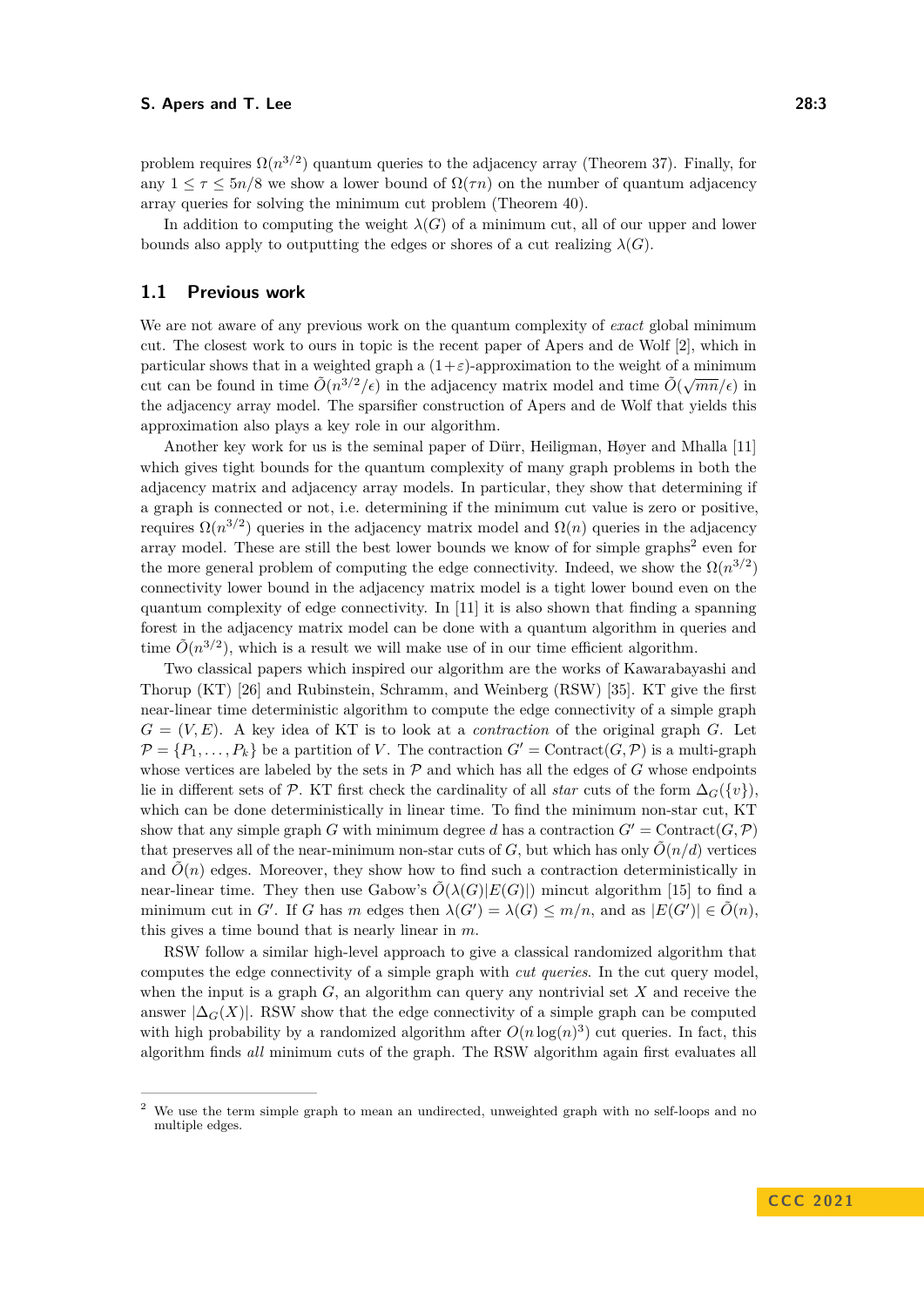## **28:4 Quantum Complexity of Minimum Cut**

star cuts. They then remove the log factors from the KT result to show there is a partition P of *V* such that  $G' =$  Contract $(G, \mathcal{P})$  preserves all near-minimum cuts of G and has only  $O(n)$  edges.<sup>[3](#page-3-0)</sup> Moreover, they show how to efficiently learn this contraction with cut queries. The log factors of the original KT proof were also removed via another algorithmic proof by Lo, Schmidt, and Thorup [\[28\]](#page-29-8).

Our quantum algorithm will follow the approach taken by RSW to learn such a contraction of *G*, as is detailed in the next section.

## **1.2 Technical overview**

In this overview we focus on the adjacency matrix model. Apart from the lower bound, most ideas carry over in a straightforward way to the adjacency array model. We start off by explaining the lower bound, as this clearly shows the origin of the  $n^{3/2}\sqrt{\tau}$  complexity.

### **Lower bound on the quantum query complexity**

For the lower bound we construct a family of graphs on 2*n* vertices with edge weights in  $\{1,\tau\}$ . Partition the 2*n* vertices into two sets *A* and *B* each of size *n*. Make a complete graph among the vertices in  $A$  where every edge has weight  $\tau$  and do the same to  $B$ . This ensures that  $w(\Delta_G(X)) > \tau(n-1)$  for any  $\emptyset \neq X \subset A$ , and the same for *B*. This large value gives us "cover" to hide either  $k-1$  or  $k$  edges of weight 1 between  $A$  and  $B$ . If  $k < \tau(n-1)$ these edges will constitute the unique minimum cut, and thus an algorithm that outputs the weight of the minimum cut must determine if we hid *k* − 1 or *k* edges. This is equivalent to determining if there are *k* − 1 or *k* marked items in a search space of size *n* 2 , for which a determining if there are  $\kappa - 1$  or  $\kappa$  marked from it a search space of size *n*, for which a quantum query lower bound of  $\Omega(\sqrt{kn^2})$  is known [\[32\]](#page-29-9). In our case, with  $k = \tau(n-1) - 1$ this gives a bound of  $\Omega(n^{3/2}\sqrt{\tau})$ . Thus we see that ultimately the lower bound for minimum this gives a bound of  $\Omega(n^{3/2}\sqrt{\tau})$ . cut boils down to the difficulty of counting for quantum algorithms. We will see how a similar task arises in the upper bound as well.

#### **Upper bound on the quantum query complexity**

We first describe a quantum algorithm for computing the edge connectivity of an unweighted graph. We will follow the outline of the RSW cut query algorithm, which proceeds in the following way. The algorithm first computes the degree of every vertex of *G*, thereby determining the minimum cardinality of a star cut. The task is then reduced to finding the minimum cardinality of a non-star cut. To do this, the RSW algorithm first produces an *ε*-*cut sparsifier* of the graph, following an algorithm due to Benczúr and Karger [\[5\]](#page-28-6). An *ε*-cut sparsifier of  $G = (V, E)$  is a sparse weighted graph *H* whose edge set is a subset of *E*, but where edges are allowed to be weighted. For every nontrivial *X* the weight of the cut  $\Delta_H(X)$ in *H* is within a factor of  $1 \pm \varepsilon$  of  $|\Delta_G(X)|$ .

For  $\epsilon = 1/100$ , the algorithm finds an  $\varepsilon$ -cut sparsifier *H* of *G*. The algorithm is able to write *H* down in memory and then, without further queries, it can compute the weight of a minimum cut in *H*, say it is  $\lambda(H)$ , and enumerate all non-star cuts of *H* whose weight is at most  $(1+3\epsilon)\lambda(H)$ . With high probability this includes the shores of all non-star minimum cuts of *G*. Let  $\mathcal T$  be the set of all shores of these cuts. The algorithm then computes the coarsest partition  $\mathcal{P} = \{P_1, \ldots, P_k\}$  of the vertex set with the property that for all  $P_j \in \mathcal{P}$ 

<span id="page-3-0"></span><sup>&</sup>lt;sup>3</sup> An  $O(n)$  bound on the number of edges implies an  $O(n/d)$  bound on the number of vertices in a black-box way.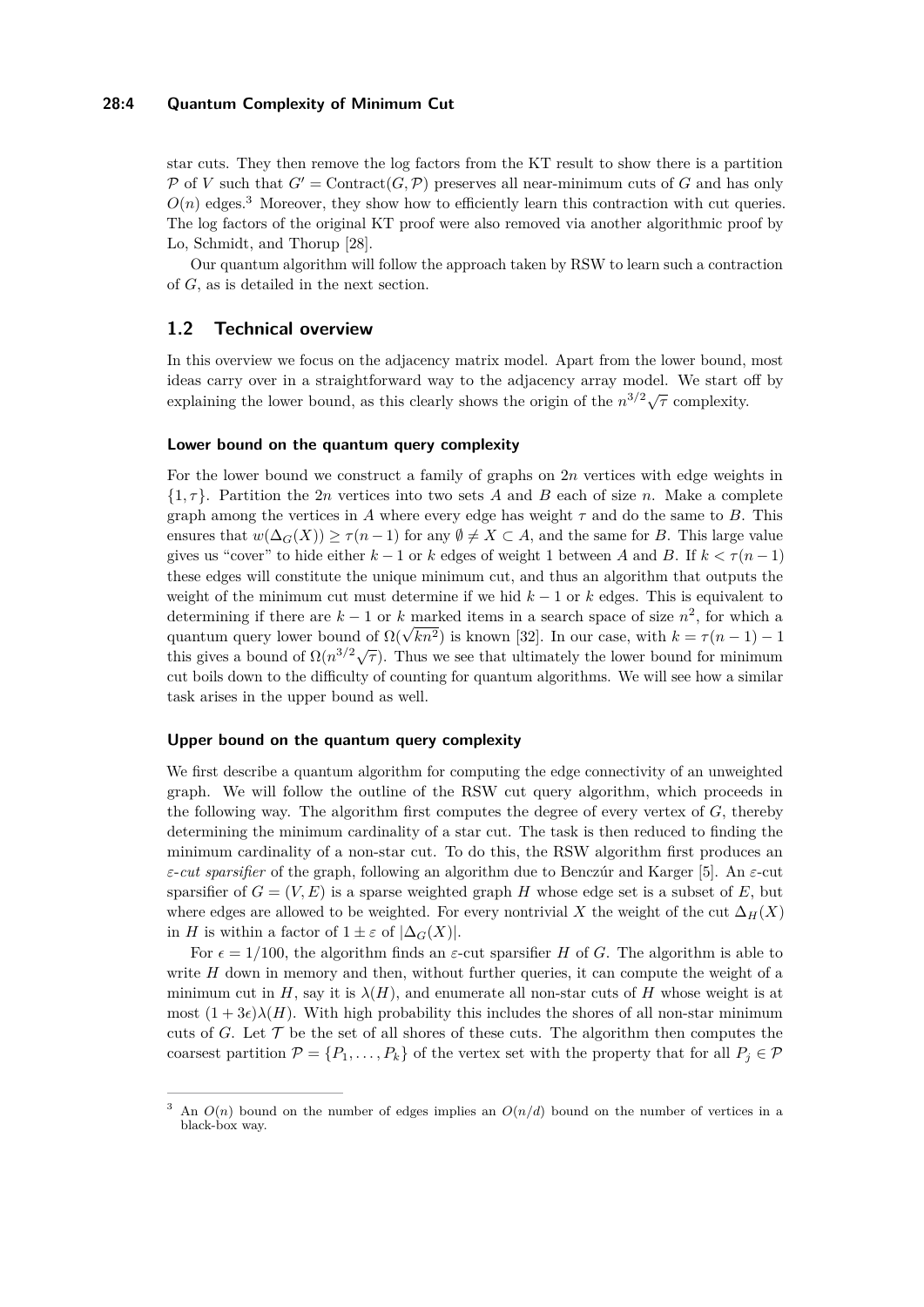and  $u, v \in P_j$  it holds that  $u, v \in X$  or  $u, v \in \overline{X}$  for all  $X \in \mathcal{T}$ . We call  $\mathcal{P}$  the set of atoms of  $\mathcal{T}$ , denoted atoms( $\mathcal{T}$ ). As  $\mathcal{T}$  is the set of shores of all non-star near-minimum cuts, this means that, for every  $P_i \in \mathcal{P}$ , no non-star near-minimum cut has an edge with both endpoints in  $P_i$ ; as  $P$  is the coarsest partition with this property, among such partitions it minimizes the number of edges *between* components of the partition. A key fact is that  $Contract(G, \mathcal{P})$  is a sparse graph.

<span id="page-4-0"></span> $\blacktriangleright$  **Lemma 1** ([\[26,](#page-29-2) [35,](#page-30-0) [28\]](#page-29-8)). Let  $G = (V, E)$  be a simple *n*-vertex graph with minimum *degree d.* For a nonnegative  $\varepsilon < 1$ , let  $\mathcal{T} = \{X : |X|, |\overline{X}| \geq 2 \text{ and } |\Delta_G(X)| \leq \lambda(G) + \varepsilon d\}$ , *that is the set of shores of all non-star cuts whose weight is at most*  $\lambda(G) + \varepsilon d$ , and let  $G' = \text{Contract}(G, \text{atoms}(\mathcal{T}))$ *. Then*  $|E(G')| = O(n)$ *.* 

By the definition of  $P$  in this lemma, one can also see that  $G'$  preserves all of the non-star near-minimum cuts of *G*. As we already know the minimum degree of *G*, to determine  $\lambda(G)$ it suffices to compute the edge connectivity of  $G'$ . For a query algorithm, to do this it suffices to learn the  $O(n)$  edges of the graph  $G'$ ; then one can compute the edge connectivity of  $G'$ without further queries. The edge connectivity of  $G$  is then the minimum of the minimum degree of *G* and the edge connectivity of *G*′ .

We phrase the RSW algorithm in an abstract way in terms of four computational primitives. We indicate oracle access to *G* by square brackets and put the parameters explicitly given to the routines in parentheses.

- **1.** FindMinStar $[G](\delta)$  a routine that given oracle access to G finds the minimum weight of a star cut of *G* with error probability at most  $\delta$ .
- **2.** Cut-Sparsifier $[G](\varepsilon, \delta)$  a routine that given oracle access to *G* outputs an  $\varepsilon$ -cut sparsifer of *G* with error probability at most  $\delta$ .
- **3.** LearnCutAtoms $(H, \lambda, \delta)$  a routine that given an explicit description of a graph *H*, a cut threshold  $\lambda$ , and an error probability  $\delta$ , outputs  $\mathcal{P}$ , the atoms of the shores of all cuts of weight at most  $\lambda$ , with error probability at most  $\delta$ .
- **4.** LearnContraction $[G](P, M, \delta)$  a routine that given oracle access to *G* and a partition P of the vertex set, learns  $Contract(G, P)$  if it has at most M edges and otherwise outputs NULL, again with error probability at most  $\delta$ .

In Theorem [19,](#page-15-0) we show a general upper bound on the query complexity of edge connectivity in terms of the sum of the query complexity of the routines in steps  $(1)$ ,  $(2)$ , and  $(4)$ . Step  $(3)$ requires no queries. It is somewhat surprising that a randomized algorithm designed for cut queries leads to an optimal quantum query algorithm in the adjacency matrix model. We hope that phrasing the algorithm in this abstract way will make it easy to further apply it to other computational models.

In terms of quantum query complexity in the adjacency matrix model, the cost of the 4 steps are as follows. Item (1) can be done with  $O(n^{3/2})$  queries by composing the  $O(\sqrt{n})$ query quantum minimum finding algorithm over the *n* vertices with the *n* query classical algorithm to evaluate the degree of a vertex. The quantum complexity of (2) was recently studied by Apers and de Wolf [\[2\]](#page-28-4). They show that even an *ε*-*spectral* sparsifier can be found in *time*  $\tilde{O}(n^{3/2}/\varepsilon)$  in the adjacency matrix model. For our purposes, we take  $\varepsilon = 1/100$ giving an  $\tilde{O}(n^{3/2})$  bound here. Item (3) costs no queries as the routine is given an explicit description of *H*. Item (4) is very similar to the problem that we saw in the lower bound: we have to learn up to *M* edges in a search space of size  $O(n^2)$  which can be done with  $O(n\sqrt{M})$  queries. By Lemma [1](#page-4-0) we can take  $M = O(n)$  resulting in an  $O(n^{3/2})$  quantum query bound for this step.

These bounds when taken together imply a quantum algorithm for edge connectivity making  $\tilde{O}(n^{3/2})$  queries in the adjacency matrix model.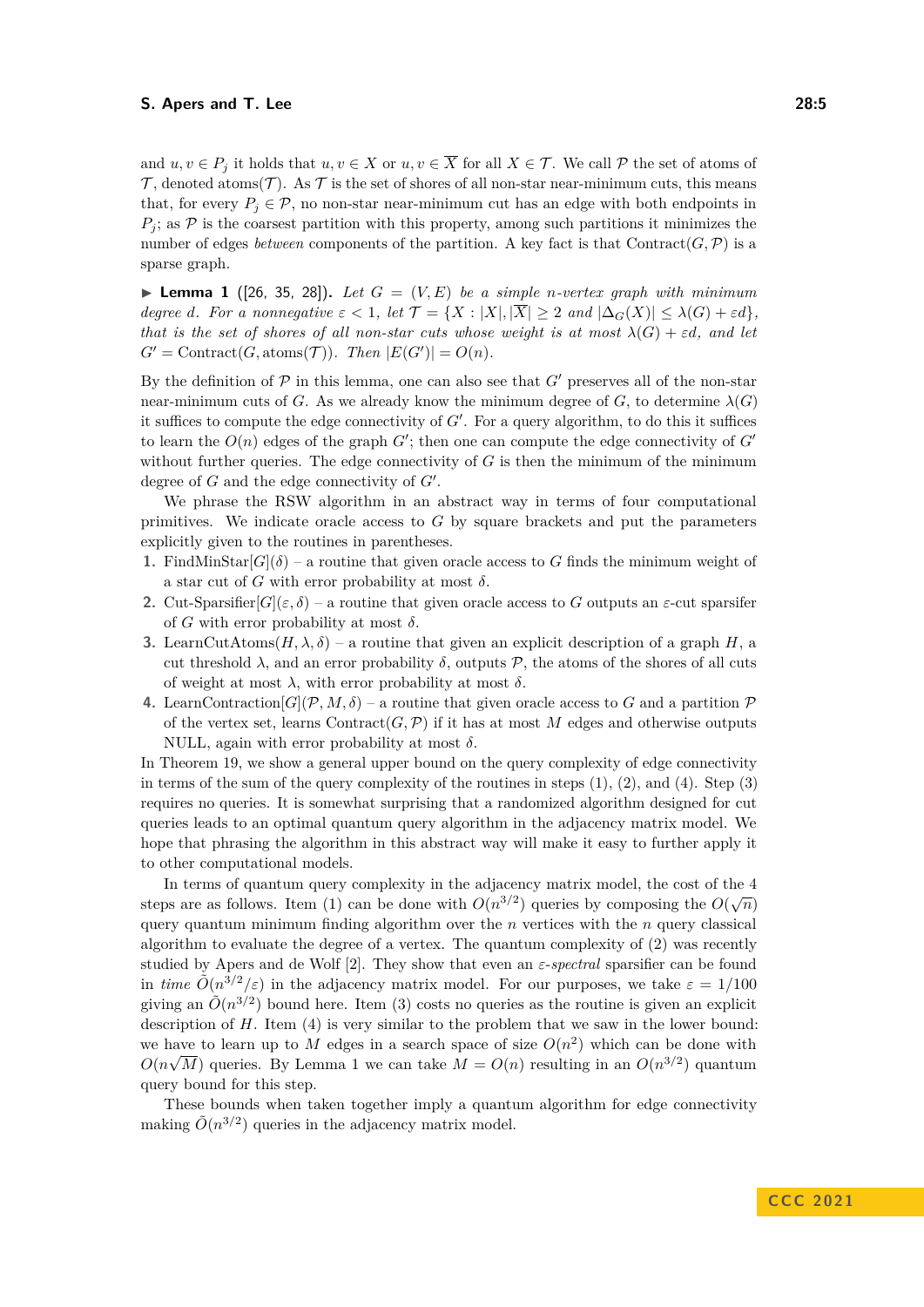## **28:6 Quantum Complexity of Minimum Cut**

#### **Extension to weighted graphs**

The query complexity of steps 1–3 does not change for weighted graphs. The complexity of step 4, however, depends on the upper bound *M* on the number of edges in the graph Contract( $G, P$ ), which does depend on the edge weights. To extend the above algorithm to weighted graphs, we prove the following generalization of Lemma [1.](#page-4-0)

<span id="page-5-1"></span>**• Lemma 2.** Let  $G = (V, w)$  be a weighted graph with  $|V| = n$  and where every edge has *weight at most*  $\tau$ *. Let*  $d = \min_{u \in V} w(\Delta_G(\{u\}))$ *. For a nonnegative*  $\varepsilon < 1$ *, let*  $\mathcal{T} = \{X :$  $|X|, |\overline{X}| \geq 2$  *and*  $w(\Delta_G(X)) \leq \lambda(G) + \varepsilon d$  *and let*  $G' = \text{Contract}(G, \text{atoms}(\mathcal{T}))$ *. Then* 

$$
w(E(G')) \le \frac{68\tau n}{(1-\varepsilon)^2}
$$

*.*

This lemma is tight as can be seen from the cycle graph with all edge weights  $\tau$ . Because the bound necessarily depends on  $\tau$ , applying this lemma back to the cut query or sequential models does not seem to lead to good algorithms.[4](#page-5-0) For quantum algorithms, however, it is exactly what is needed.

If the edge-weight ratio is  $\tau$ , for constant  $\varepsilon$  Lemma [2](#page-5-1) implies an  $O(\tau n)$  upper bound on the number of edges in the contracted graph  $\text{Contract}(G, \mathcal{P})$ . This means that the LearnContraction step can be performed with  $O(n^{3/2}\sqrt{\tau})$  queries. Together with the  $\Omega(n^{3/2}\sqrt{\tau})$  query lower bound mentioned above we obtain the following tight characterization of the query complexity of minimum cut in the adjacency matrix model in terms of the edge-weight ratio.

 $\blacktriangleright$  **Theorem 3.** Let  $G = (V, w)$  be an *n*-vertex weighted graph with edge-weight ratio  $\tau$ . *There is a quantum algorithm that finds the weight and shores of a minimum cut of G with probability at least*  $3/4$  *after*  $\tilde{O}(n^{3/2}\sqrt{\tau})$  *queries to the adjacency matrix of G. Moreover, there is a family of graphs with edge-weight ratio τ for which computing the weight of a minimum cut with bounded-error requires*  $\Omega(n^{3/2}\sqrt{\tau})$  *quantum queries to the adjacency matrix.* 

The upper bound for this theorem is given in Theorem [21,](#page-17-0) and the lower bound in Theorem [35.](#page-23-0)

## **Upper bound on the quantum time complexity**

Let us now consider the time complexity of the above algorithm, corresponding to the total number of queries and elementary gates in the quantum circuit model that the algorithm uses. Steps (1) and (4) are ultimately applications of Grover's algorithm and can be implemented in time which is just a  $O(\log(n))$  factor more than their query complexity. For step (2), Apers and de Wolf already give a time complexity upper bound of  $\tilde{O}(n^{3/2}/\varepsilon)$ . Thus to get an upper bound on the time complexity it suffices to analyze the routine LearnCutAtoms $(H, \lambda, \delta)$  from step (3). Given a graph  $H$ , this subroutine requires us to output the atoms of  $\mathcal{T}$ , where  $\mathcal T$  is the set of shores of all near-minimum cuts of  $H$ . For this discussion, one should take near-minimum cuts to mean cuts of weight at most  $(1 + 1/100)\lambda(H)$ . It is known that an *n*-vertex graph *H* has at most  $O(n^2)$  cuts of weight  $\langle 3\lambda(H)/2 \rangle$  [\[22\]](#page-29-10). Thus we know that  $|\mathcal{T}|$ is not too large. However, we still need to efficiently find these near-minimum cuts.

To do this we build on Karger's seminal work [\[25\]](#page-29-4) that connects near-minimum cuts with tree packings. Consider a spanning tree *T* of *H*, as in Figure [1.](#page-6-0) A cut in *H* with shore *X* is said to 2-respect *T* if it cuts at most 2 edges of *T*, that is  $|\Delta_T(X)| \leq 2$ . Karger showed how

<span id="page-5-0"></span><sup>4</sup> The randomized cut query complexity of minimum cut for weighted graphs was recently resolved using different techniques by Mukhopadhyay and Nanongkai [\[30\]](#page-29-5).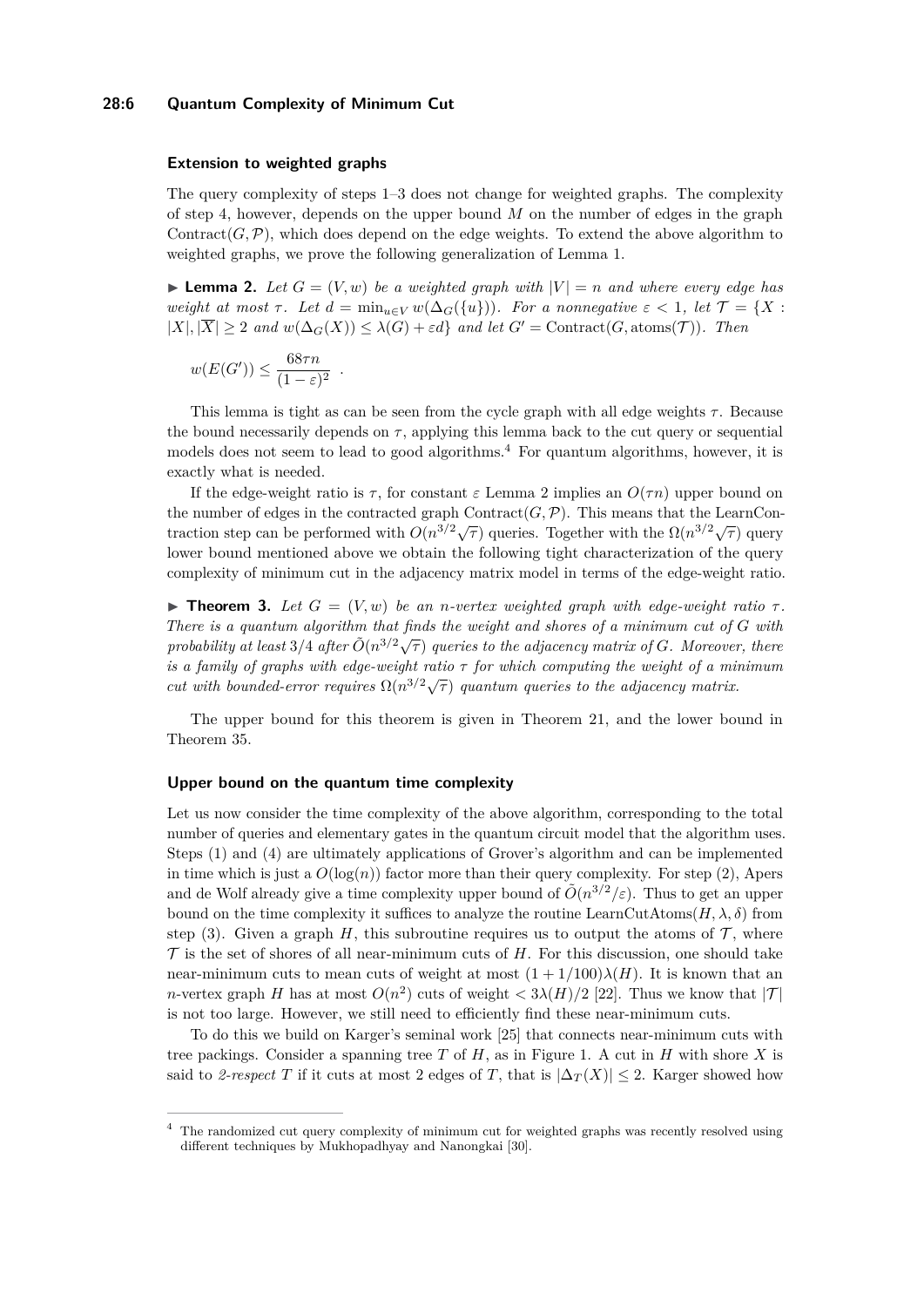<span id="page-6-0"></span>to efficiently construct a set of  $O(\log n)$  spanning trees in *H* so that every near-minimum cut 2-respects at least one of them. As each tree has at most  $n-1+\binom{n-1}{2}=\binom{n}{2}$  2-respecting cuts, this family of trees defines a set of shores  $\mathcal{T}'$  of cardinality  $O(n^2 \log n)$  which necessarily contains  $\mathcal{T}$ . A graph can potentially contain  $\binom{n}{2}$  minimum cuts, as witnessed by the cycle graph, thus this bound is nearly tight. Unfortunately, iterating over  $\mathcal{T}'$  is still too costly for us.



**Figure 1** Graph *H* (thin grey edges) with spanning tree *T* (thick black edges). The cut with shore *X* 2-respects *T* since  $|\Delta_T(X)| = |\{e, e'\}| \leq 2$ . There are at most  $\binom{n}{2}$  such cuts.

As we are only interested in atoms  $(\mathcal{T})$ , and not  $\mathcal T$  itself, it suffices for us to find a set S such that  $atom(S) = atom(S)$ . We call such an S a *generating set* for  $atom(S)$ . Our next observation is that there necessarily exists a generating set for atoms( $\mathcal{T}$ ) of size  $O(n)$ . This follows by a greedy argument: set  $\mathcal{S} = \emptyset$  and iterate over all cut shores  $X \in \mathcal{T}$ , adding *X* to S iff atoms( $S \cup X$ )  $\neq$  atoms(S). The resulting S has the same atoms as T. Moreover,  $|S| \leq n-1$  since every element added to S creates at least one new atom, there are at most *n* atoms in total, and  $S = \emptyset$  has 1 atom. While a good start, this still leaves the problem of efficiently finding a small generating set.

We are able to give an explicit description of an  $O(n \log(n))$  size generating set. First consider a single spanning tree *T* of *H*. For any  $f \in E(T) \cup E(T)^{(2)}$  we let shore(*f*) denote the cut shore such that  $\Delta_T(\text{shore}(f)) = f$ . <sup>[5](#page-6-1)</sup> Now define an unweighted graph *L*(*T*) whose vertex set is  $E(T)$  and where  $f \in E(T)^{(2)}$  is an edge of  $L(T)$  iff shore(*f*) is a near-minimum cut of *H* (i.e., shore( $f$ )  $\in$  *T*). We show an example in Figure [2.](#page-7-1) Further, let  $O(T) = \{e \in E(T) : \exists X \in T : \Delta_T(X) = \{e\}\}\$ index the set of near-minimum cuts that 1-respect *T*. We prove the following lemma.

▶ **Lemma 4.** Let  $\mathcal{T}' = \{X \in \mathcal{T} : |\Delta_T(X)| \leq 2\}$  be the shores in  $\mathcal{T}$  whose corresponding cuts 2-respect *T*. If *F* is a spanning forest of  $L(T)$  then  $S(T) = \{\text{shore}(f) | f \in E(F) \cup O(T)\}\$ is *a generating set for* atoms( $\mathcal{T}'$ ).

Moreover, since  $|E(F)| \leq n-2$  and  $|O(T)| \leq n-1$  we have  $|S(T)| \leq 2n-3$ . Taking the union of  $\mathcal{S}(T)$  over all of the  $\log(n)$  spanning trees T of Karger's tree packing gives a generating set S for T of size  $O(n \log(n))$ .

We cannot explicitly write down the graph  $L(T)$ , but using an efficient data structure for evaluating 2-respecting cuts [\[30,](#page-29-5) [17\]](#page-29-11) we can in  $O(\log(n))$  time determine whether or not {*e, e*′} is an edge of *L*(*T*). This essentially gives us adjacency matrix access to *L*(*T*), and

<span id="page-6-1"></span><sup>&</sup>lt;sup>5</sup> As  $\Delta_T(X) = \Delta_T(\overline{X})$ , for uniqueness we define a root *r* in *T* and choose shore(*f*) so that it does not contain *r*.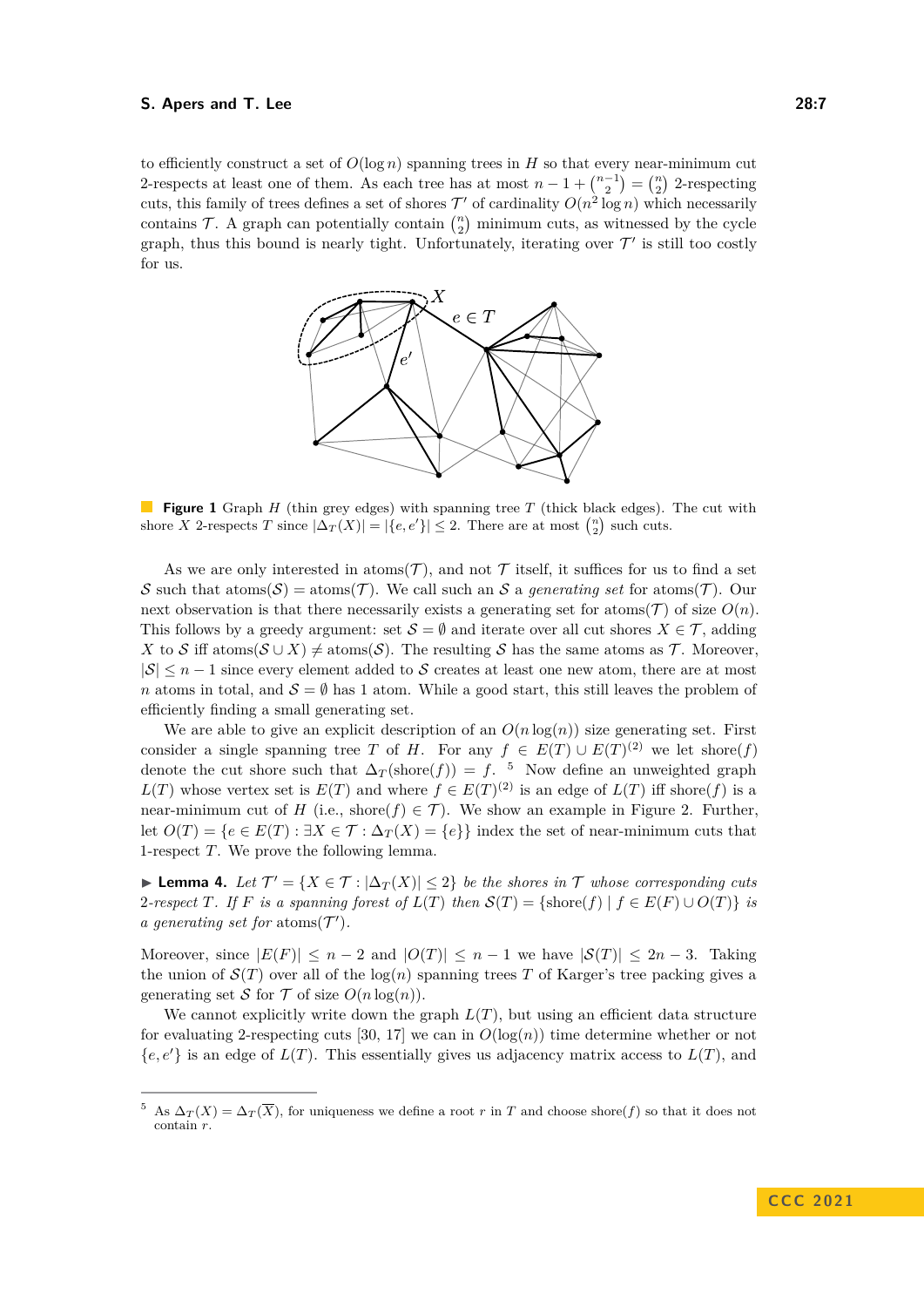<span id="page-7-1"></span>

**Figure 2** Left: A spanning tree *T* (thick black edges) of the graph *H* (thin grey edges) with minimum cut  $\lambda(H) = 2$ . Right: The associated graph  $L(T)$  with vertex set  $E(T)$  and  $f \in E(T)^{(2)}$ an edge of  $L(T)$  iff shore( $f$ ) is the shore of a near-minimum cut in  $H$  (in this case, a near-minimum cut is a cut of weight  $\leq \frac{3}{2}\lambda(H)$ ).

hence we can use the  $\tilde{O}(n^{3/2})$  time quantum algorithm from [\[11\]](#page-28-2) to construct a spanning forest  $F$  of  $L(T)$ . We note that it is conceivable that there exists an efficient classical algorithm to do this. However this would require using further properties of  $L(T)$  since classically computing a spanning forest in the adjacency matrix model requires  $\Omega(n^2)$  queries.

Once we have the  $O(n \log n)$  size generating set S, we still cannot naively compute the atoms of  $S$  because this would again be too costly. Rather, we find the atoms of  $S$  in  $\tilde{O}(n)$  time by combining a random hashing scheme with an efficient data structure based on Euler tour trees [\[20\]](#page-29-12). This shows that a quantum algorithm can implement step (3), LearnCutAtoms, in time  $\tilde{O}(n^{3/2})$ . Note that this running time is independent of the kind of oracle access we have to *G*. This gives the following theorem.

<span id="page-7-0"></span> $\blacktriangleright$  **Theorem 5.** Let  $G = (V, w)$  be an *n*-vertex weighted graph with *m* edges and edge-weight *ratio*  $\tau$ . There is a quantum algorithm that finds the weight and shores of a minimum cut *of G* with probability at least 2/3 in query and time complexity  $\tilde{O}(n^{3/2}\sqrt{\tau})$  in the adjacency  $\int \frac{1}{\pi} \int \frac{1}{\pi} \int \frac{1}{\pi} \int \frac{1}{\pi} \int \frac{1}{\pi} \int \frac{1}{\pi} \int \frac{1}{\pi} \int \frac{1}{\pi} \int \frac{1}{\pi} \int \frac{1}{\pi} \int \frac{1}{\pi} \int \frac{1}{\pi} \int \frac{1}{\pi} \int \frac{1}{\pi} \int \frac{1}{\pi} \int \frac{1}{\pi} \int \frac{1}{\pi} \int \frac{1}{\pi} \int \frac{1}{\pi} \int \frac{1}{\pi} \int \frac{1}{\pi} \int \frac{1}{\pi}$ 

## **1.3 Open problems**

A few open problems remain from this work.

- **1.** In the adjacency array model there remains a significant gap between the upper and lower bounds we are able to show. For dense graphs the upper bound is  $\tilde{O}(n^{3/2}\sqrt{\tau})$  and we bounds we are able to show. For dense graphs the upper bound is  $\tilde{O}(n^{3/2}\sqrt{\tau})$  and we have the lower bounds  $\Omega(n^{3/2})$  for  $\tau > 1$  and  $\Omega(\tau n)$  for  $1 \leq \tau \leq n$ . We suspect that the quantum query complexity of the minimum cut problem in the adjacency array model is  $\Theta(n)$  for simple graphs ( $\tau = 1$ ) and  $\Theta(\sqrt{mn\tau})$  for weighted graphs ( $1 < \tau \leq m/n$ ), but were unable to prove this.
- **2.** We have given a quantum algorithm with running time  $\tilde{O}(m + n^{3/2})$  for the subroutine LearnCutAtoms. By building on our insights we believe that this routine can even be performed by a classical randomized algorithm in near-linear time  $\tilde{O}(m)$ . This would improve the running time of our quantum algorithm for the minimum cut problem in the adjacency array model from  $\tilde{O}(\sqrt{mn\tau} + n^{3/2})$  to  $\tilde{O}(\sqrt{mn\tau})$ . It also seems of more general interest, giving a weighted (but potentially randomized) generalization of the algorithm by Kawarabayashi and Thorup [\[26\]](#page-29-2) for finding a contraction of *G* that preserves all near-minimum cuts and only has  $O(\tau n)$  total weight of edges.
- **3.** What is the quantum complexity of determining a  $(1 + \varepsilon)$ -approximation of the minimum cut weight? Apers and de Wolf [\[2\]](#page-28-4) gave a  $(1 + \varepsilon)$ -approximation algorithm with time and query complexity  $\tilde{O}(\sqrt{mn}/\varepsilon)$  in the adjacency array model. For the unweighted case, our algorithm improves this in terms of query complexity by exactly computing the minimum cut with  $\tilde{O}(\sqrt{mn})$  queries. Can one approximate the weight of a minimum cut in an unweighted graph with even fewer queries?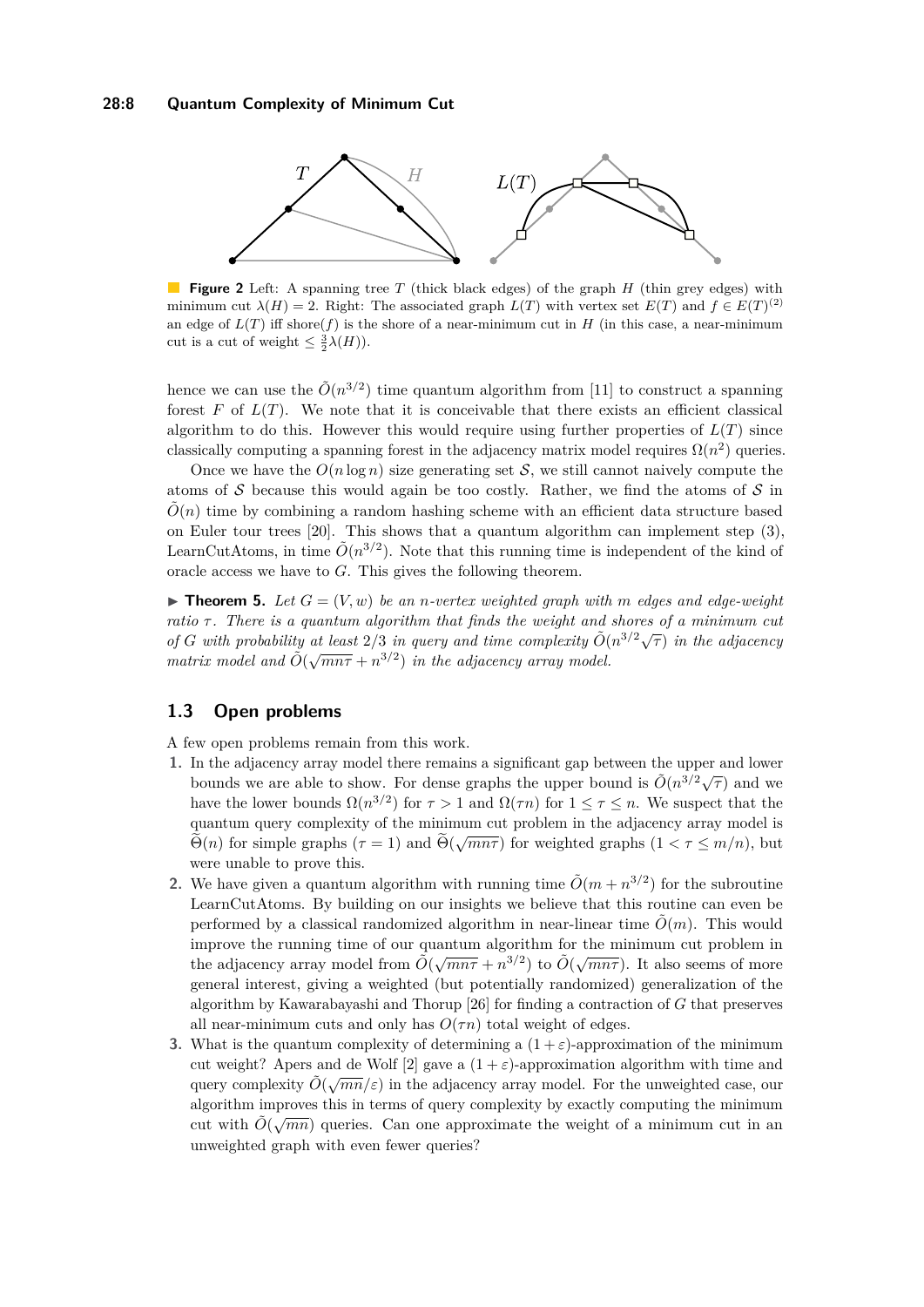## **2 Preliminaries**

For a natural number  $n \geq 1$  we let  $[n] = \{1, \ldots, n\}$ . For a real number *x* we let  $|x|$  denote the closest integer to *x*.

## **2.1 Graph basics and notation**

Let *V* be a finite set and  $V^{(2)}$  the set of all subsets of *V* of cardinality 2. We represent a weighted undirected graph as a pair  $G = (V, w)$  where  $w : V^{(2)} \to \mathbb{R}$  is a non-negative function. We let  $V(G)$  be the vertex set of a graph *G* and  $E(G) = \{e \in V^{(2)} : w(e) > 0\}$  be the set of edges of *G*. We extend the weight function to sets  $S \subseteq V^{(2)}$  by  $w(S) = \sum_{e \in S} w(e)$ . We say that *G* is *simple* if  $w: V^{(2)} \to \{0,1\}$  and in this case also denote *G* as  $G = (V, E)$ , where *E* is the set of edges. We call the ratio of the largest edge weight of *G* to the smallest the *edge-weight ratio* of *G*.

For a subset  $X \subseteq V$  we use the shorthand  $\overline{X} = V \setminus X$ , and we say *X* is *non-trivial* if  $\emptyset \neq X \subseteq V$ . For disjoint sets  $X, Y \subseteq V$  we use  $E(X, Y)$  for the set of edges with one endpoint in *X* and one endpoint in *Y*. For a non-trivial set *X*, let  $\Delta_G(X) = \{ \{i, j \} \in E(G) \}$ :  $i \in X, j \in \overline{X}$  be the set of edges of *G* with one endpoint in *X* and one endpoint in  $\overline{X}$ . A *cut* of *G* is a set of the form  $\Delta_G(X)$  for some non-trivial set *X*. We call *X* and  $\overline{X}$  the *shores* of the cut  $\Delta_G(X)$ . We call a cut of the form  $\Delta_G(\{u\})$  a *star* cut, and refer to all other cuts as *non-star* cuts. The *weight* of a cut *S* is  $w(S)$ , which in the case of a simple graph equals  $|S|$ . We let  $\lambda(G) = \min_{\emptyset \neq X \subseteq V} w(\Delta_G(X))$  be the minimum weight of a cut in *G*. We call a cut realizing this bound a *minimum cut*. We call a cut  $\Delta_G(X)$  satisfying  $w(\Delta_G(X)) \leq \alpha \lambda(G)$ an  $\alpha$ -near minimum cut. In the case where *G* is simple we call  $\lambda(G)$  the *edge connectivity* of *G*. We will only use the term edge connectivity in the context of unweighted graphs.

 $\blacktriangleright$  **Definition 6** (Vertex Contraction). Let  $G = (V, w)$  be a weighted graph and  $\mathcal{P} = \{S_1, \ldots, S_k\}$ *be a partition of V*. Define Contract(*G, P*) *to be the k-vertex weighted graph*  $G' = (\mathcal{P}, w')$ *where*  $w'(\{S_i, S_j\}) = w(E(S_i, S_j))$  *for each*  $\{S_i, S_j\} \in \mathcal{P}^{(2)}$ *.* 

Note that as long as  $|\mathcal{P}| > 2$  it will hold that  $\lambda$ (Contract(*G, P*))  $> \lambda$ (*G*).

We will also need to make use of graph sparsifiers.

 $\blacktriangleright$  **Definition 7** (Cut sparsifier). For a weighted graph  $G = (V, w)$  and  $\varepsilon > 0$  an  $\varepsilon$ -cut sparsifier  $H = (V, w')$  *of G satisfies* 

**1.** *H is a reweighted subgraph of G*, *that is*  $w'(e) > 0$  *only if*  $w(e) > 0$ *.* 

**2.** *It holds that*  $(1 - \varepsilon)w(\Delta_G(X)) \leq w'(\Delta_H(X)) \leq (1 + \varepsilon)w(\Delta_G(X))$  *for all*  $\emptyset \neq X \subsetneq V$ *.* 

Cut sparsifiers were first defined by Benczúr and Karger [\[5\]](#page-28-6) who showed that a weighted graph *G* has an *ε*-cut sparsifier *H* with  $O(n \log(n)/\epsilon^2)$  edges, and *H* can be constructed by a randomized algorithm in time  $O(m \log^3(n))$ . Fung, Hariharan, Harvey and Panigrahi [\[14\]](#page-28-7) have since shown that a cut sparsifier with the same bound on the number of edges can be constructed by a randomized algorithm in time  $O(m) + \tilde{O}(n/\varepsilon^2)$ , and Batson, Spielman and Srivastava [\[3\]](#page-28-8) have given a deterministic polynomial time construction of sparsifiers with only  $O(n/\varepsilon^2)$  edges.

## **2.2 Atoms**

A family of subsets  $\mathcal{T} = \{X_1, \ldots, X_k\}$  of *V* induces a partition of *V* given by the regions in the Venn diagram of  $\mathcal T$ . We call the resulting sets of this partition the *atoms* of  $\mathcal T$ :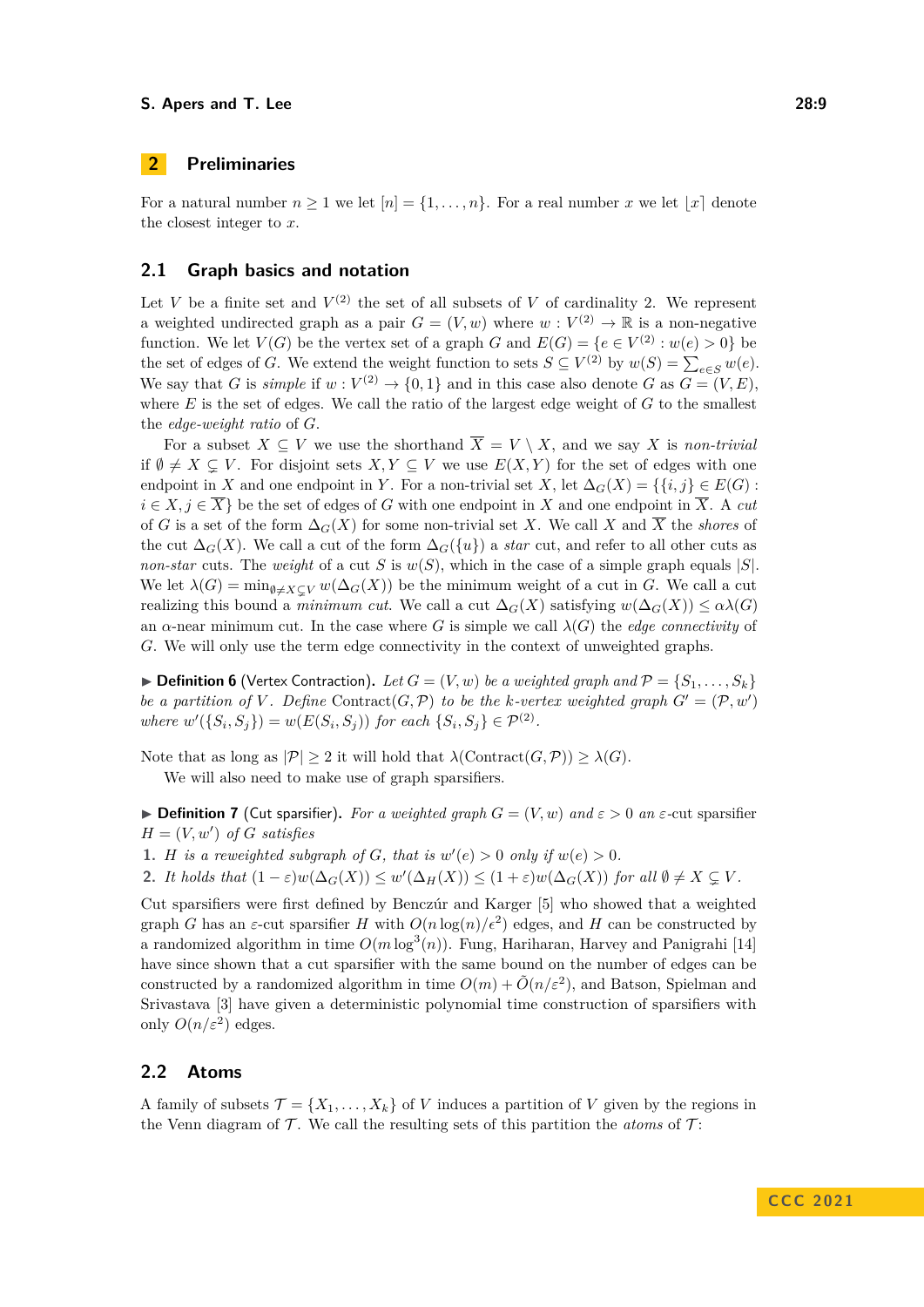▶ **Definition 8** (Atoms). Let *V* be a finite set and let  $\mathcal{T} = \{X_1, \ldots, X_k\}$  where each  $X_i \subseteq V$ . *Define* atoms( $\mathcal{T}$ ) = { $A_1, \ldots, A_\ell$ } *to be a partition of V such that* 

- **1.** For any  $A_i \in \text{atoms}(\mathcal{T})$  and  $u, v \in A_i$  it holds that for all  $X_i \in \mathcal{T}$  either  $u, v \in X_i$  or  $u, v \in \overline{X}_i$ .
- **2.** atoms( $T$ ) *is the coarsest partition with property (1).*

 $\triangleright$  **Definition 9** (Generating set). Let V be a finite set and T a set of subsets of V. We say *that*  $S \subseteq T$  *is a* generating set *for* atoms( $T$ ) *if* atoms( $S$ ) = atoms( $T$ )*.* 

<span id="page-9-0"></span> $\blacktriangleright$  **Proposition 10.** Let V be a finite set and  $\mathcal{T}_1, \mathcal{T}_2$  two sets whose elements are subsets of *V*. Let  $S_1$ ,  $S_2$  be generating sets for atoms( $T_1$ ), atoms( $T_2$ ) respectively. Then  $S_1 \cup S_2$  is a *generating set for* atoms $(\mathcal{T}_1 \cup \mathcal{T}_2)$ .

**Proof.** As  $S_1 \subseteq T_1, S_2 \subseteq T_2$  by the definition of a generating set,  $S_1 \cup S_2 \subseteq T_1 \cup T_2$  and atoms( $\mathcal{T}_1 \cup \mathcal{T}_2$ ) is a refinement of atoms( $\mathcal{S}_1 \cup \mathcal{S}_2$ ). Now we show that for any  $u, v$  that are in different sets of atoms( $\mathcal{T}_1 \cup \mathcal{T}_2$ ) there is a set  $S \in \mathcal{S}_1 \cup \mathcal{S}_2$  which separates them. This will imply that in fact atoms( $\mathcal{T}_1 \cup \mathcal{T}_2$ ) = atoms( $\mathcal{S}_1 \cup \mathcal{S}_2$ ).

If *u*, *v* are in different sets of atoms( $\mathcal{T}_1 \cup \mathcal{T}_2$ ) then there must be a  $T \in \mathcal{T}_1 \cup \mathcal{T}_2$  which separates them. Suppose without loss of generality that  $T \in \mathcal{T}_1$ . Then since  $\text{atoms}(\mathcal{S}_1) = \text{atoms}(\mathcal{T}_1)$ and *u*, *v* are in different sets of atoms( $\mathcal{T}_1$ ), there must be an  $S \in \mathcal{S}_1$  which separates *u* and *v*. This completes the proof.

## **2.3 Quantum query and computational models**

For general background on the quantum query model we refer the reader to [\[23\]](#page-29-13). Here we restrict ourselves to describing the quantum implementation of the input oracles in the adjacency matrix and adjacency array models.

In the adjacency matrix model, on input a weighted graph  $G = (V, w)$ , classically one can query any  $\{u, v\} \in V^{(2)}$  and receive the answer  $w(\{u, v\})$ . We now describe how to model this by a quantum query. We will assume that the edge weights are given as binary decimal numbers with  $M_1$  bits before the decimal and  $M_2$  bits after the decimal for a total of  $M = M_1 + M_2$  bits. The state of the quantum query algorithm will have three registers, a query register, an answer register, and a workspace register. The state of the algorithm will in general be in a superposition of the basis states  $|\{u, v\}\rangle |b\rangle|a\rangle$  where  $\{u, v\} \in V^{(2)}, b \in \{0, 1\}^M$ and  $a \in \mathcal{A}$  for an arbitrary finite set  $\mathcal{A}$ . On input graph  $G = (V, w)$ , the input oracle  $\mathsf{O}_G$ acts on a basis state  $|\{u, v\}\rangle |b\rangle |a\rangle$  as

$$
O_G(\{u, v\} \rangle |b\rangle |a\rangle = |\{u, v\}\rangle |b \oplus w(\{u, v\})\rangle |a\rangle .
$$

In the adjacency array model, on input a weighted *n*-vertex graph  $G = (V, w)$  one can make two types of queries. In the first type, one can query a vertex  $v \in V$  and receive its degree deg(*v*). The second type is specified by a family of functions  ${f_v : [\deg(v)] \to V}_{v \in V}$ such that  $f_v(i)$  corresponds to the  $i^{\text{th}}$  neighbor of vertex *v* (according to some arbitrary but fixed ordering). A query consists of a pair  $(v, i)$  for  $i \in [\deg(v)]$  and the returned answer is the pair  $(f_v(i), w(f_v, f_v(i)))$ . In this paper we will only need to model the second type of query quantumly. This is because our upper bounds are larger than *n* so we can let the algorithm classically query all degrees at the start of the algorithm, and in our lower bound on the query complexity of edge connectivity for weighted graphs we assume the algorithm already knows the degree of every vertex. The state of the quantum query algorithm will again have a query register, an answer register, and a workspace register, with the state of the algorithm in general being in a superposition of the basis states  $|(v, i)\rangle |x\rangle |b\rangle |a\rangle$  where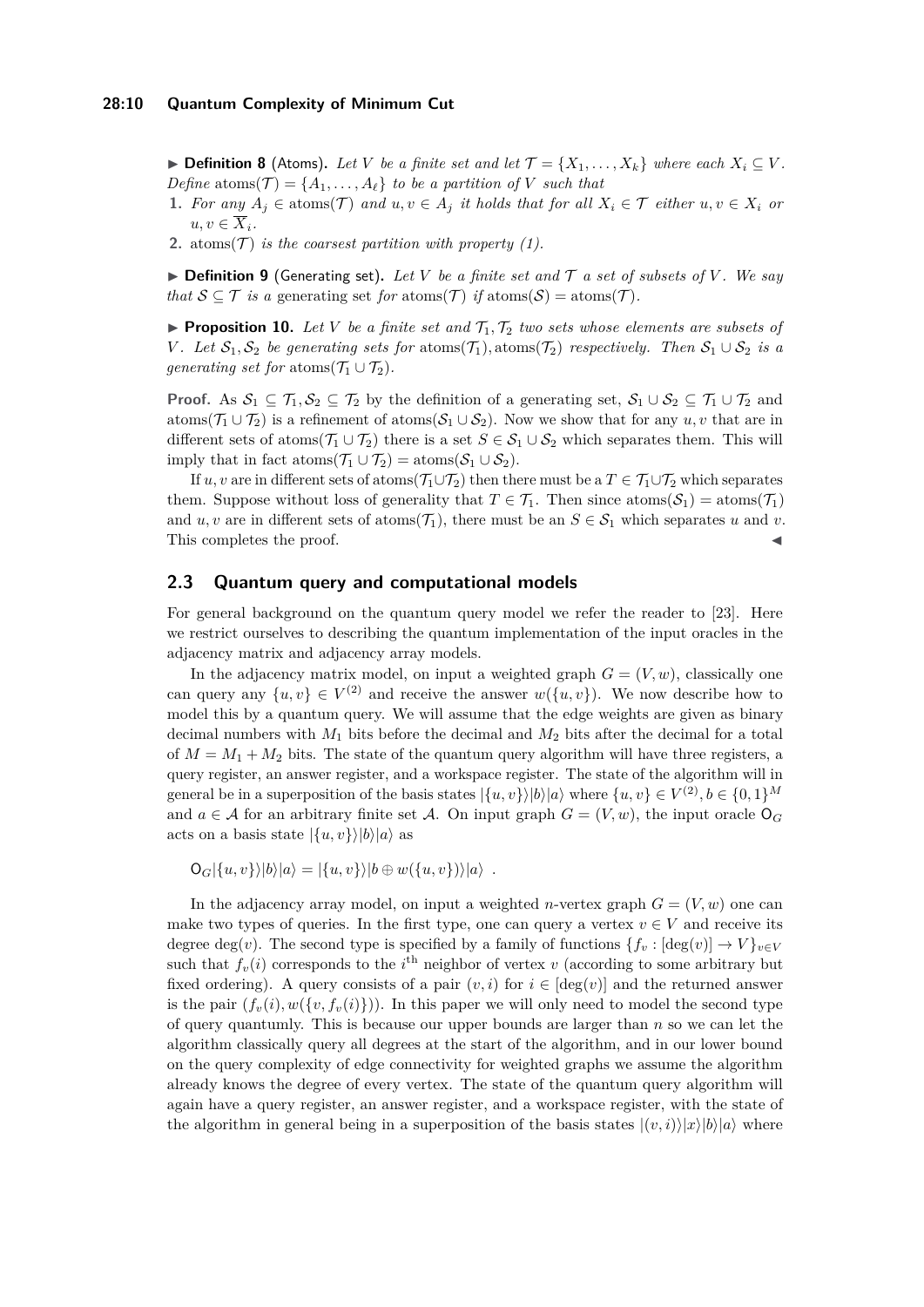$v \in V, i \in [\deg(v)], x \in \{0, \ldots, n-1\}, b \in \{0,1\}^M$ , and  $a \in \mathcal{A}$  for an arbitrary finite set  $\mathcal{A}$ . We further let  $\tau : V \to \{0, 1, \ldots, n-1\}$  be a bijection where  $|V| = n$ . Then the input oracle  $\mathsf{O}_G$  acts on a basis state in the following way:

 $O_G|(v, i)\rangle|x\rangle|b\rangle|a\rangle = |(v, i)\rangle|x + \tau(f_v(i)) \bmod n|b \oplus w({v, f_v(i)})\rangle|a\rangle$ .

In Section [5](#page-17-1) we will further show that our query algorithms can be implemented in a time efficient manner. We analyze the time complexity in terms of the standard quantum circuit model augmented with two types of oracles. One is the oracle for the input, either in the adjacency matrix or array model, and the second is an oracle to a classical memory of  $\tilde{O}(n)$  bits. The latter corresponds to a *quantum random-access-memory* or *QRAM*. We further assume that we can classically update a value in this  $\tilde{O}(n)$  bit classical memory in time  $O(1)$ . The assumption of QRAM access is also required for the time efficiency of the sparsifier construction in [\[2\]](#page-28-4) which our algorithms build on, and in fact is a necessary (but sometimes inexplicit) assumption in the time analysis of many quantum algorithms for graph problems, e.g. [\[11,](#page-28-2) [1,](#page-28-9) [4\]](#page-28-10).

## **2.4 Quantum algorithmic primitives**

We now go over the quantum subroutines we will need. We need several variants of quantum search.

<span id="page-10-1"></span>▶ **Theorem 11** (Quantum search [\[19\]](#page-29-14)). *Given oracle access to a string*  $x \in \{0,1\}^N$  *such that*  $|x| > 0$ , there is a quantum algorithm that with probability at least 9/10 *returns an i* such that  $x_i = 1$ *. The algorithm makes*  $O(\sqrt{N})$  *queries to x and has time complexity*  $O(\sqrt{N} \log(N))$ *.* 

<span id="page-10-0"></span>▶ **Theorem 12** (Exact quantum search, [\[9,](#page-28-11) Theorem 4])**.** *Given a positive integer k and oracle access to a string*  $x \in \{0,1\}^N$  *with*  $|x| = k$ *, there is a quantum algorithm that returns an <i>i such that*  $x_i = 1$  *with certainty. The algorithm makes*  $O(\sqrt{N/k})$  *queries to x and* has time *complexity*  $O(\sqrt{N/k} \log(N))$ *.* 

<span id="page-10-2"></span>▶ **Theorem 13** (Based on [\[10,](#page-28-12) Theorem 3]). *Given*  $t, N \in \mathbb{N}$  with  $1 \le t \le N$  and oracle access  $to x \in \{0,1\}^N$ , there is a quantum algorithm such that

 $\equiv$  *if*  $|x| \leq t$  *then the algorithm outputs x with certainty, and* 

*if*  $|x| > t$  *then the algorithm reports so with probability at least* 9/10*.* 

*The algorithm makes*  $O(\sqrt{t})$  *queries to x and has time complexity*  $O(\sqrt{t})$ √  $tN\log(N)$ ).

**Proof.** Initialize  $S = \emptyset$ . For  $k = t$  down to 1, do: (i) run exact quantum search (from Theorem [12\)](#page-10-0) on *x* with parameter *k*, returning an index *i*, (ii) query  $x_i$  and if  $x_i = 1$  then add *i* to *S* and "unmark"  $x_i$  for all future iterations, i.e. implicitly return  $x_i = 0$  to future queries of the algorithm.

Finally, run normal quantum search (from Theorem [11\)](#page-10-1) on the indices of *x* outside of *S* to check that there are no more solutions. If this returns an  $i \notin S$  such that  $x_i = 1$ , then report  $|x| > t$ , otherwise return the string *y* where  $y_i = 1$  if  $i \in S$  and  $y_i = 0$  otherwise.

The query complexity of the algorithm is

$$
O\left(\sum_{k=1}^t \sqrt{\frac{N}{k}}\right) + O(\sqrt{N}) = O(\sqrt{tN}) ,
$$

and its time complexity is similarly *O*( √  $tN\log(N)$ , as claimed. For correctness, first note that if  $|x| > t$  then necessarily an index *i* such that  $x<sub>i</sub> = 1$  is remaining in the final step. Quantum search Theorem [11](#page-10-1) will find such an index with probability at least 9*/*10. It remains to prove that *x* is learned with certainty if  $|x| \leq t$ . To this end, assume for contradiction that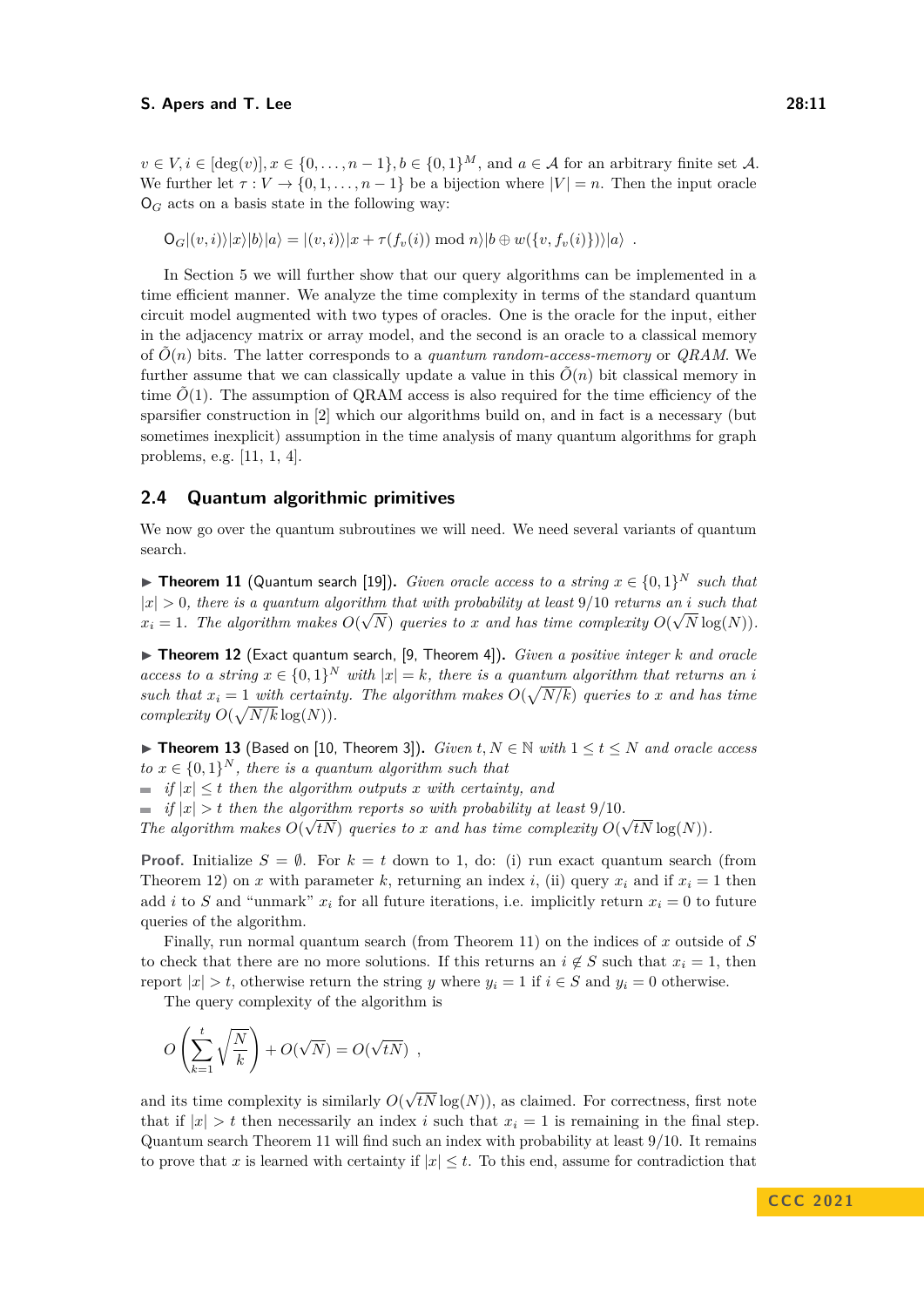## **28:12 Quantum Complexity of Minimum Cut**

 $|S| < |x|$ . Then necessarily there was an iteration k' between t and 1 such that  $k' = |x|$ . In such case, however, the remaining  $k'$  runs of exact quantum search will each return a nonzero index, and so all nonzero indices will be found. This proves that necessarily all indices are found in the first *t* iterations of exact quantum search, and hence the final quantum search step cannot find an additional nonzero index.

<span id="page-11-0"></span>▶ **Theorem 14** (Quantum minimum finding [\[12\]](#page-28-13)). Let  $N, M \in \mathbb{N}$  be positive integer and  $f : [N] \to \mathbb{R}$ . There is a quantum algorithm that with probability at least 2/3 *outputs an element of* argmin<sub>*i*∈[*N*]</sub>  $f(i)$ *. The algorithm makes*  $O(\sqrt{N})$  *oracle calls to f and has time complexity*  $\tilde{O}(\sqrt{2})$ *N*)*.*

<span id="page-11-1"></span> $\triangleright$  **Theorem 15** ([\[2,](#page-28-4) Theorem 1]). Let G be a weighted *n*-vertex graph with m edges. There *is a quantum algorithm that with high probability outputs an explicit description of an εcut sparsifier H of G with*  $\tilde{O}(n/\varepsilon^2)$  *edges in query and time complexity*  $\tilde{O}(\sqrt{mn}/\varepsilon)$  *in the adjacency array model or*  $O(n^{3/2}/\epsilon)$  *in the adjacency matrix model.* 

Apers and de Wolf actually show a stronger theorem than this in that their algorithm can output a spectral sparsifier instead of just a cut sparsifier. We will not need this additional property, however.

## **2.5 Problems related to minimum cuts**

Let  $G = (V, w)$  be a weighted graph. There are three outputs related to a minimum cut of *G* that one could want from an algorithm: the weight of a minimum cut, the shores of a minimum cut, or the edges in a minimum cut. The relationship between the complexity of these problems is not always obvious, and can depend on the computational model one is studying. All the upper and lower bounds we prove in this paper apply to all three problems.

Say the edge-weight ratio of *G* is  $\tau$ . As an example of how we can apply the quantum search algorithm Theorem [13,](#page-10-2) we show that, given the shores of a minimum cut in *G*, a quantum algorithm can also find the edges of the cut with  $O(n^{3/2}\sqrt{\tau})$  and  $O(\sqrt{mn\tau})$  queries in the adjacency matrix and array models respectively. As this matches the complexity of our upper bounds, we will only explicitly mention finding the weight and shores of a minimum cut in Theorem [21.](#page-17-0)

**• Proposition 16.** *Let*  $G = (V, w)$  *be an n-vertex weighted graph with edge-weight ratio*  $\tau$ *. Let* ∆*G*(*X*) *be a minimum cut of G. Given X, a quantum algorithm can with probability at least*  $3/4$  *output*  $\Delta_G(X)$  *with*  $O(n^{3/2}\sqrt{\tau})$  *queries and time complexity*  $\tilde{O}(n^{3/2}\sqrt{\tau})$  *in the adjacency matrix model, and*  $O(\sqrt{mn\tau})$  *queries and time complexity*  $\tilde{O}(\sqrt{mn\tau})$  *in the adjacency array model.*

**Proof.** Consider the adjacency matrix model first. With  $O(n)$  queries and time  $O(n \log(n))$ we can identify the smallest and largest edge weights of *G* except error probability at most 1*/*8. Thus by rescaling we will henceforth assume that the smallest edge weight is 1 and largest edge weight is at most *τ* .

Let  $x \in \{0,1\}^{\binom{n}{2}}$  denote a bit string labeled by elements of  $V^{(2)}$  and set  $x(\{u, v\}) = 1$ iff  $\{u, v\} \in E(G)$  and *u* and *v* are not both in *X* or both in  $\overline{X}$ . Given *X*, a query to *x* can be answered by a single query to the adjacency matrix of *G*. As the largest weight of an edge of *G* is at most  $\tau$  and  $\Delta_G(X)$  is a minimum cut,  $w(\Delta_G(X)) \leq \tau(n-1)$ . As every edge of *G* has weight at least 1 we also have  $|x| \leq \tau(n-1)$ . Thus by Theorem [13,](#page-10-2) except with error probability 1/8, we can learn *x*, and therefore also  $\Delta_G(X)$ , with  $O(n^{3/2}\sqrt{\tau})$  queries and time  $\tilde{O}(n^{3/2}\sqrt{\tau}).$ 

The statement for the adjacency array model follows from Theorem [13](#page-10-2) by a similar  $\blacksquare$ argument.  $\blacktriangleleft$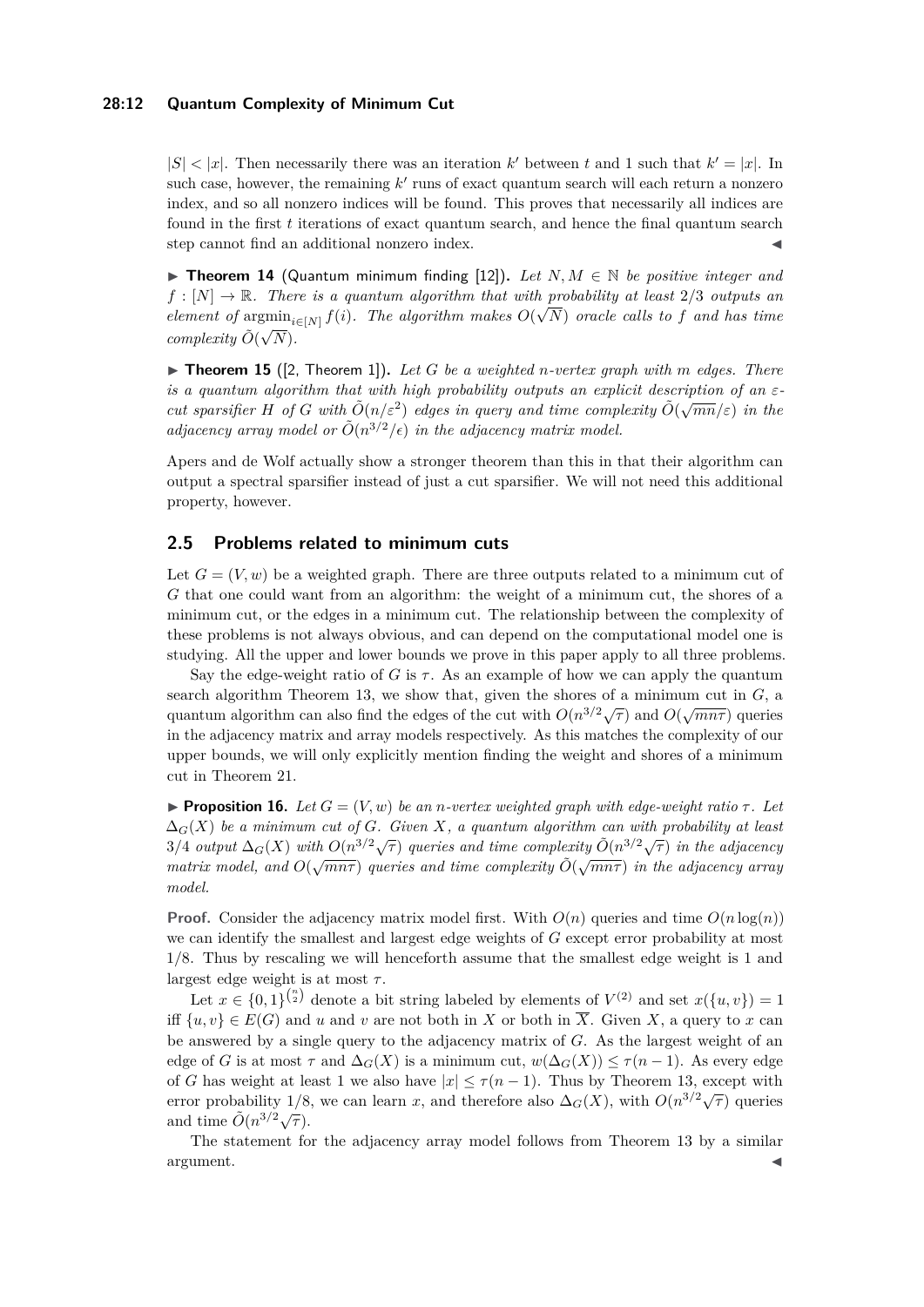## **3 Number of edges in near-minimum cuts**

*.*

In this section, we generalize Lemma [1](#page-4-0) to weighted graphs. Our proof follows that of Rubinstein, Schramm, and Weinberg [\[35\]](#page-30-0).

 $\blacktriangleright$  **Lemma 2.** Let  $G = (V, w)$  be a weighted graph with  $|V| = n$  and where every edge has *weight at most*  $\tau$ *. Let*  $d = \min_{u \in V} w(\Delta_G(\{u\}))$ *. For a nonnegative*  $\varepsilon < 1$ *, let*  $\mathcal{T} = \{X :$  $|X|, |\overline{X}| \geq 2$  *and*  $w(\Delta_G(X)) \leq \lambda(G) + \varepsilon d$  *and let*  $G' = \text{Contract}(G, \text{atoms}(\mathcal{T}))$ *. Then* 

$$
w(E(G')) \le \frac{68\tau n}{(1-\varepsilon)^2}
$$

Before proving this lemma we first state and prove a claim.

<span id="page-12-0"></span> $\triangleright$  Claim 17. Let *V* be a finite set of cardinality *n* and  $r \leq n$  be a positive integer. Let  $\mathcal{T} = \{X_1, \ldots, X_k\}$  where each  $X_i \subseteq V$ . Let  $\mathcal{T}_0 = V$  and for  $i = 1, \ldots, k$  let  $\mathcal{T}_i = \{X_1, \ldots, X_i\}$ . Suppose that  $\mathcal{T}$  has the property that for all  $i = 0, \ldots, k - 1$  there is a set  $A_j \in \text{atoms}(\mathcal{T}_i)$ that is refined into two sets each of cardinality  $\geq r$  in atoms( $\mathcal{T}_{i+1}$ ). Then  $|\mathcal{T}| \leq \frac{n}{r} - 1$ .

Proof. To each  $\mathcal{T}_i$  for  $i = 1, \ldots, k$  we associate a binary tree  $B_i$ . Each vertex of  $B_i$  has a label, which will be an element of  $\cup_{j=0}^{i} \text{atoms}(\mathcal{T}_j)$ . The tree  $B_1$  has root *v*, labeled by *V*, and two children  $v_0, v_1$  labeled by the two elements  $X_1, \overline{X}_1 \in \text{atoms}(\mathcal{T}_1)$ . Note that by definition  $|X_1|, |\overline{X}_1| \geq r.$ 

In general, the tree  $B_{i+1}$  is formed from  $B_i$  as follows. Initially, set  $B_{i+1} = B_i$ . Then for every leaf *u* of  $B_i$  which is labeled by a set  $Y \in \text{atoms}(\mathcal{T}_i)$  of size  $\geq 2r$ , if *Y* is refined into sets  $Y_1, Y_2$  in atoms  $(\mathcal{T}_{i+1})$ , then in  $B_{i+1}$  the node *u* is given two children labeled by  $Y_1$  and *Y*2, respectively. Note that this construction has the property that only internal vertices of  $B_i$  that are labeled by sets of size  $\geq 2r$  have children. Call a vertex *big* if it is labeled by a set of size  $\geq r$  and *small* otherwise. By construction, every internal vertex of  $B_i$  has at least one big child.

Let  $b_i$  be the number of big leaves in  $B_i$ . We now show by induction that  $i \leq b_i - 1$ . This will prove the claim as the leaves of  $B_i$  partition *V* and therefore  $b_i \leq n/r$ .

For  $i = 1$  we have that  $b_i = 2$  since  $|X_1|, |\overline{X}_1| \geq r$ , thus the base case holds. Now suppose that  $i \leq b_i - 1$ , we will show that  $i + 1 \leq b_{i+1} - 1$ . By definition of  $\mathcal{T}$ , there must be some set  $Y \in \text{atoms}(\mathcal{T}_i)$  which is refined into two sets  $Y_1, Y_2$  both of cardinality at least *r* in atoms( $\mathcal{T}_{i+1}$ ). Further, *Y* will label some leaf of *u* of  $B_i$  and *u* will have two children which are big in  $B_{i+1}$ . Any other big leaf of  $B_i$  which becomes an internal vertex of  $B_{i+1}$  must have at least one child which is big. This shows that  $b_{i+1} \geq b_i + 1$  and gives the inductive  $\mathsf{step}$ .

Now we are ready for the proof of Lemma [2.](#page-5-1)

**Proof of Lemma [2.](#page-5-1)** Let  $\alpha = \beta = \frac{1}{4}(1 - \varepsilon)$  so that  $\alpha + \beta \leq \frac{1}{2}(1 - \varepsilon)$ . Let  $K \subseteq \mathcal{T}$  be formed as follows. Initialize *K* to be empty. Then do the following: while there is an  $X \in \mathcal{T}$ such that there is an  $A \in \text{atoms}(K)$ ,  $A_1, A_2 \in \text{atoms}(K \cup X)$  such that  $A = A_1 \cup A_2$  and  $|A_1|, |A_2| \geq \frac{\beta d}{\tau}$ , add *X* to *K*. By Claim [17,](#page-12-0) at the end of this process  $|K| \leq \frac{\tau n}{\beta d}$ . Let  $\mathcal{K} = \bigcup_{X \in K} \Delta_G(X)$  be the set of edges of cuts with shores in *K*. Throughout this proof, cuts will always be with respect to *G* and we will henceforth drop the subscript to simply write  $\Delta(X)$ .

<span id="page-12-1"></span>Let  $S \subseteq V$  be the set of vertices *v* such that  $w(E(v, V \setminus \{v\}) \cap K) \ge \alpha \cdot w(v)$ . We say that  $v \in V$  is *small* if for the  $A \in \text{atoms}(K)$  with  $v \in A$  there is an  $X \in \mathcal{T}$  such that atoms( $K \cup X$ ) refines *A* into  $A_1, A_2$  with  $v \in A_1$  and  $|A_1| < \frac{\beta d}{\tau}$ .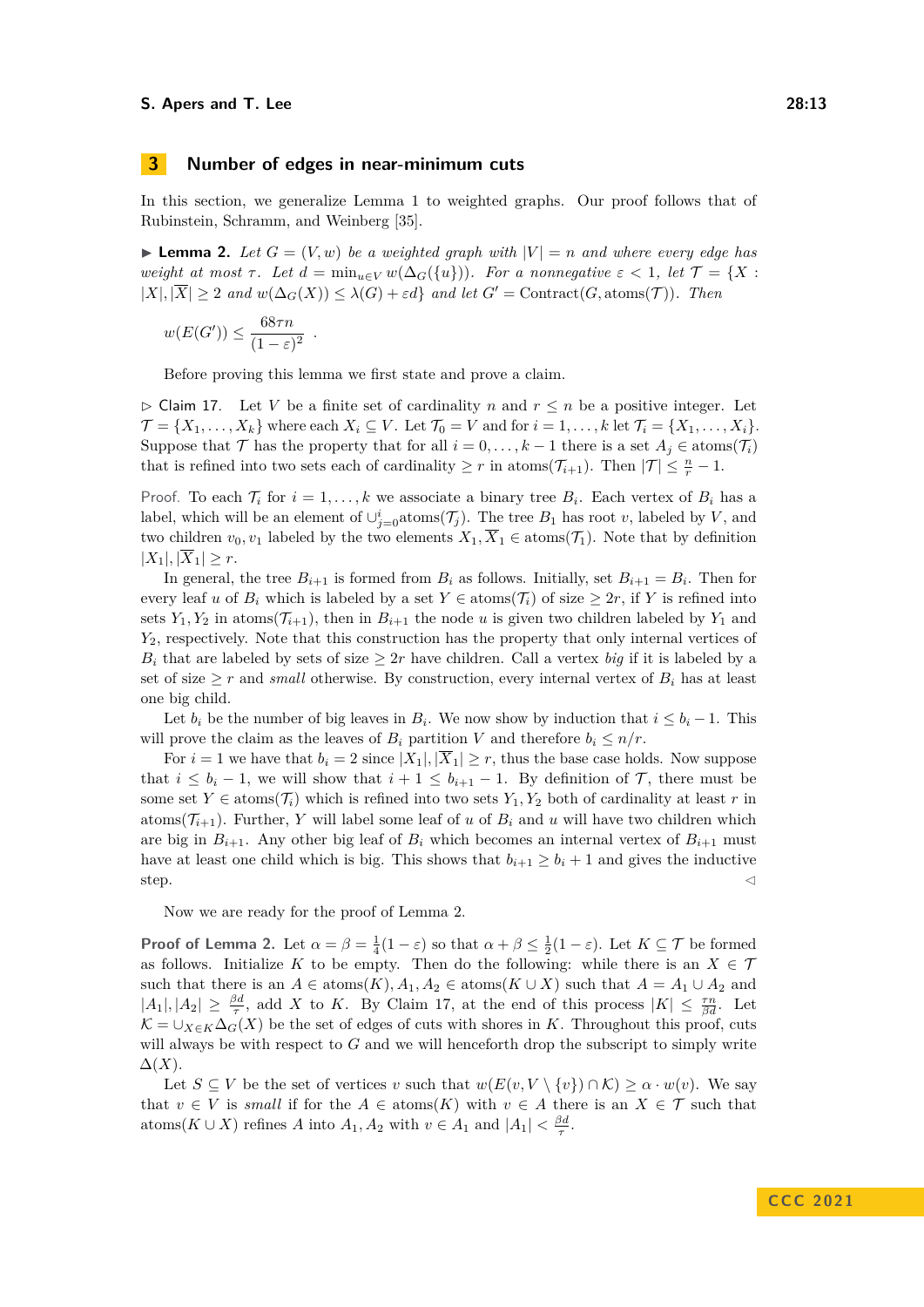#### **28:14 Quantum Complexity of Minimum Cut**

 $\triangleright$  Claim 18. If *v* is small then  $v \in S$ .

Proof. Let  $X \in \mathcal{T}$  be the shore of a cut which witnesses that *v* is small. Let us assume without loss of generality that  $v \in X$ . Suppose for contradiction that  $v \notin S$ . There are three possibilities for an edge  $\{u, v\}$ : either  $\{u, v\} \in \mathcal{K}$ , or  $u \in A_1$ , or  $u \in A_2$ . Let the total weight of these kind of edges be  $w_K, w_1, w_2$ , respectively. Thus  $w(v) = w_K + w_1 + w_2$ . We further know that  $w_K < \alpha w(v)$  by the assumption that  $v \notin S$  and that  $w_1 < \beta d$  since  $|A_1| < \frac{\beta d}{\tau}$  and the maximum edge weight is  $\tau$ . This means  $w_2 > w(v) - \alpha w(v) - \beta d$ . Further note that *v* contributes weight at least  $w_2$  to the weight of  $\Delta(X)$ .

As  $\Delta(X)$  is not a star cut, we can consider the cut  $\Delta(X')$  where  $X' = X \setminus \{v\}$ . We claim that  $w(\Delta(X')) < \lambda$ , which is a contradiction. The only difference between  $w(\Delta(X))$ and  $w(\Delta(X'))$  is the contribution of *v*. The weight of edges involving *v* in  $\Delta(X')$  is at most  $w_{\mathcal{K}} + w_1 < \alpha w(v) + \beta d$ . Thus

$$
w(\Delta(X)) - w(\Delta(X')) \ge w_2 - (w_K + w_1)
$$
  
> 
$$
w(v) - 2\alpha w(v) - 2\beta d
$$
  

$$
\ge d(1 - 2\alpha - 2\beta)
$$
  

$$
\ge \varepsilon d,
$$

implying that  $w(\Delta(X')) < \lambda$ .  $)) < \lambda$ .

Let  $G' = \text{Contract}(G, \text{atoms}(\mathcal{T}))$ . We now bound  $w(E(G'))$ . We claim that every edge in  $G'$ is either in K or is incident to a vertex in *S*. For if  $\{u, v\} \in E(G')$  but  $\{u, v\} \notin \mathcal{K}$ , then for a cut  $\Delta(Y)$  for  $Y \in \mathcal{T}$  with  $\{u, v\} \in \Delta(Y)$  it must be the case that there is an  $A \in \text{atoms}(K)$ such that  $u, v \in A$  and that for the  $A_1, A_2 \in \text{atoms}(K \cup Y)$  with  $A = A_1 \cup A_2$ , one of  $A_1, A_2$ has size  $\langle \frac{\beta d}{\tau} \rangle$ . This means that either *u* or *v* is small and so by Claim [18,](#page-12-1)  $\{u, v\}$  is incident to *S*.

The number of sets in *K* is at most  $\frac{\tau n}{\beta d}$  and for each  $X \in K$  we have  $w(\Delta(X)) \leq \lambda + \varepsilon d \leq$  $(1 + \varepsilon)d$ . Thus we have that  $w(\mathcal{K}) \leq (1 + \varepsilon)\frac{\tau n}{\beta}$ .

Let us now bound the weight of edges incident to *S*. As each vertex  $v \in S$  has weight at least  $\alpha w(v)$  amongst edges in K we have that  $\frac{\alpha}{2} \sum_{v \in S} w(v) \leq w(K)$ . Thus overall we find

$$
w(E(G')) \le w(K) \left(1 + \frac{2}{\alpha}\right)
$$
  
\n
$$
\le (1 + \varepsilon)(\alpha + 2) \frac{\tau n}{\alpha \beta}
$$
  
\n
$$
\le \frac{68\tau n}{(1 - \varepsilon)^2} .
$$

The bound in Lemma [2](#page-5-1) is tight up to constant factors. To see this, consider a cycle graph with uniform edge weight  $\tau$ . Every edge participates in some minimum cut, and hence  $G = G'$  and  $w(E(G')) = \tau n$ .

## **4 Query-efficient quantum algorithm for minimum cut**

We first describe a query-efficient quantum algorithm to find the weight and shores of a minimum cut. In Section [5](#page-17-1) we make this algorithm time-efficient. Our quantum query algorithm for minimum cut mainly relies on Lemma [2,](#page-5-1) and is inspired by a classical randomized algorithm for edge connectivity in the cut query model by Rubinstein, Schramm, and Weinberg (RSW) [\[35\]](#page-30-0). The RSW cut query algorithm is based on 4 subroutines whose input/output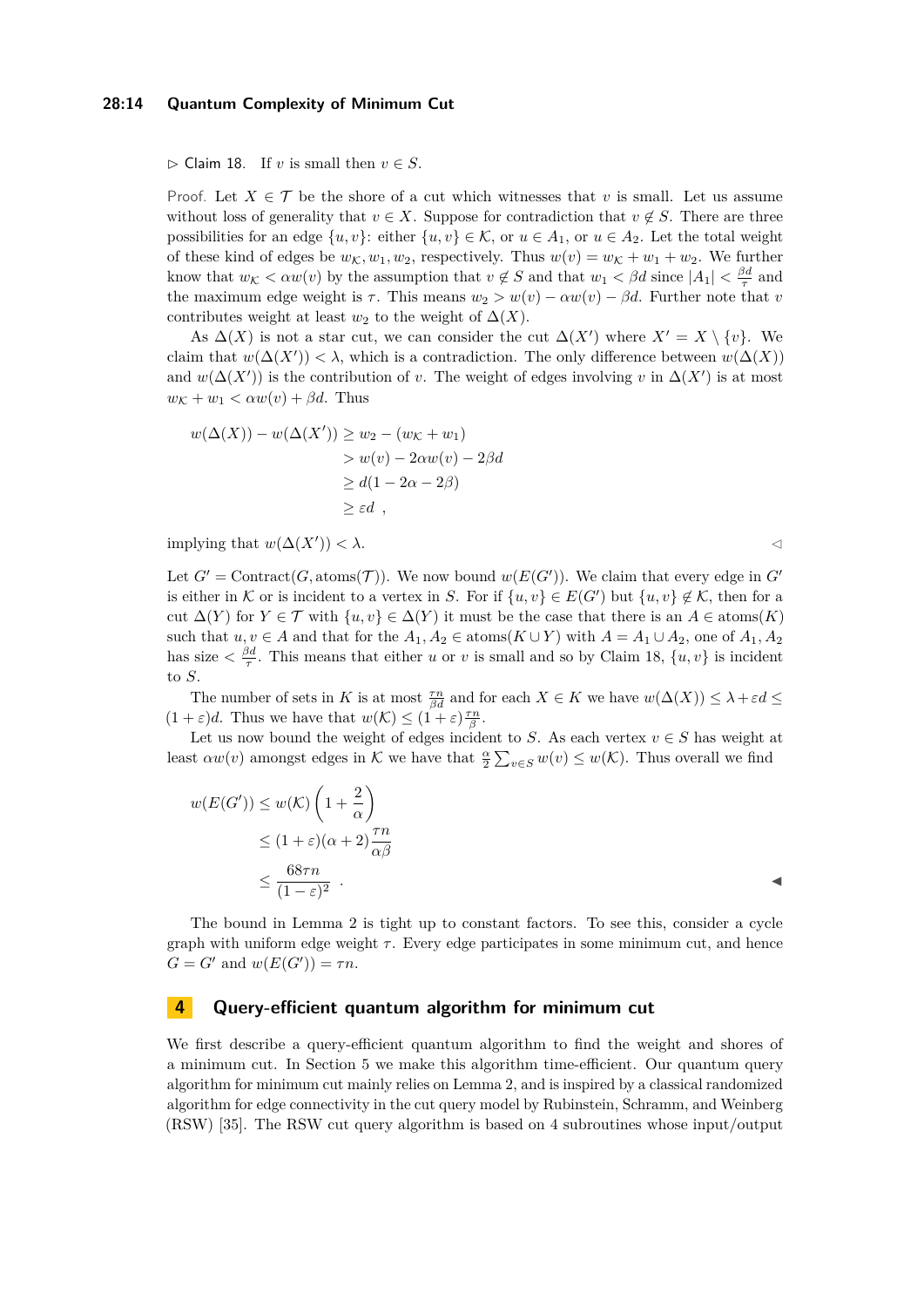behavior we describe in Algorithms 1–4 below. For weighted graphs, we need an additional subroutine to compute the maximum weight of an edge in the graph which is stated in Algorithm [5.](#page-14-0) We describe all these subroutines in an abstract way to make it easy to (i) describe the time-efficient algorithm in the next section, and (ii) to instantiate this algorithm for other query models in the future. We indicate oracle access to *G* by square brackets and put the parameters explicitly given to the routines in parentheses.

**Algorithm 1** FindMinStar[*G*](*δ*).

**Input:** Oracle access to a weighted graph  $G$ , error parameter  $\delta$ .

**Output:** With probability at least  $1 - \delta$  output  $v \in \operatorname{argmin}_{u \in V} w(\Delta_G(\{u\}))$  and  $d_{\min} = \min_{u \in V} w(\Delta_G(\{u\})).$ 

#### **Algorithm 2** Cut-Sparsifier[ $G$ ]( $\varepsilon, \delta$ ).

**Input:** Oracle access to a weighted graph *G*, sparsifier accuracy parameter  $\varepsilon$ , error parameter *δ*.

**Output:** With probability at least  $1 - \delta$  output an integer-weighted  $\varepsilon$ -cut sparsifier *H* of *G* with  $\tilde{O}(n/\epsilon^2)$  edges.

**Algorithm 3** LearnCutAtoms $(H, \lambda, \delta)$ .

**Input:** Adjacency array description of *H*, cut threshold  $λ$ , and error parameter  $δ$ . **Output:** Define the set  $\mathcal{T} = \{X : |X|, |\overline{X}| \geq 2, w(\Delta_H(X)) \leq \lambda\}$ . With probability at least  $1 - \delta$  output atoms( $\mathcal{T}$ ).

**Algorithm 4** LearnContraction[ $G$ ]( $\mathcal{P}, M, \delta$ ).

**Input:** Oracle access to a weighted graph *G*, a partition  $\mathcal{P}$  of  $V(G)$ , a natural number *M*, and error parameter  $δ$ .

**Output:** Let  $G' =$  Contract $(G, \mathcal{P})$ . With probability at least  $1 - \delta$  return  $G'$  if the number of edges of  $G'$  is at most  $M$ , and otherwise return NULL.

<span id="page-14-0"></span>**Algorithm 5** FindMaxWeight $[G](\delta)$ .

**Input:** Oracle access to a weighted graph  $G$ , error parameter  $\delta$ . **Output:** With probability at least  $1 - \delta$  output  $\tau$ , the maximum weight of an edge of *G*.

We combine these subroutines in Algorithm [6](#page-15-1) to give a template for solving the minimum cut problem in an abstract query model.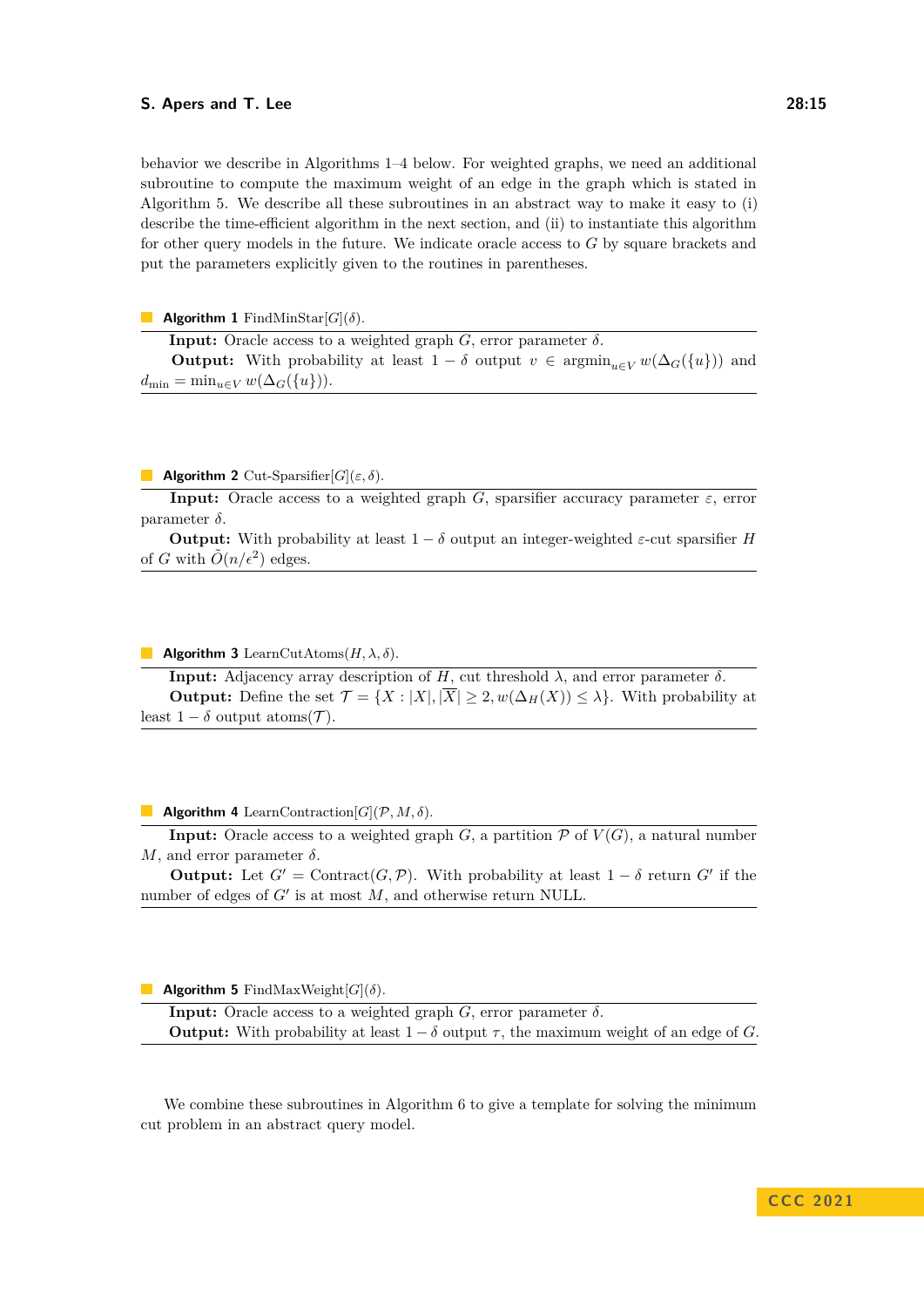## **28:16 Quantum Complexity of Minimum Cut**

<span id="page-15-1"></span>**Algorithm 6** Query algorithm for minimum cut. **Input:** Oracle access to a weighted graph *G* **Output:**  $\lambda(G)$  and the shores of a minimum cut of *G*. 1:  $(v, d_{\min})$  ← FindMinStar[ $G$ ]( $\frac{1}{20}$ ). 2:  $\tau \leftarrow \text{FindMaxWeight}[G](\frac{1}{20}).$ 3:  $H = (V, w') \leftarrow \text{Cut-Sparse[}G](\frac{1}{100}, \frac{1}{20}).$ 4: Compute  $\lambda(H)$ . 5:  $\mathcal{P} = \{S_1, \ldots, S_k\} \leftarrow \text{LearnCutAtoms}(H, (1 + \frac{1}{100})\lambda(H), \frac{1}{20}).$ 6:  $G' \leftarrow \text{LearnContraction}[G](P, 100\tau n, \frac{1}{20})$ . If  $G' = \text{NULL}$  then abort. 7: Compute the weight  $\lambda(G')$  and shores  $(Y, V(G') \setminus Y)$  of a minimum cut in  $G'$ . 8: If  $d_{\min} \leq \lambda(G')$  output  $(d_{\min}, \{\{v\}, V \setminus \{v\})$ . Otherwise, let  $Z = \bigcup_{S_i \in Y} S_i$  and output  $(\lambda(G'), (Z, \overline{Z})).$ 

<span id="page-15-0"></span> $\blacktriangleright$  **Theorem 19.** Let G be a weighted graph with *n* vertices, minimum edge weight at least 1, *and maximum edge weight τ . Algorithm [6](#page-15-1) finds the weight and shores of a minimum cut of G with probability at least* 3*/*4*. The number of queries of the algorithm is the sum of the number of queries of the subroutines FindMinStar*[ $G$ ]( $\frac{1}{20}$ )*, FindMaxWeight*[ $G$ ]( $\frac{1}{20}$ )*, Cut-Sparsifier*[ $G$ ]( $\frac{1}{100}$ ,  $\frac{1}{20}$ )*, and LearnContraction*[ $G$ ]( $P$ , 100 $\tau n$ ,  $\frac{1}{20}$ )*.* 

**Proof.** Queries to the input graph *G* are only made in steps 1*,* 2*,* 3*,* and 6. This gives the statement about the complexity of the algorithm.

Next let us deal with the error probability. With probability at least  $16/20$  steps  $1-5$ return correctly by the definition of these subroutines and the error parameter provided. Let us now assume this is the case. Then  $H = (V, w')$  is a valid  $\varepsilon$ -sparsifier of *G* for  $\varepsilon = 1/100$ . Let  $X \in \mathcal{T}$ . Then we have

$$
w(\Delta_G(X)) \le (1+\varepsilon)w'(\Delta_H(X)) \le (1+\varepsilon)(1+3\varepsilon)\lambda(H) \le (1+\varepsilon)^2(1+3\varepsilon)\lambda(G) .
$$

We have  $(1+\varepsilon)^2(1+3\varepsilon) \le \frac{11}{10}$  by the choice of  $\varepsilon$ , and so  $w(\Delta_G(X)) \le \frac{11}{10}\lambda(G) \le \lambda(G) + \frac{1}{10}d_{\min}$ since  $\lambda(G) \leq d_{\min}$ . Thus by Lemma [2,](#page-5-1) the total weight of edges in Contract $(G, \mathcal{P})$  will be at most 100*τn*. As we assume the minimum weight of an edge is at least 1, the number of edges in Contract( $G, \mathcal{P}$ ) will also be at most  $100\tau n$ . Hence except with probability at most 1/20, LearnContraction will correctly return Contract $(G, \mathcal{P})$  in step 5.

We have now argued that with probability at least 3*/*4 all subroutines will correctly return. We now argue correctness assuming that this is the case. In this case, *G*′ will be a valid contraction of *G* and so  $\lambda(G') \geq \lambda(G)$ . Thus if  $\lambda(G)$  is achieved by a star cut the algorithm will return correctly.

Let us now assume that  $d_{\min} > \lambda(G)$  and let  $\Delta_G(X)$  be a non-star cut with  $w(\Delta_G(X))$  = *λ*(*G*). We have

$$
w'(\Delta_H(X)) \le (1+\varepsilon)w(\Delta_G(X)) = (1+\varepsilon)\lambda(G) \le \frac{1+\varepsilon}{1-\varepsilon}\lambda(H) \le (1+3\varepsilon)\lambda(H) ,
$$

<span id="page-15-2"></span>where the last step holds as  $\varepsilon \leq \frac{1}{3}$ . This means  $X \in \mathcal{T}$  and therefore no edge of  $\Delta_G(X)$ will be contracted in  $G' = \text{Contract}(G, \mathcal{P})$ . Thus  $\lambda(G') \leq \lambda(G)$  and as the edge connectivity cannot decrease in a contraction in fact  $\lambda(G') = \lambda(G)$ . Hence the algorithm returns correctly in step 8.  $\blacktriangleleft$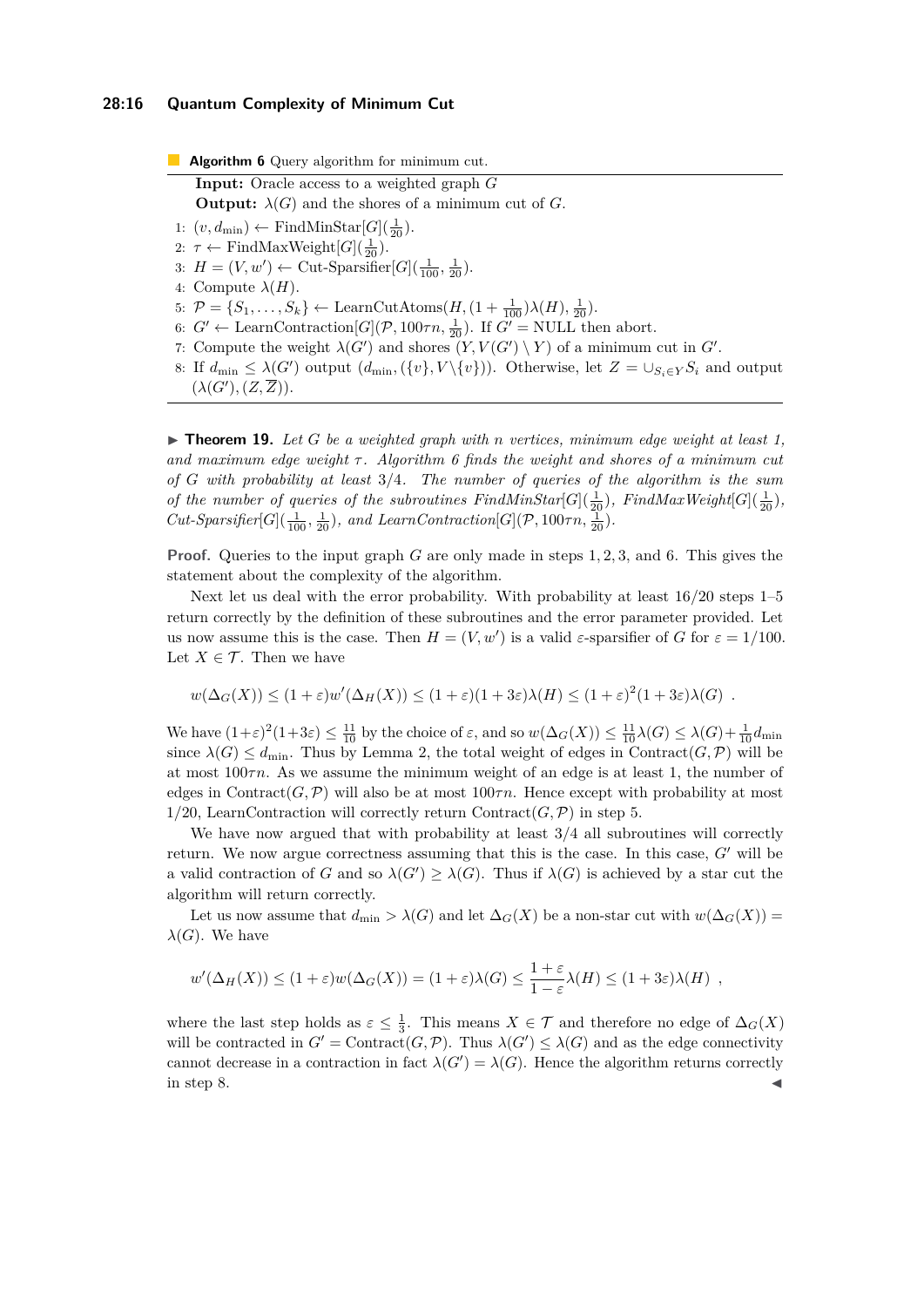$\blacktriangleright$  **Lemma 20.** Let  $G = (V, w)$  be a weighted graph with *n* vertices and *m* edges. Subroutines  $FindMinStar[G](\frac{1}{20})$ *, FindMaxWeight*[ $G](\frac{1}{20})$ *, Cut-Sparsifier*[ $G](\frac{1}{100}, \frac{1}{20})$  *can be implemented by a quantum algorithm with query and time complexity*  $\tilde{O}(n^{3/2})$  *in the adjacency matrix and*  $\tilde{O}(n^{3/2})$  $\tilde{O}(\sqrt{mn})$  in the adjacency array model.

*LearnContraction*[ $G$ ]( $P$ , 100 $\tau n$ ,  $\frac{1}{20}$ ) *can be implemented by a quantum algorithm with query and time complexity*  $\tilde{O}(n^{3/2}\sqrt{\tau})$  *in the adjacency matrix and*  $\tilde{O}(\sqrt{mn\tau})$  *in the adjacency array model.*

**Proof.** First note that in the adjacency array model we may assume that  $m \geq n$ . Otherwise,  $\sqrt{mn}$  > *m* and we can perform each task classically in  $\tilde{O}(m)$  time and queries. We consider each of the subroutines in turn:

**FindMinStar**[ $G$ ]( $\frac{1}{20}$ ): In the adjacency matrix model we can compute  $w(\Delta_G(\{v\})$  with  $n-1$  classical queries to the adjacency matrix. We can compose this with quantum minimum finding to find the minimum weight of a star cut and a vertex realizing this in query and time complexity  $\tilde{O}(n^{3/2})$  by Theorem [14.](#page-11-0)

In the adjacency array model we first classically query the degrees of all the vertices with *n* queries. In a simple graph this suffices to determine the minimum weight of a star cut. In a weighted graph we continue as follows. For  $1 \leq \ell \leq \lceil \log n \rceil$ , define the bucket  $B_{\ell} \subseteq V$  as the subset of nodes *v* that have degree in  $[2^{\ell-1}, 2^{\ell})$ . As the sum of the degrees is 2*m* we have that  $|B_{\ell}| \leq 2m/2^{\ell-1}$ . Finding the minimum  $\min_{v \in B_{\ell}} w(\Delta_G(\{v\}))$  over a single bucket has quantum query and time complexity  $\tilde{O}(\sqrt{mn})$ : we can compute  $w(\Delta_G({v}))$ <br>bucket has quantum query and time complexity  $\tilde{O}(\sqrt{mn})$ : we can compute  $w(\Delta_G({v}))$ for a single  $v \in B_{\ell}$  using at most  $2^{\ell}$  classical queries, and then do quantum minimum finding over the  $|B_\ell| \leq 2m/2^{\ell-1}$  nodes in  $B_\ell$ . This has total query and time complexity  $\tilde{O}(2^{\ell}\sqrt{2m/2^{\ell-1}}) \in \tilde{O}(\sqrt{m2^{\ell}}) \in \tilde{O}(\sqrt{mn})$ . We do this for each of the  $\lceil \log n \rceil$  buckets and we output the minimum overall weight and a vertex realizing this. This yields a total time and query complexity  $\tilde{O}(\sqrt{mn})$ .

**FindMaxWeight** $[G](\frac{1}{20})$ : This amounts to finding the maximum of a set of  $n^2$  numbers in the adjacency matrix model, or *m* numbers in the adjacency list model. By Theorem [14](#page-11-0) this has query and time complexity  $\tilde{O}(n)$  and  $\tilde{O}(\sqrt{m})$ , respectively.

**Cut-Sparsifier**<sup>[*G*</sup>]( $\frac{1}{100}$ ,  $\frac{1}{20}$ ): A  $\frac{1}{100}$ -cut sparsifier with  $\tilde{O}(n/\epsilon^2)$  edges can be constructed with high probability in query and time complexity  $\tilde{O}(n^{3/2})$  in the adjacency matrix model or  $\tilde{O}(\sqrt{mn})$  in the adjacency array model by Theorem [15.](#page-11-1)

**LearnContraction** $[G](\mathcal{P}, 100\tau n, \frac{1}{20})$ : First we handle a trivial case. If  $\tau \geq n$  then we can classically learn the input in time  $n^2 = O(n^{3/2}\sqrt{\tau})$  in the adjacency matrix model and time  $m = O(\sqrt{mn\tau})$  in the adjacency array model. Thus we can assume  $\tau < n$ .

First we do the adjacency matrix case. Let  $x \in \mathbb{R}^{n \choose 2}$  be a vector whose entries are labeled by elements of  $V^{(2)}$  and where  $x(e) = w(e)$  if the endpoints of *e* are in distinct elements of  $P$ and  $x(e) = 0$  otherwise. A query to an entry of x can be answered with one query to the adjacency matrix of *G*. Let  $\hat{x} \in \{0,1\}^{n \choose 2}$  be defined by  $\hat{x}(e) = 1$  if  $w(e) > 0$  and  $\hat{x}(e) = 0$ otherwise. We can also answer a query to  $\hat{x}$  with one query to the adjacency matrix of  $G$ . By Theorem [13](#page-10-2) in query and time complexity  $\tilde{O}(n^{3/2}\sqrt{\tau})$  in the adjacency matrix model we by Theorem 13 in query and time complexity  $\tilde{O}(n^{3/2}\sqrt{\tau})$  in the adjacency matrix model we can with probability at least  $9/10$  output  $\hat{x}$  if  $|\hat{x}| \leq 100 \tau n$  and otherwise output NULL. We can then classically query *x* in the non-zero locations of  $\hat{x}$  with  $100\tau n = O(n^{3/2}\sqrt{\tau})$  more classical queries to output *x*. This fulfils the specification of LearnContraction.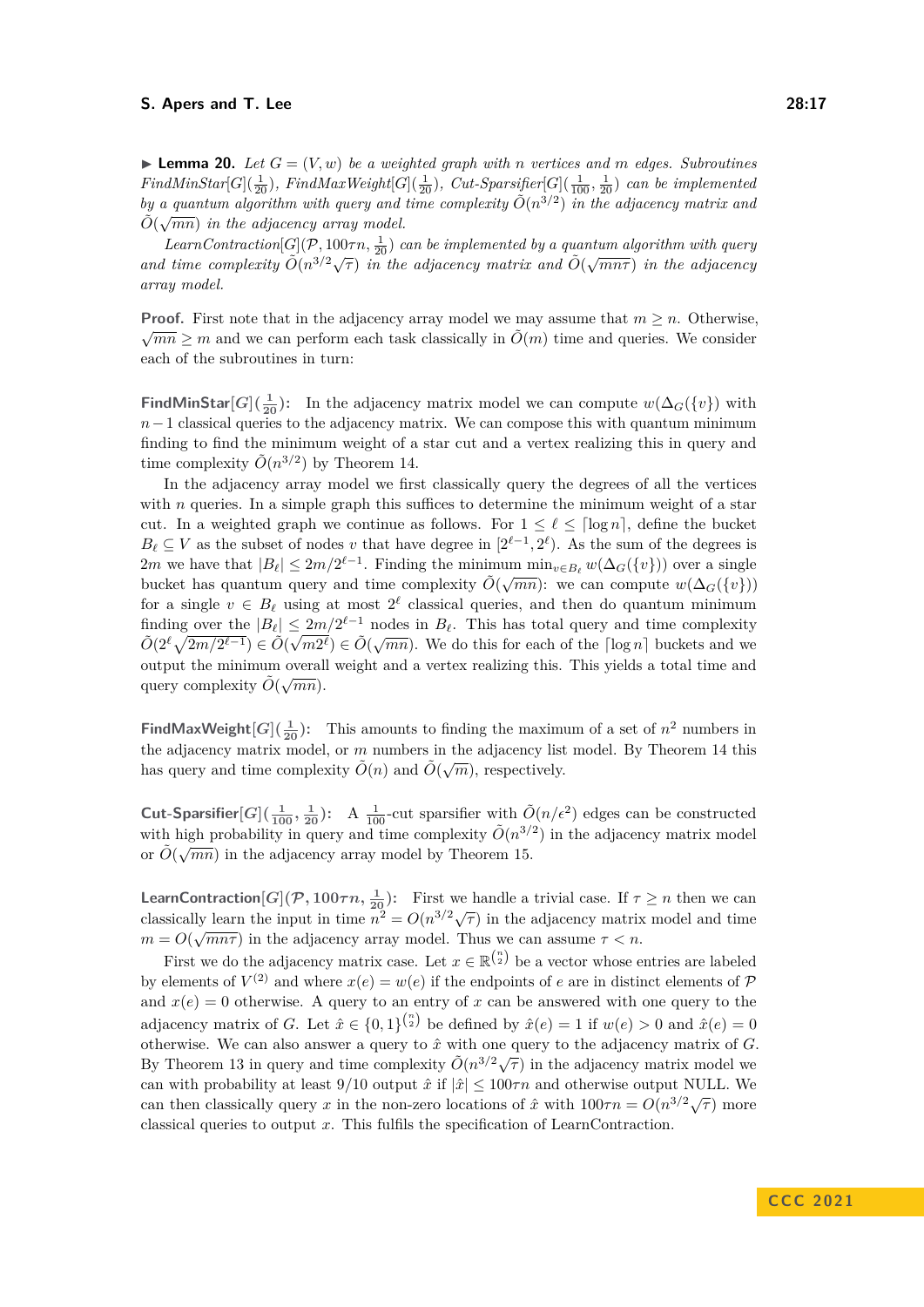## **28:18 Quantum Complexity of Minimum Cut**

Similarly, in the adjacency array model let  $x \in \mathbb{R}^m$  be labeled by entries of the adjacency array of *G* and define  $x(e) = w(e)$  if the endpoints of *e* are in distinct elements of  $P$  and  $x(e) = 0$  otherwise. Let  $\hat{x}(e) = 1$  if  $x(e) > 0$  and  $\hat{x}(e) = 0$  otherwise as before. A query to an entry of *x* or  $\hat{x}$  can be answered with one query to the adjacency array of *G*. Again by Theorem [13,](#page-10-2) in query and time complexity  $\tilde{O}(\sqrt{mn\tau})$  in the adjacency array model we can with probability at least 9/10 output  $\hat{x}$  if  $|\hat{x}| \le 100\tau n$  and otherwise output NULL. With  $100\tau n = O(\sqrt{mn\tau})$  more queries we can then output *x*.

<span id="page-17-0"></span> $\blacktriangleright$  **Theorem 21.** Let  $G = (V, w)$  be an *n*-vertex weighted graph with m edges and edge-weight *ratio*  $\tau$ . There is a quantum algorithm that finds the weight and shores of a minimum cut *of G* with probability at least 3/4 after  $\tilde{O}(n^{3/2}\sqrt{\tau})$  queries to the adjacency matrix of *G* or  $\tilde{O}(\sqrt{\tau})$  $\tilde{O}(\sqrt{mn\tau})$  queries to the adjacency array.

**Proof.** First we use the minimization analogue of FindMaxWeight to find the minimum edge weight  $\alpha$ . Then by normalizing by  $1/\alpha$  we may assume that all edge weights are at least 1 and apply Theorem [19.](#page-15-0) The bound on the quantum query complexities then follows from Lemma [20.](#page-15-2)  $\blacktriangleleft$ 

## <span id="page-17-1"></span>**5 Time-efficient quantum algorithm for minimum cut**

In this section we describe a quantum algorithm for computing the weight of a minimum cut of a weighted graph with time complexity  $\tilde{O}(\sqrt{mn\tau} + n^{3/2})$  in the adjacency array model and  $\tilde{O}(n^{3/2}\sqrt{\tau})$  in the adjacency matrix model. In the adjacency matrix model this is optimal up to polylogarithmic factors. Our algorithm is a time-efficient implementation of Algorithm [6.](#page-15-1) The running time of this algorithm is the sum of the running time of its 4 subroutines, and we have already analyzed the complexity of 3 of those subroutines in Lemma [20.](#page-15-2) Thus it now suffices to give a time-efficient implementation of the subroutine LearnCutAtoms, as formalized in the next lemma.

<span id="page-17-2"></span>**Lemma 22.** Let  $\kappa(n)$  denote the maximum time complexity of a quantum algorithm for  $the$  subroutine  $LearnCutAtoms(H, (1 + \frac{1}{100})\lambda(H), \frac{1}{20})$  *over weighted n-vertex graphs H with*  $\tilde{O}(n)$  *edges. Let G be a weighted graph with n vertices, m edges,* and *edge-weight ratio*  $\tau$ . *There is a quantum algorithm to compute the weight and shores of a minimum cut of G with probability at least*  $2/3$  *that runs in time*  $\kappa(n) + \tilde{O}(\sqrt{mn\tau})$  *in the adjacency array model and probability at least*  $2/3$  *that runs in time*  $\kappa(n) + \tilde{O}(\sqrt{mn\tau})$  *in the adjacency array model and*  $\kappa(n) + \tilde{O}(n^{3/2}\sqrt{\tau})$  in the adjacency matrix model.

**Proof.** First we use minimum finding Theorem [14](#page-11-0) to determine the minimum  $\alpha$  and maximum β edge weights with error probability at most 1/12. This requires time  $\tilde{O}(\sqrt{m})$  in the adjacency array model and  $\tilde{O}(n)$  in the adjacency matrix model and so will be low order to the time bounds stated in the lemma. From  $\alpha$ ,  $\beta$  we compute the edge-weight ratio  $\tau = \beta/\alpha$ . By multiplying all edge weights by  $1/\alpha$  we may assume that the minimum edge weight is 1 and the maximum edge weight is  $\tau$ .

If  $\tau > m/n$  (in the adjacency array model) or  $\tau > n$  (in the adjacency matrix model), then we simply run a randomized near-linear time algorithm (e.g., [\[25\]](#page-29-4)) for calculating the weight and shores of a minimum cut of *G*. This then takes time  $\tilde{O}(m) \in \tilde{O}(\sqrt{mn\tau})$  in the array model and  $\tilde{O}(n^2) \in \tilde{O}(n^{3/2}\sqrt{\tau})$  in the matrix model. We can hence assume that  $\tau \leq m/n$  in the array model and  $\tau \leq n$  in the matrix model.

We use a quantum implementation of Algorithm [6.](#page-15-1) By Theorem [19](#page-15-0) this algorithm has error probability at most 1*/*4, thus our overall error probability will be at most 1*/*3 as desired. For the running time it suffices to analyze the quantum time complexity of all 8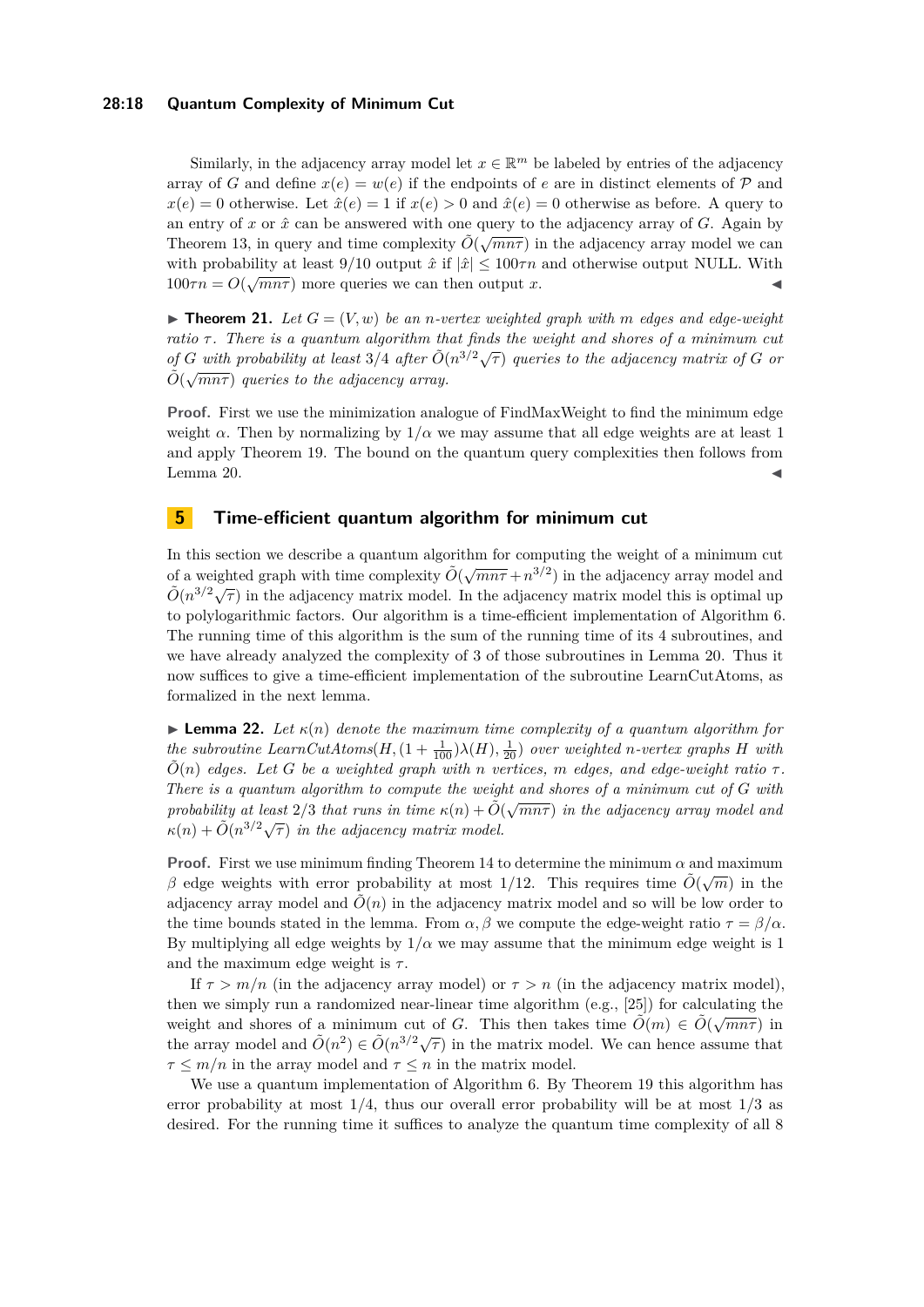steps. In Lemma [20](#page-15-2) we show that the time complexity of steps 1–3 and 6 is  $\tilde{O}(\sqrt{mn\tau})$  in the adjacency array model and  $\tilde{O}(n^{3/2}\sqrt{\tau})$  in the adjacency matrix model. For step 4, we can use a randomized near-linear time algorithm (e.g., [\[25\]](#page-29-4)) for calculating the weight and shores of a minimum cut of *H*. As *H* has  $\tilde{O}(n)$  edges this takes time  $\tilde{O}(n)$ . In step 7, we compute the weight and shores of a minimum cut in *G*′ which has at most 100*τn* edges by the definition of LearnContraction. This takes time  $\tilde{O}(\tau n)$ , which is  $\tilde{O}(\sqrt{mn\tau})$  in the array model (by the assumption *τ* ≤ *m*/*n*) or  $\tilde{O}(n^{3/2}\sqrt{\tau})$  in the matrix model (by the assumption  $\tau$  ≤ *n*). Finally, step 8 is trivial and the quantum time complexity of step 5 is exactly  $\kappa(n)$ .

This section is hence devoted to proving the following theorem.

<span id="page-18-0"></span>▶ **Theorem 23.** *Let H be an n-vertex weighted graph with m edges. There is a quantum algorithm that implements LearnCutAtoms* $(H, (1 + \frac{1}{100})\lambda(H), \frac{1}{20})$  *in time*  $\tilde{O}(m + n^{3/2})$ *.* 

In particular, Theorem [23](#page-18-0) implies that  $\kappa(n) \in \tilde{O}(n^{3/2})$ , and hence we find a time-efficient quantum algorithm.

 $\blacktriangleright$  **Theorem 5.** Let  $G = (V, w)$  be an *n*-vertex weighted graph with m edges and edge-weight *ratio τ . There is a quantum algorithm that finds the weight and shores of a minimum cut of G* with probability at least 2/3 in query and time complexity  $\tilde{O}(n^{3/2}\sqrt{\tau})$  in the adjacency *of*  $G$  with probability at itself  $2/3$  in query and time complexity  $O(\sqrt{m}n\tau + n^{3/2})$  in the adjacency array model.

**Proof.** Follows from Lemma [22](#page-17-2) and Theorem [23.](#page-18-0)

## **5.1 Tools**

Our time efficient algorithm builds on a number of tools, which we first introduce here.

## **5.1.1 2-respecting cuts and Karger's theorem**

In his seminal work on a near-linear time randomized algorithm for minimum cut [\[25\]](#page-29-4), Karger combined sparsification with the notion of *tree-respecting cuts*. Consider an *n*-vertex graph  $G = (V, w)$ , a spanning tree *T* and a cut with shore *X*. We say that the cut 2-respects *T* if it cuts at most 2 edges of *T*, i.e.,  $|\Delta_T(X)| \leq 2$ , and *strictly 2-respects T* if  $|\Delta_T(X)| = 2$ . Note that the set of cuts which 2-respect  $T$  depends only on  $E(T)$  and not the weight of edges in *T*. Note also that there are  $n - 1 + {n-1 \choose 2} = {n \choose 2}$  cuts that 2-respect *T*.

Karger proved that we can efficiently construct a set of  $O(\log n)$  spanning trees of  $G$  such that every minimum cut of *G* will 2-respect a constant fraction of them. This effectively reduces the exponentially large search space for finding a minimum cut to the set of merely  $O(n^2 \log n)$  cuts that 2-respect one of the spanning trees. For our purpose, we will use these spanning trees as an efficient representation of the near-minimum cuts of the graph. For this, we need a slight generalization of Karger's theorem on tree-respecting cuts. This shows we can efficiently find  $O(\log n)$  spanning trees such that any  $(1 + 1/16)$ -near-minimum cut 2-respects a constant fraction of them, while Karger's statement was only for minimum cuts. This only requires a minor modification of Karger's proof, but for completeness we provide a proof in Appendix [A.](#page-30-1)

Throughout this section we will use the phrase "with high probability" to mean with probability at least  $1 - 1/n^c$  for an arbitrary constant *c*.

<span id="page-18-1"></span> $\blacktriangleright$  **Theorem 24** ([\[25,](#page-29-4) Theorem 4.1]). Let  $G = (V, w)$  be a weighted graph with *n* vertices and *m* edges. There is a randomized algorithm that in time  $O(m \log^2(n) + n \log^4(n))$  time *constructs a set of*  $O(\log n)$  *spanning trees such that every*  $(1 + 1/16)$ *-near minimum cut of G 2-respects* 1*/*4 *of them with high probability.*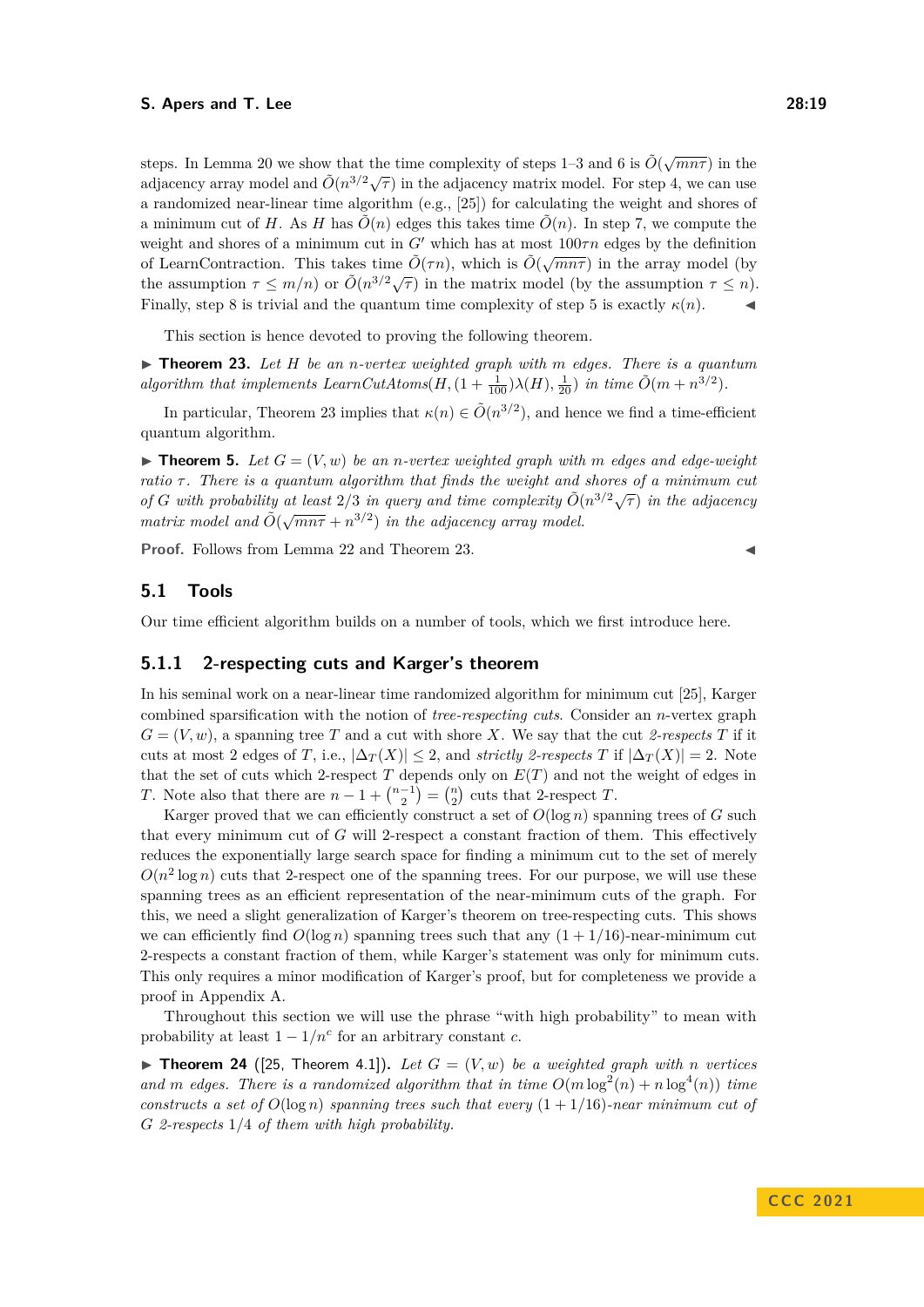## **28:20 Quantum Complexity of Minimum Cut**

Karger states the runtime of the algorithm in this theorem as  $O(m + n \log^3(n))$ , but we opt for a simpler proof rather optimizing log factors.

## **5.1.2 Data structures**

We will frequently need to refer to a 2-respecting cut both by its shores and the edges of the tree it cuts. We develop some notation to make this easier.

 $\triangleright$  **Definition 25** (Notation for 2-respecting cuts). Let T be a tree on vertex set V with root r. *Define*  $N(T) = E(T) \cup E(T)^{(2)}$ *. For*  $f \in N(T)$  *define* shore(*f*) *to be the set*  $X ⊆ V$  *such that*  $\Delta_T(X) = f$  and *X* does not contain *r*. For  $X \subseteq V$  such that  $|\Delta_T(X)| \leq 2$ , let cutedges(*X*) =  $\Delta_T(X)$ . We overload both these notations to sets so that shore(Q) = {shore(f) :  $f \in Q$ } *for*  $Q \subseteq N(T)$  *and similarly* cutedges $(T) = {\Delta_T(X) : X \in T}$  *for a set* T *of shores of 2-respecting cuts of T.*

With some preprocessing time, we can efficiently evaluate the weight of 2-respecting cuts. The following lemma is very useful.

<span id="page-19-0"></span> $\blacktriangleright$  **Lemma 26** ([\[17,](#page-29-11) Lemma 1]). *Given a weighted graph*  $G = (V, w)$  *with n vertices and m edges, and a spanning tree*  $T$  *of*  $G$ *, we can construct in*  $O(m \log n)$  *time a data structure that, for any*  $f \in N(T)$ , reports the weight  $w(\Delta_G(\text{shore}(f)))$  of the corresponding 2-respecting cut  $in$   $O(log n)$   $time.$ 

Another data structure that we use is based on the *Euler tour technique* [\[36,](#page-30-2) [20\]](#page-29-12). This is a way of representing a tree that is useful to access and modify data in subtrees. Consider an undirected tree  $T = (V_T, E_T)$  with root  $r \in V_T$ . To *T* we associate the directed graph  $\vec{T} = (V_T, \vec{E}_T)$  obtained by replacing every edge in  $E_T$  by a pair of directed edges in opposite directions. Now let  $\mathcal{E}_T \in (\vec{E}_T)^{2(n-1)}$  denote an Euler tour in  $\vec{T}$ , starting and ending in root *r*.  $\mathcal{E}_T$  is a sequence of  $2(n-1)$  edges as each directed edge is traversed exactly once.

For every node *u* in  $V_T$ , let  $f(u)$  be the index in  $\mathcal{E}_T$  of the edge that points toward *u*, and let  $\ell(u)$  be the index of the last edge that points toward *u*. Now if  $T(u)$  is the subtree of *T* induced by vertex *u* and all of its descendants, then the subsequence of  $\mathcal{E}_T$  starting at  $f(u)$  and ending at  $\ell(u)$  (both included) is an Euler tour representation of  $T(u)$ . Hence any subtree corresponds to a subsequence of  $\mathcal{E}_T$ . We can use this to prove the lemma below, which will be useful to compute atoms  $(\mathcal{T})$  from a set  $\mathcal T$  of shores of cuts that 2-respect a given tree.

Given a tree whose nodes have some key value, we call a *subtree-add* the increasing or decreasing of the key value in a subtree by some fixed amount.

<span id="page-19-1"></span>▶ **Lemma 27.** *Let*  $T = (V_T, E_T)$  *be a tree with key values*  $\{k_u | u \in V_T\}$  *of*  $O(\log n)$  *bits. There is a data structure that implements*  $M$  *subtree-adds in time*  $\tilde{O}(n + M)$ *.* 

**Proof.** Fix a root node *r*. Represent *T* by an Euler tour  $\mathcal{E}_T \in (\vec{E}_T)^{2(n-1)}$  and define  $f(u), \ell(u)$ for each  $u \in V$  as above. Associate to  $\mathcal{E}_T$  a list *A* of length  $2(n-1)$  to store the key values, setting  $A(i) = k_u$  if the *i*-th entry of  $\mathcal{E}_T$  is an edge whose tail is *u*. Adding value  $\alpha$  to the keys of nodes in subtree  $T(u)$  amounts to adding  $\alpha$  to every entry in the subsequence in A starting with  $f(u)$  and ending with  $\ell(u)$  (both included). Call such an operation  $ADD(\alpha, f(u), \ell(u))$ .

To implement *M* ADD operations, create a second emtpy list *B* with length  $2(n-1)$ . For every operation  $ADD(\alpha, f(u), \ell(u))$ , set  $B(f(u)) = B(f(u)) + \alpha$  and if  $\ell(u) < 2(n-1)$  set  $B(\ell(u) + 1) = B(\ell(u) + 1) - \alpha$ . Now do a partial sum transformation of *B*: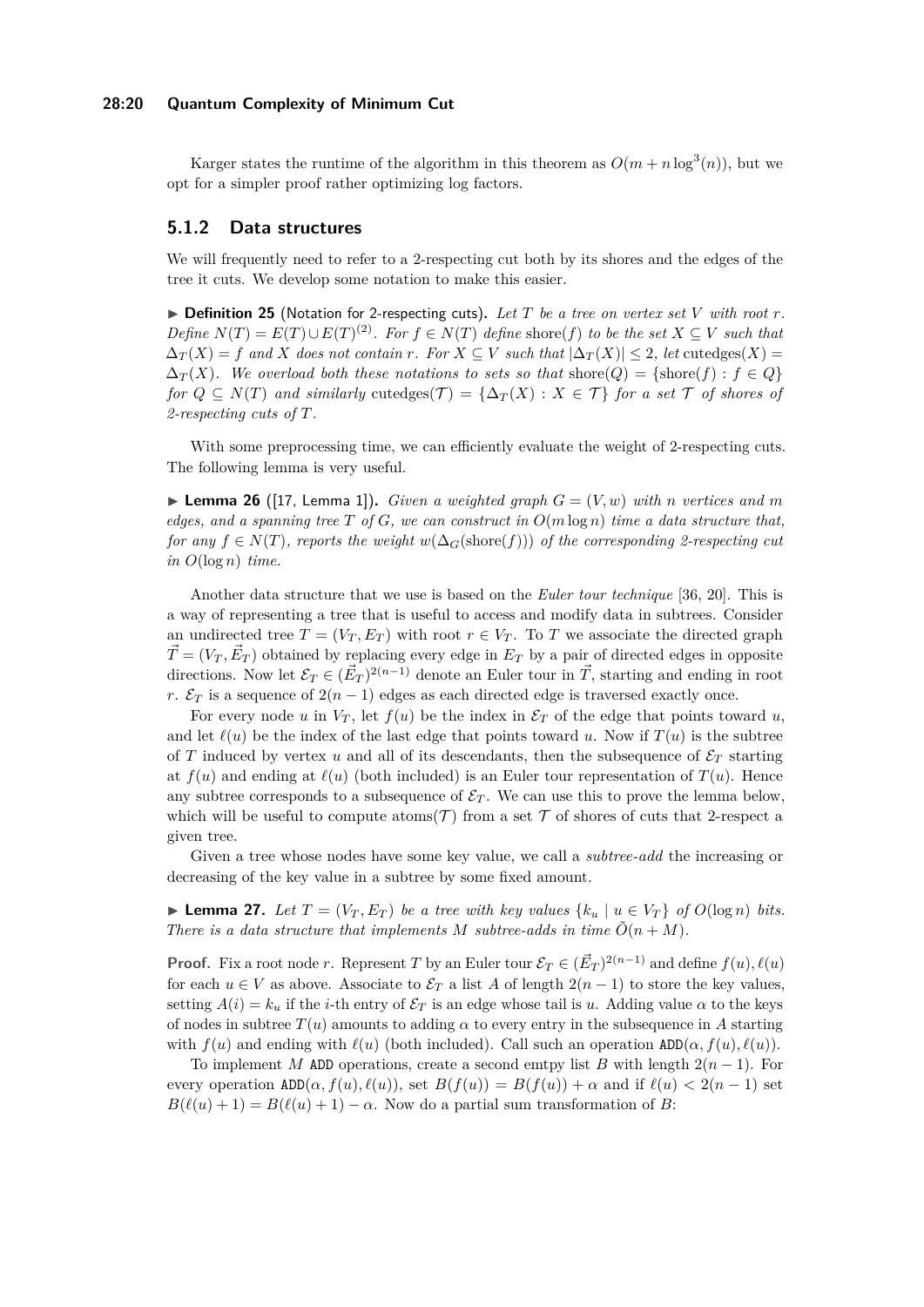1: Create list  $s_B$  of length  $2(n-1)$  with  $s_B(1) = B(1)$  and  $s_B(i) = 0$  for all  $i \in [2, 2(n-1)]$ .

```
2: for i = 2, 3, \ldots, 2(n-1) do
```
3: Set  $s_B(i) = s_B(i-1) + B(i)$ .

```
4: end for
```
In total this has time complexity  $\tilde{O}(n + M)$  (assuming  $\tilde{O}(1)$  cost for arithmetic operations). The final key values are now given by setting  $k_u = A(f(u)) + B(f(u))$ .

## **5.2 Generating set for a single tree**

Let  $G = (V, w)$  be an *n*-vertex weighted graph and *T* be a spanning tree of *G*. Let  $Q \subseteq E(T)^{(2)}$ and  $\mathcal{M} =$  shore(*Q*). In words,  $\mathcal{M}$  is an arbitrary set of shores of cuts that *strictly* 2-respect *T*. The next lemma gives an explicit generating set S for atoms(M) with  $|S| \le n - 2$ . We first make a definition that will be used throughout this section.

▶ **Definition 28** (separate). Let *V* be a finite set and  $X \subseteq V$ . For  $u, v \in V$  we say that  $X$ *separates u, v if exactly one of them is in X.*

<span id="page-20-0"></span>▶ **Lemma 29.** Let T be a tree on a vertex set V of cardinality n. Let  $M ⊆ 2^V$  be a set of *shores that strictly 2-respect T* and let  $Q = \text{cutedges}(M)$ *. Define the graph*  $L = (E(T), Q)$ and let F be a spanning forest of L. Then  $S =$  shore $(E(F))$  is a generating set for atoms(M).

**Proof.** Clearly  $E(F) \subseteq Q$  thus  $S \subseteq M$ . This means that atoms(M) is a refinement of atoms(S). Thus to show atoms(S) = atoms(M) it suffices to show that any  $u, v \in V$  that are in different sets of atoms( $\mathcal{M}$ ) are also in different sets of atoms( $\mathcal{S}$ ).

The key fact we need is that if  $\Delta_T(X) = \{e, e'\}$  then *X* separates *u, v* iff exactly one of  $e, e'$  is on the path from *u* to *v* in *T*. Suppose that *u, v* are in different sets of atoms( $M$ ), that is there is an  $X \in \mathcal{M}$  which separates them. Say that  $\Delta_T(X) = \{e_{in}, e_{out}\}\$  where *e*<sub>in</sub> is on the *u* − *v* path in *T* and  $e_{\text{out}}$  is not. Then  $\{e_{\text{in}}, e_{\text{out}}\} \in Q$  and therefore there must be a path between  $e_{\text{in}}$  and  $e_{\text{out}}$  in the spanning forest *F*. Let  $(e_0, e_1, e_2, \ldots, e_k)$ , where  $e_0 = e_{\text{in}}$ ,  $e_k = e_{\text{out}}$ , be the sequence of vertices on this path in *F*. As  $e_{\text{in}}$  is on the  $u - v$  path in *T* and  $e_{\text{out}}$  is not, there must be consecutive vertices  $e_i, e_{i+1}$  where  $e_i$  is on the  $u - v$  path in *T* and  $e_{i+1}$  is not. As  $\{e_i, e_{i+1}\}\in E(F)$  there is an *X* ∈ S which separates *u* and *v*. ◀

<span id="page-20-1"></span> $\blacktriangleright$  **Lemma 30.** Let  $G = (V, w)$  be an *n*-vertex weighted graph with m edges and T a spanning *tree of G. For a real number*  $\alpha \geq 1$ *, let*  $\mathcal{T} = \{X \subseteq V : w(\Delta_G(X)) \leq \alpha \lambda(G), |\Delta_T(X)| \leq 2\}$ . *There is a quantum algorithm that outputs with high probability a set*  $Q \subseteq N(T)$  *in time*  $\tilde{O}(m + n^{3/2})$  *such that*  $|Q| \leq 2n - 3$  *and*  $S =$  shore(*Q*) *is a generating set for* atoms(*T*).

**Proof.** Let  $\mathcal{T}_1 = \{X \in \mathcal{T} : |\Delta_T(X)| = 1\}$  and  $\mathcal{T}_2 = \{X \in \mathcal{T} : |\Delta_T(X)| = 2\}$ . Let  $Q_1$  = cutedges( $\mathcal{T}_1$ ) and  $Q_2$  = cutedges( $\mathcal{T}_2$ ). Let *F* be a spanning tree for  $L = (E(T), Q_2)$ . By Lemma [29,](#page-20-0)  $\mathcal{R} = \text{shore}(E(F))$  is a generating set for atoms( $\mathcal{T}_2$ ) and  $|\mathcal{R}| \leq n - 2$  as *F* is a spanning tree of an *n* − 1-vertex graph. Thus by Proposition [10,](#page-9-0)  $S = \mathcal{T}_1 \cup \mathcal{R}$  is a generating set for  $\mathcal T$  of size at most  $2n-3$ . Thus taking  $Q = Q_1 \cup E(F)$  satisfies the conditions of the lemma.

Now we must show how to efficiently output *Q*. We can first run a near-linear time classical randomized algorithm to compute  $\lambda(G)$  [\[25\]](#page-29-4). We then in near-linear time set up the data structure given by Lemma [26.](#page-19-0) For an  $f \in N(T)$  this lets us check in time  $O(\log(n))$ if *f* ∈ *Q*<sup>1</sup> ∪ *Q*2. We can then cycle over the edges *e* ∈ *E*(*T*) to create the set *Q*<sup>1</sup> classically in time  $\tilde{O}(n)$ . It now remains to construct a spanning tree of  $L = (E(T), Q_2)$ . For any *f* ∈ *E*(*T*)<sup>(2)</sup> we can use the data structure to check in *O*(log *n*) time if *f* ∈  $Q_2$ . This gives us adjacency matrix access to  $L$  with  $O(\log n)$  overhead for each query. Now we can use the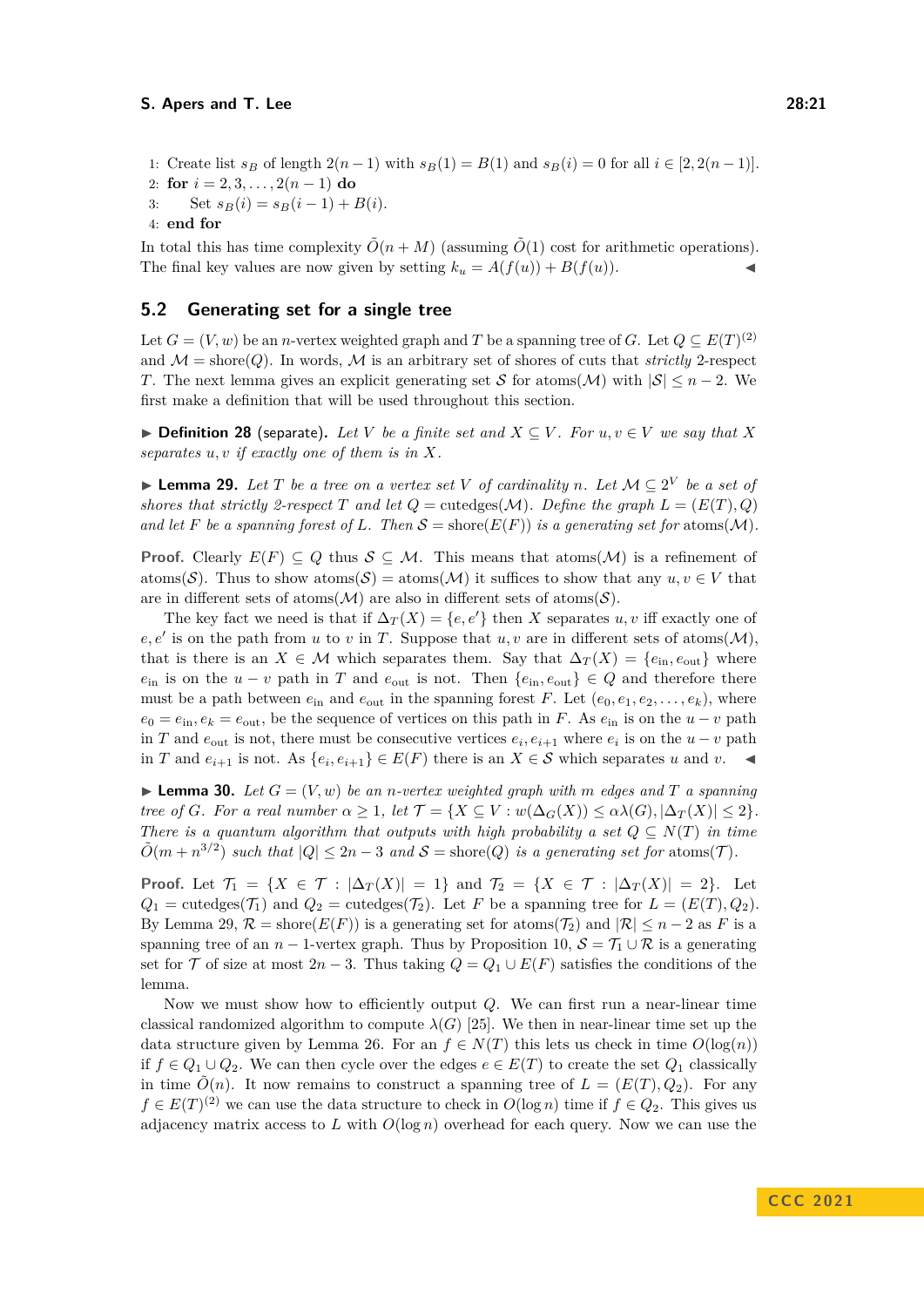## **28:22 Quantum Complexity of Minimum Cut**

quantum algorithm from [\[11\]](#page-28-2) that with high probability outputs a spanning forest of an *n* vertex graph in the adjacency matrix model with  $\tilde{O}(n^{3/2})$  queries and time. Thus we can use this algorithm to construct a spanning forest *F* of *L*. We then output  $Q = Q_1 \cup E(F)$  as desired. ◀

Now we have an implicit representation cutedges(S) of a generating set S for atoms(T), where  $\mathcal T$  is the set of near-minimum cuts of a graph  $G$  that 2-respect a tree  $T$ . What we need, however, is to actually output atoms  $(\mathcal{T})$ . In the following lemma we show how to do this efficiently by combining random hashing with Euler tour trees.

<span id="page-21-0"></span>▶ **Lemma 31.** *Let*  $T$  *be a tree on a vertex set*  $V$  *of size*  $n, Q \subseteq N(T)$ *, and*  $S = \text{shore}(Q)$ *. Given input Q* there is a classical algorithm that with probability at least  $1 - 1/n$  *outputs* atoms(S) in time  $\tilde{O}(n + |Q|)$ .

**Proof.** Let *M* be a large integer to be chosen later and consider the following algorithm. Pick  $\ell \in \mathbb{Z}_M$  uniformly at random and give every vertex  $u \in V$  the key value  $k_u = \ell$ . For every  $f \in Q$ , do:

■ Pick  $\ell \in \mathbb{Z}_M$  uniformly at random and set  $k_u = k_u + \ell \pmod{M}$  for all  $u \in \text{shore}(f)$ .

Now if *u* and *v* are in the same set of atoms( $S$ ), that is no set of S separates them, then  $k_u = k_v$ . On the other hand, if *u* and *v* are in different sets of atoms(S) then there is some *f* ∈ *Q* such that *u* ∈ shore(*f*) and *v* ∉ shore(*f*), or vice versa. In this case,  $k_u$  and  $k_v$  are pairwise independent and distributed uniformly at random in  $\mathbb{Z}_M$ . Hence  $k_u = k_v$  with probability 1*/M*. Taking a union bound over all pairs *u, v*, we see that with probability at least  $1 - {n \choose 2}/M$  we have that  $k_u \neq k_v$  for all  $u, v$  in different sets of atoms(S). If we set  $M = n<sup>3</sup>$  and we let  $\mathcal{P}(\lbrace k_u \rbrace)$  denote the partition induced by gathering nodes with the same key value, then  $\mathcal{P}(\{k_u\}) = \text{atoms}(\mathcal{S})$  with probability at least  $1 - 1/n$ .

The cost of actually implementing this algorithm is dominated by sequentially updating for every  $f \in Q$  the key value for all nodes in shore(*f*). This amounts to changing the key value in at most 2 subtrees of *T*:

- If  $f = e \in E(T)$ , then shore( $f$ ) is the subtree  $T(u)$  of some node *u* and we have to change the key value in  $T(u)$ .
- If  $f = \{e, e'\} \in E(T)^{(2)}$ , then we distinguish two cases. If one of the two cut edges is a descendant of the other then shore(*f*) is of the form  $T(u) \setminus T(v)$  for two nodes  $u, v \in V$ . In this case we can update the key values by adding  $\ell$  to  $T(u)$  and subtracting  $\ell$  from  $T(v)$ . If neither of the edge is a descendant of the other then shore(*f*) is of the form  $T(u) \cup T(v)$ , and we can update the key values by adding  $\ell$  to  $T(u)$  and  $T(v)$ .

In Lemma [27](#page-19-1) we show how to change the key values in  $|Q|$  subtrees in total time  $\tilde{O}(n + |Q|)$ using Euler tour trees.

We can now put all these pieces together into the following algorithm.

<span id="page-21-1"></span>**Algorithm 7** Algorithm for finding atoms of the shores of 2-respecting near-minimum cuts.

**Input:** Explicit description of  $G = (V, w)$ , a spanning tree *T* of *G*, a real number  $\alpha \geq 1$ . **Output:** atoms(*T*) where  $\mathcal{T} = \{X : w(\Delta_G(X)) \leq \alpha \lambda(G) \text{ and } |\Delta_T(X)| \leq 2\}.$ 

- 2: Create data structure as in Lemma [26](#page-19-0) for evaluating the weight of cuts in *G* that 2-respect *T*.
- 3: Compute Q such that shore $(Q)$  is a generating set for atoms  $(\mathcal{T})$  by Lemma [30.](#page-20-1)
- <span id="page-21-2"></span>4: Use Lemma [31](#page-21-0) to find and return atoms(shore(Q)) = atoms( $\mathcal{T}$ ).

<sup>1:</sup> Compute  $\lambda(G)$ .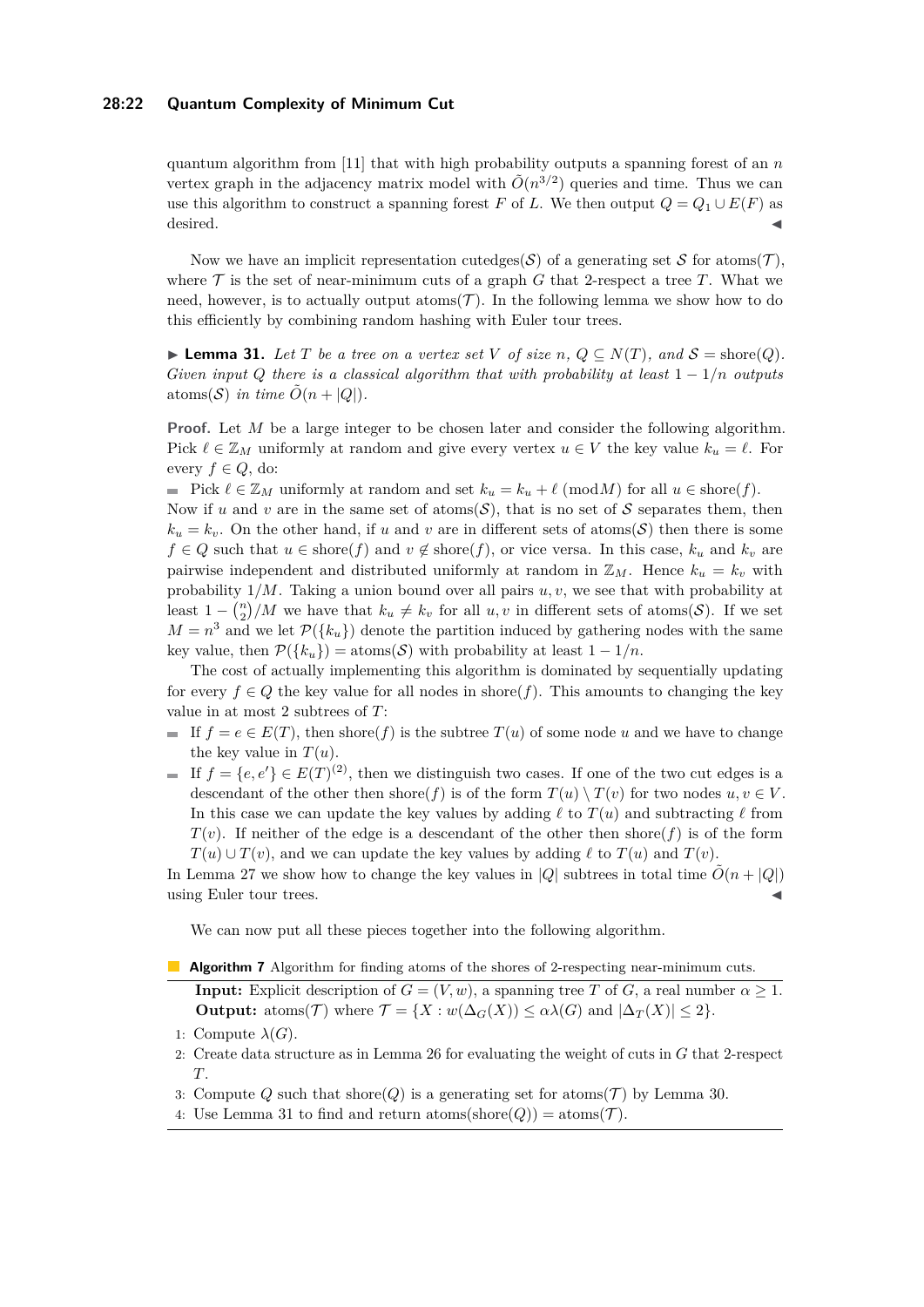$\blacktriangleright$  **Lemma 32.** Let  $G = (V, w)$  be an *n*-vertex weighted graph with m edges and T a spanning *tree of G. Let*  $\alpha \geq 1$  *be a real number and*  $\mathcal{T} = \{X : w(\Delta_G(X)) \leq \alpha \lambda(G) \text{ and } |\Delta_T(X)| \leq 2\}.$ *Algorithm*  $\gamma$  *outputs* atoms( $\mathcal{T}$ ) *with high probability and can be implemented by a quantum algorithm in time*  $\tilde{O}(m + n^{3/2})$ *.* 

## **5.3 Time-Efficient quantum algorithm for LearnCutAtoms**

We now describe a time-efficient quantum algorithm for outputting atoms( $\mathcal T$ ), where  $\mathcal T$  is the set of shores of all  $(1 + 1/100)$ -near-minimum cuts of a weighted graph *H*. This algorithm combines Karger's tree packing Theorem [24](#page-18-1) with the algorithm that produces the atoms of shores of cuts that 2-respect a tree from the previous section (Lemma [32\)](#page-21-2).

<span id="page-22-0"></span>**Algorithm 8** LearnCutAtoms $(H, \lambda, \delta)$ .

**Input:** Explicit description of an *n*-vertex weighted graph  $H = (V, w)$  with *m* edges, a cut threshold *λ* ≤ (1 + 1*/*16)*λ*(*H*), and an error parameter *δ*.

- **Output:** atoms(*T*) where  $\mathcal{T} = \{X \subseteq V : w(\Delta_G(X)) \leq \lambda\}.$
- 1: Construct set of  $K \in O(\log n)$  spanning trees  $\{T_i\}$  using Theorem [24.](#page-18-1)
- 2: **for**  $i = 1, 2, ..., K$  **do**
- 3: Use Algorithm [7](#page-21-1) to find atoms( $\mathcal{T}_i$ ) where  $\mathcal{T}_i = \{X \subseteq V : w(\Delta_G(X)) \leq$  $\lambda$  and  $|\Delta_{T_i}(X)| \leq 2$ .
- 4: **end for**
- 5: Output atoms(∪*i*atoms(T*i*)).

▶ **Theorem 23.** *Let H be an n-vertex weighted graph with m edges. There is a quantum algorithm that implements LearnCutAtoms* $(H, (1 + \frac{1}{100})\lambda(H), \frac{1}{20})$  *in time*  $\tilde{O}(m + n^{3/2})$ *.* 

**Proof.** We use Algorithm [8.](#page-22-0) First let us argue correctness. As  $\lambda \leq (1 + 16)\lambda(H)$ , by Theorem [24](#page-18-1) for every  $X \in \mathcal{T}$  there will be a tree  $T_i$  such that  $\Delta_{T_i}(X) \leq 2$ . This means that  $\mathcal{T} = \bigcup_{i=1}^K \mathcal{T}_i$ . Hence atoms $(\mathcal{T}) = \text{atoms}(\bigcup \mathcal{T}_i) = \text{atoms}(\bigcup \text{atoms}(\mathcal{T}_i))$ . By Lemma [32,](#page-21-2) step (3) correctly outputs atoms( $\mathcal{T}_i$ ) for  $i = 1, \ldots, K$  with high probability, and thus step (5) will output atoms  $(\mathcal{T})$  with high probability.

Now let us analyze the complexity. Step (1) can be done in  $\tilde{O}(m)$  time by a classical randomized algorithm by Theorem [24.](#page-18-1) Step (3) can be done by a quantum algorithm in time  $\tilde{O}(m + n^{3/2})$  by Lemma [32,](#page-21-2) and thus the for loop has the same time bound as  $K = O(\log n)$ .

Finally, we need to explain how to (classically) implement step  $(5)$ . First we give every node  $v \in V$  a key value  $k_v = 0$ . Then, for each  $i = 1, \ldots, K$ , we iterate over the node set and append a log *n*-bit string to the key value of every node, indicating the component of atoms( $\mathcal{T}_i$ ) of which it is part. At the end of this routine every node has a  $O(\log^2 n)$ -bit key value that indicates its component in atoms(T). The total runtime for this step is  $\tilde{O}(n)$ . Thus overall the running time is  $\tilde{O}(m + n^{3/2})$  $\blacksquare$ ).

## **6 Lower bounds**

In this section we present lower bounds on the complexity of edge connectivity and weighted minimum cut.

<span id="page-22-1"></span>First we describe some existing lower bounds for the case of simple graphs. Let  $CON_n$  be the problem of deciding if an input *simple* graph on *n* vertices is connected or not. This is a special case of edge connectivity, where one wants to decide if the edge connectivity is zero or positive. Dürr, Heiligman, Høyer and Mhalla [\[11\]](#page-28-2) proved the following quantum query lower bounds on the complexity of CON*n*.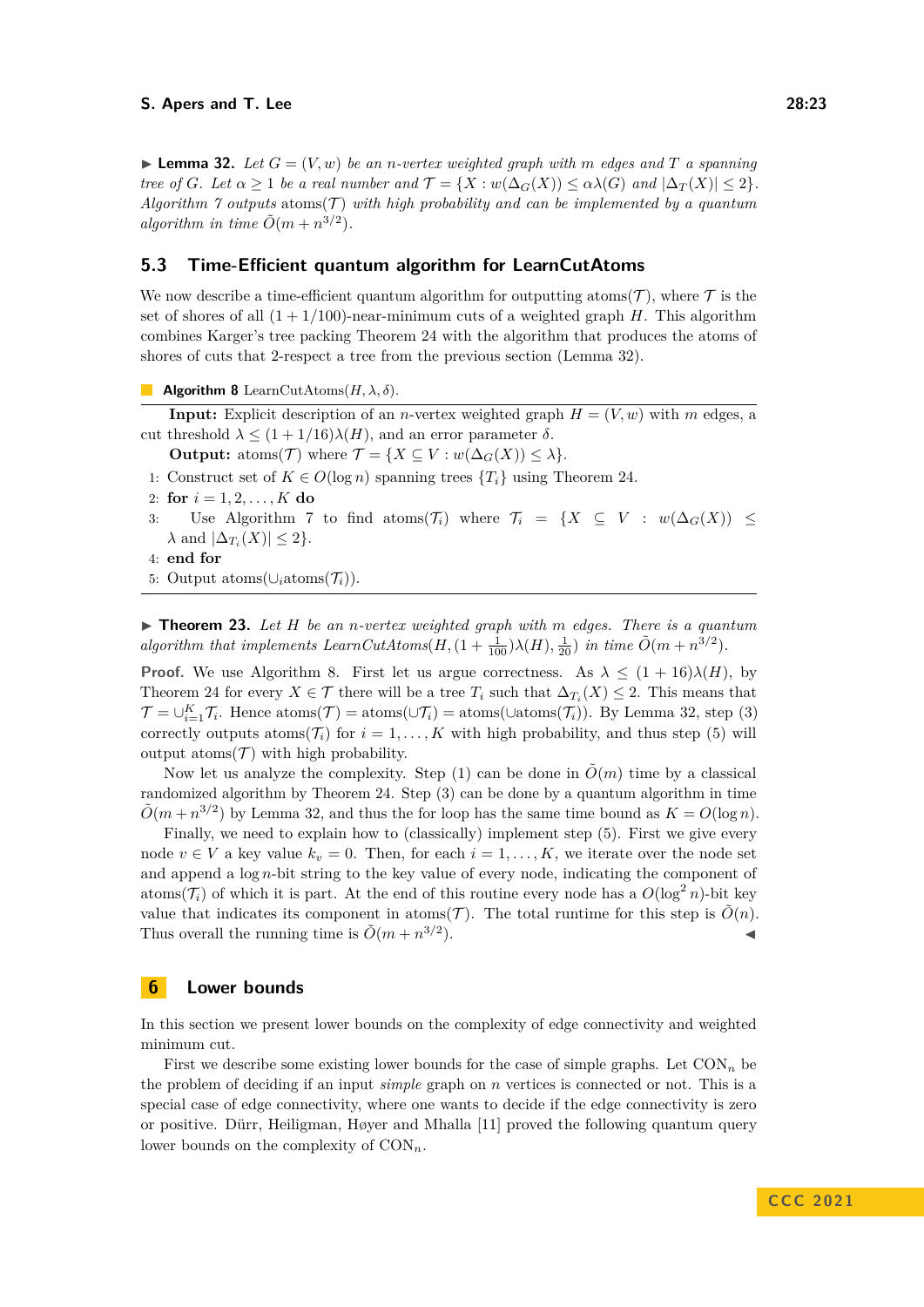$\blacktriangleright$  **Theorem 33** ([\[11\]](#page-28-2)). The bounded-error quantum query complexity of CON<sub>n</sub> is  $\Theta(n^{3/2})$  in *the adjacency matrix model and* Θ(*n*) *in the adjacency array model.*

This theorem shows that, in the adjacency matrix model, Theorem [21](#page-17-0) is tight up to polylogarithmic factors for simple graphs. For the adjacency array model there is still  $\alpha$  gap between the  $\Omega(n)$  lower bound from Theorem [33](#page-22-1) and the  $\tilde{O}(\sqrt{mn})$  upper bound for simple graphs given by Theorem [21.](#page-17-0)

For the minimum cut problem in a weighted graph we prove separate and distinct lower bounds for the adjacency matrix model and the adjacency array model. All our lower bounds essentially follow by forcing the algorithm to solve a counting problem in order to compute the weight of a minimum cut. We then use the following theorem by Nayak and Wu that gives a lower bound on the quantum query complexity of exact counting.

<span id="page-23-1"></span>▶ **Theorem 34** ([\[32,](#page-29-9) Corollary 1.2]). Let  $k, N \in \mathbb{N}$  with  $2k + 1 \leq N$ *. Assume query access to*  $x \in \{0,1\}^N$  *with the promise that*  $|x| = k + 1$  *or*  $|x| = k - 1$ *. Any quantum algorithm that correctly decides whether*  $|x| = k + 1$  *or*  $|x| = k - 1$  *with probability at least* 2/3 *must make*  $\Omega(\sqrt{Nk})$  *queries.* 

## **6.1 Adjacency matrix model**

In the adjacency matrix model we show that for any integer  $1 \leq \tau \leq (\lfloor n/2 \rfloor - 1)/2$ , in the worst case  $\Omega(n^{3/2}\sqrt{\tau})$  adjacency matrix queries are needed to compute the weight of a minimum cut of a graph with edge weights in  $\{1, \tau\}$ . This matches the upper bound in Theorem [21,](#page-17-0) and hence settles the quantum query complexity of weighted minimum cut in the adjacency matrix model. For  $\tau = 1$  this reproduces the aforementioned  $\Omega(n^{3/2})$  bound which follows from [\[11\]](#page-28-2).

<span id="page-23-0"></span>▶ **Theorem 35.** *Let*  $n, \tau \in \mathbb{N}$  *satisfy*  $1 \leq \tau \leq (\lfloor n/2 \rfloor - 1)/2$ *. There is a family of n-vertex graphs* G *all of which have edge weights in* {0*,* 1*, τ*} *such that any quantum algorithm that for every graph*  $G \in \mathcal{G}$  *computes with probability at least* 2/3 *the weight of a minimum cut in G G g G G G G Computes with productly at teast*  $2/3$  *<i>die weight of a multimam cat in G must make*  $\Omega(n^{3/2}\sqrt{\tau})$  *queries in the adjacency matrix model. Similarly, any quantum algorithm that for every graph*  $G \in \mathcal{G}$  *computes with probability at least*  $2/3$  *the shores*  $(X,\overline{X})$ *of a cut realizing the minimum weight must make*  $\Omega(n^{3/2}\sqrt{\tau})$  *queries in the adjacency matrix* of a cut realizing the minimum weight must make  $\Omega(n^{3/2}\sqrt{\tau})$  queries in the adjacency matrix *model.*

**Proof.** Let *V* be an *n*-element set and partition *V* into disjoint sets  $V = V_0 \sqcup V_1$  where  $|V_0| = \lfloor n/2 \rfloor$ ,  $|V_1| = \lceil n/2 \rceil$ . Choose a distinguished vertex  $v_0 \in V_0$ , and let  $V'_0 = V_0 \setminus \{v_0\}$ . Let  $N = |V'_0 \times V_1|$  and let  $g: V'_0 \times V_1 \to [N]$  be a bijection. For every  $x \in \{0,1\}^N$  we define a weighted graph  $G_x = (V, w_x)$  where

- $w_x({u, v}) = \tau$  if  $u, v \in V_0$  or  $u, v \in V_1$ ,
- $w_x(\{u, v\}) = x(g(\{u, v\}))$  if  $(u \in V'_0, v \in V_1)$  or  $(u \in V_1, v \in V'_0)$ ,
- $w_x(\{u, v\}) = 0$  otherwise.

Let  $k = \tau(\lfloor n/2 \rfloor - 1)$ . In the following  $\Delta_{G_x}(\cdot)$  will always be with respect to  $G_x$  and we drop the subscript. For any *x* it holds that  $w_x(\Delta(V_0)) = |x|$  and  $w_x(\Delta(\{v_0\})) = k$ . Now consider any *x* and a subset  $\emptyset \neq Y \subsetneq V$  different from  $V_0$  or  $V_1$ . We can prove that  $w_x(\Delta(Y)) \geq k$ . To this end note that either  $\emptyset \neq Y \cap V_0 \subseteq V_0$  or  $\emptyset \neq Y \cap V_1 \subseteq V_1$ . First assume that the former is the case. Then

$$
w_x(\Delta(Y)) = \sum_{u \in Y, v \notin Y} w_x(\{u, v\}) \ge \sum_{u \in Y \cap V_0, v \in V_0 \setminus Y} w_x(\{u, v\}) \ge k,
$$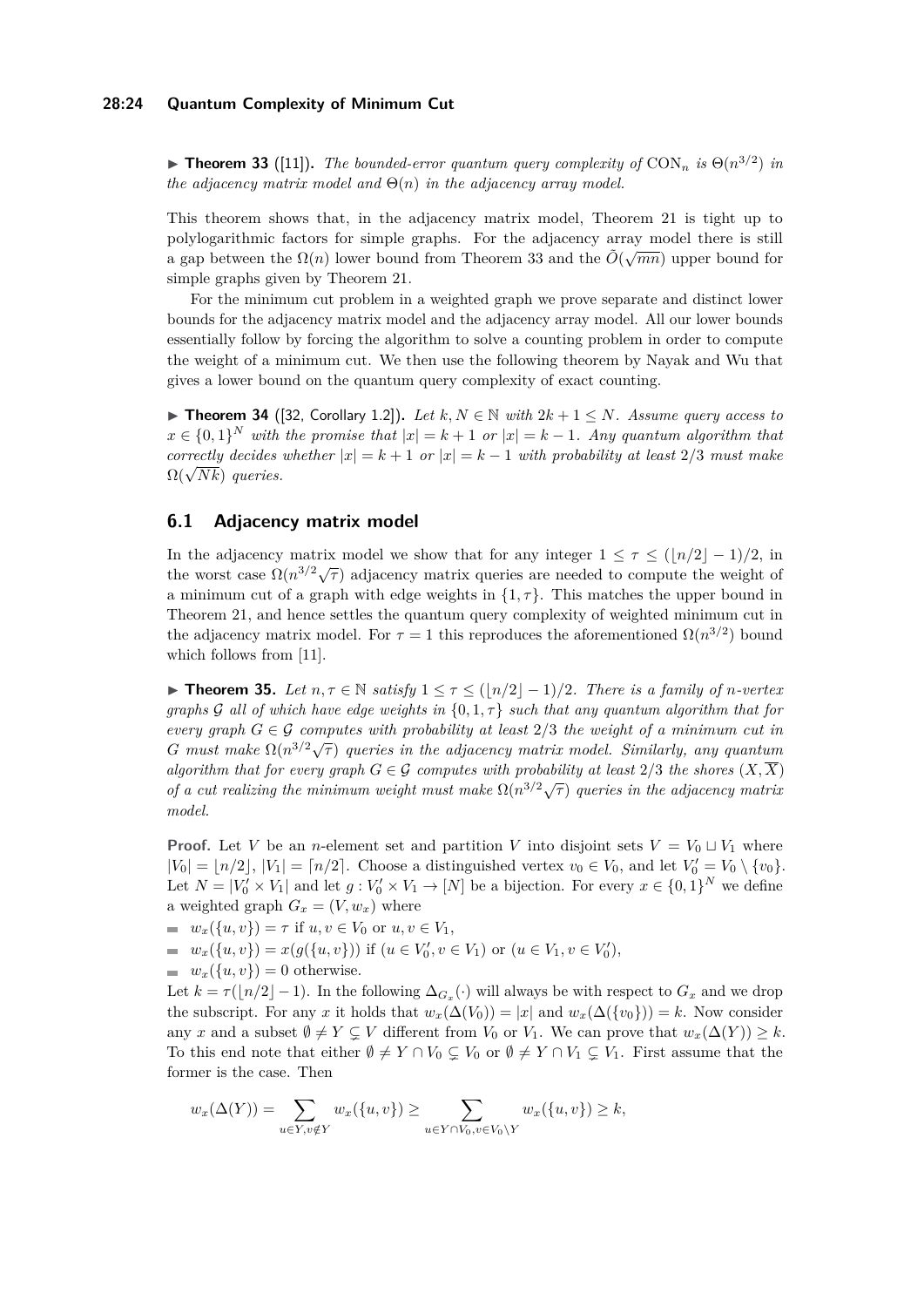as *k* is the weight of a minimum cut in the complete weighted graph over  $\lfloor n/2 \rfloor$  nodes with all edge weights  $\tau$ . If instead  $\emptyset \neq Y \cap V_1 \subsetneq V_1$  then a similar argument shows that  $w_x(\Delta(Y)) > \tau(\lceil n/2 \rceil - 1) > k$ .

Thus if  $|x| < k$  then  $\Delta(V_0)$  will be the unique minimum cut of  $G_x$ , and the weight of a minimum cut in  $G_x$  will be  $w_x(\Delta(V_0)) = |x|$ . On the other hand, if  $|x| > k$  then the weight of a minimum cut in  $G_x$  will be k, which is realized by the star cut  $\Delta({v_0})$  (and potentially other cuts in  $G_x$ ) but not by  $\Delta(V_0)$  as  $w_x(\Delta(V_0)) = |x| > k$ .

Let  $S = \{x \in \{0,1\}^N : |x| \in \{k-1, k+1\}\}\$  and  $\mathcal{G} = \{G_x : x \in S\}$ . Suppose there was a *T* query algorithm in the adjacency matrix model that for any  $G_x \in \mathcal{G}$  with probability at least  $2/3$  output the weight of a minimum cut in  $G_x$ . If the output is  $\lt k$  then we know that  $|x| = k - 1$  and if the output is k then we know that  $|x| = k + 1$ . Moreover, any query to the adjacency matrix of  $G_x$  can be simulated by a query to x, thus such an algorithm gives a *T* query algorithm to determine if  $|x| = k - 1$  or  $|x| = k + 1$  when we are promised one of these is the case. Since  $\tau \leq (\lfloor n/2 \rfloor - 1)/2$  we have  $2k + 1 \leq N$  and therefore we may apply Theorem [34](#page-23-1) to obtain  $T \in \Omega(\sqrt{Nk}) = \Omega(n^{3/2}\sqrt{\tau}).$ 

Similarly, a *T* query algorithm in the adjacency matrix model that for any  $G_x \in \mathcal{G}$  with probability at least 2*/*3 outputs the shores of a cut realizing the minimum weight also implies a *T* query algorithm to determine if  $|x| = k - 1$  or  $|x| = k + 1$ . In this case, if  $|x| = k - 1$ then the output must be  $(V_0, \overline{V}_0)$  as these are the shores of the unique minimum cut in  $G_x$ . On the other hand, if  $|x| = k + 1$  then  $(V_0, \overline{V}_0)$  is not a correct output. Thus the output of the algorithm lets us determine with probability at least  $2/3$  if  $|x| = k - 1$  or  $|x| = k + 1$  and we again have  $T \in \Omega(\sqrt{Nk}) = \Omega(n^{3/2}\sqrt{k})$ *τ* ). ◀

## **6.2 Adjacency array model**

Given adjacency array access to a graph with edge-weight ratio  $\tau$ , we showed an upper bound of  $\tilde{O}(\sqrt{mn\tau})$  on the quantum query complexity of computing the weight of a minimum cut. In this section we prove two distinct lower bounds, each of which is tight in a specific regime. First we show that for any  $\tau > 1$  there exists a family of dense graphs on *n* vertices with edge-weight ratio  $\tau$  for which computing the weight of a minimum cut requires  $\Omega(n^{3/2})$  queries to the adjacency array. This shows that the adjacency array upper bound of Theorem [21](#page-17-0) is tight for dense weighted graphs with constant (but non-unit) edge-weight ratio. Secondly and using a different approach, for any  $1 \leq \tau \in O(n)$  we prove an  $\Omega(\tau n)$  lower bound for a family of dense graphs with edge-weight ratio  $\tau$ . This shows that we cannot get a quantum speedup when  $\tau \in \Omega(n)$ .

## **6.2.1 Constant edge-weight ratio**

For the first bound we first need a claim about the minimum cuts of a complete weighted bipartite graph.

<span id="page-24-0"></span>▷ Claim 36. Let *n* ≥ 8 be a multiple of 4 and *G* = (*L* ⊔ *R, w*) be a weighted bipartite graph with bipartition *L, R* where  $|L| = 3n/4$ ,  $|R| = n/4$ . Further suppose that for every *x* ∈ *L*, *y* ∈ *R* it holds that *w*({*x, y*}) ≥ 1. Then any cut of *G* that is not of the form  $\Delta$ <sub>*G*</sub>({*x*}) for  $x \in L$  has weight at least  $n/2$ .

Proof. First consider a star cut  $\Delta_G({y})$  for  $y \in R$ . This has weight at least  $3n/4$ , since this is the degree of *y* and all edges have weight at least 1.

**C C C 2 0 2 1**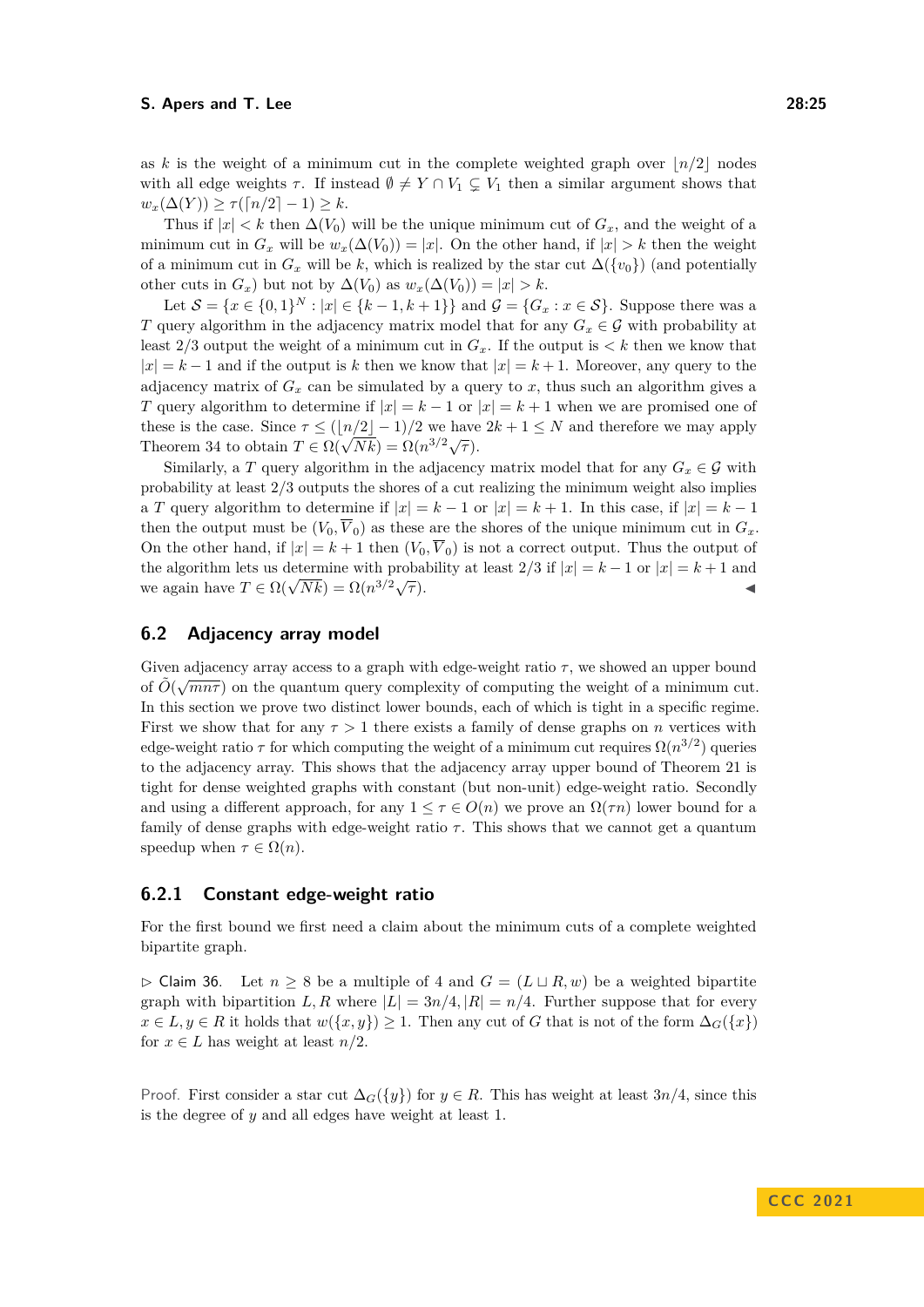#### **28:26 Quantum Complexity of Minimum Cut**

It now remains to show the claim holds for non-star cuts. Consider a general non-star cut with shore  $X \cup Y$  with  $X \subseteq L, Y \subseteq R$ . Let  $k = |X|, \ell = |Y|$ . As it is a non-star cut we have  $k + \ell > 2$ . By complementing as needed we may also assume that  $k \leq 3n/8$ . We also have the obvious constraints that  $\ell \leq n/4$  and  $k, \ell \geq 0$ .

As *G* is a complete weighted bipartite graph with every edge weight at least one we have

$$
w(\Delta_G(X \cup Y)) \ge k(n/4 - \ell) + \ell(3n/4 - k) .
$$

As  $k \leq 3n/8$  the term  $\ell(3n/4-k)$  is greater than  $n/2$  whenever  $\ell \geq 2$ . Thus we can focus on  $\ell \in \{0,1\}$ . If  $\ell = 0$  then  $k \geq 2$  and so the weight of the cut is at least  $k(n/4) = n/2$  as desired. If  $\ell = 1$  then the weight of the cut is  $k(n/4 - 1) + 3n/4 - k$  which is always at least  $3n/4$  as long as  $n \geq 8$ .

This claim means that if  $\min_{x \in L} w(\Delta_G({x})) < n/2$  then this value will be the weight of a minimum cut in *G*. We can leverage this to show a lower bound as follows. In the next proof, for a function  $f: \{0,1\}^n \to \{0,1\}$  we will use  $Q_{1/3}(f)$  to denote the quantum query complexity of computing *f* with error at most 1*/*3.

<span id="page-25-0"></span>▶ **Theorem 37.** Let  $n \ge 8$  be a multiple of 4 and  $0 < \varepsilon \le 1$ . There is a family of *n*-vertex *graphs* G all of which have edge weights in  $\{1, 1 + \varepsilon\}$  such that any quantum algorithm that for *every graph*  $G \in \mathcal{G}$  *computes with probability at least*  $2/3$  *the weight of a minimum cut in*  $G$ *must make*  $\Omega(n^{3/2})$  *queries in the adjacency array model. Similarly, any quantum algorithm that for every graph*  $G \in \mathcal{G}$  *computes with probability at least* 2/3 *the shores*  $(X,\overline{X})$  *of a cut realizing the minimum weight must make*  $\Omega(n^{3/2})$  *queries in the adjacency array model.* 

**Proof.** Let  $X = \{x \in \{0,1\}^{n/4} : |x| = |n/8| - 1\}$  and  $Y = \{y \in \{0,1\}^{n/4} : |y| = |n/8| + 1\}$ . For every  $x = (x^{(1)}, \ldots, x^{(3n/4)}) \in (X \cup Y)^{3n/4}$  we associate a bipartite graph  $G_x = (L \sqcup R, w_x)$ where  $L = \{1, \ldots, 3n/4\}, R = \{3n/4 + 1, \ldots, n\}$  and  $w_x(\{i, j\}) = 1 + \varepsilon \cdot x^{(i)}(j - 3n/4)$  for every *i* ∈ *L*, *j* ∈ *R*. We set  $\mathcal{G} = \{G_x : x \in (X \cup Y)^{3n/4}\}.$ 

Define the function  $g: X \cup Y \to \{0,1\}$  where  $g(x) = 0$  iff  $x \in X$ . We have  $Q_{1/3}(g) \in \Omega(n)$ by Theorem [34.](#page-23-1) Let  $f : \{0,1\}^{3n/4} \to \{0,1\}$  be the AND function, for which  $Q_{1/3}(f) \in \Omega(\sqrt{n})$ . By the composition theorem for quantum query complexity [\[23,](#page-29-13) [34\]](#page-29-15), we have  $Q_{1/3}(h) \in$  $\Omega(n^{3/2})$  for the composed function  $h = f \circ g^{3n/4}$ .

Let  $x = (x^{(1)}, \ldots, x^{(3n/4)}) \in (X \cup Y)^{3n/4}$ . If  $h(x) = 1$  then  $x^{(i)} \in Y$  for all  $i \in [3n/4]$  and the weight of the star cut  $\Delta_{G_x}(\{i\}) = n/4 + \varepsilon \cdot (\lfloor n/8 \rfloor + 1)$ . As  $\varepsilon \leq 1$  this will be the weight of a minimum cut in  $G_x$  by Claim [36.](#page-24-0) On the other hand if  $h(x) = 0$  then some  $x^{(i)} \in X$ and  $\Delta_{G_x}(\{i\}) = n/4 + \varepsilon \cdot (\lfloor n/8 \rfloor - 1)$  and this will be the weight of a minimum cut of  $G_x$ . Thus computing the weight of a minimum cut of  $G<sub>x</sub>$  lets us evaluate  $h(x)$ . Further, given oracle access to *x* we can simulate queries to  $G_x$  in the adjacency array model. Let  $A_x$  be a  $3n/4$ -by- $n/4$  matrix whose  $i^{\text{th}}$  row is the vector  $1 + \varepsilon x^{(i)}$ . Then the vertical concatenation of *A* with  $A<sup>T</sup>$  is a valid adjacency array for  $G<sub>x</sub>$ . To a degree query on vertex *i* we simply answer  $n/4$  if  $1 \leq 3n/4$  and  $3n/4$  if  $3n/4 + 1 \leq i \leq n$ . We can also answer a query to the name and weight of the  $j^{\text{th}}$  neighbor of *i* with one query to *x*. This shows that the  $(1/3)$ -error quantum query complexity of computing the weight of a minimum cut on graphs in  $G$  in the adjacency array model is at least  $Q_{1/3}(f \circ g^{3n/4}) \in \Omega(n^{3/2})$ .

Finally, suppose a quantum query algorithm can compute a shore of a minimum cut in  $G_x$  with *T* queries. We know that this shore must be of the form  $\{v\}$  for a vertex  $v \in L$ . Thus with  $O(n)$  more queries the algorithm can classically compute the weight of a minimum cut by querying the weight of the neighbors of *v*. Thus  $T + O(n) \in \Omega(n^{3/2})$ , which means  $T \in \Omega(n^{3/2})$ . This completes the proof.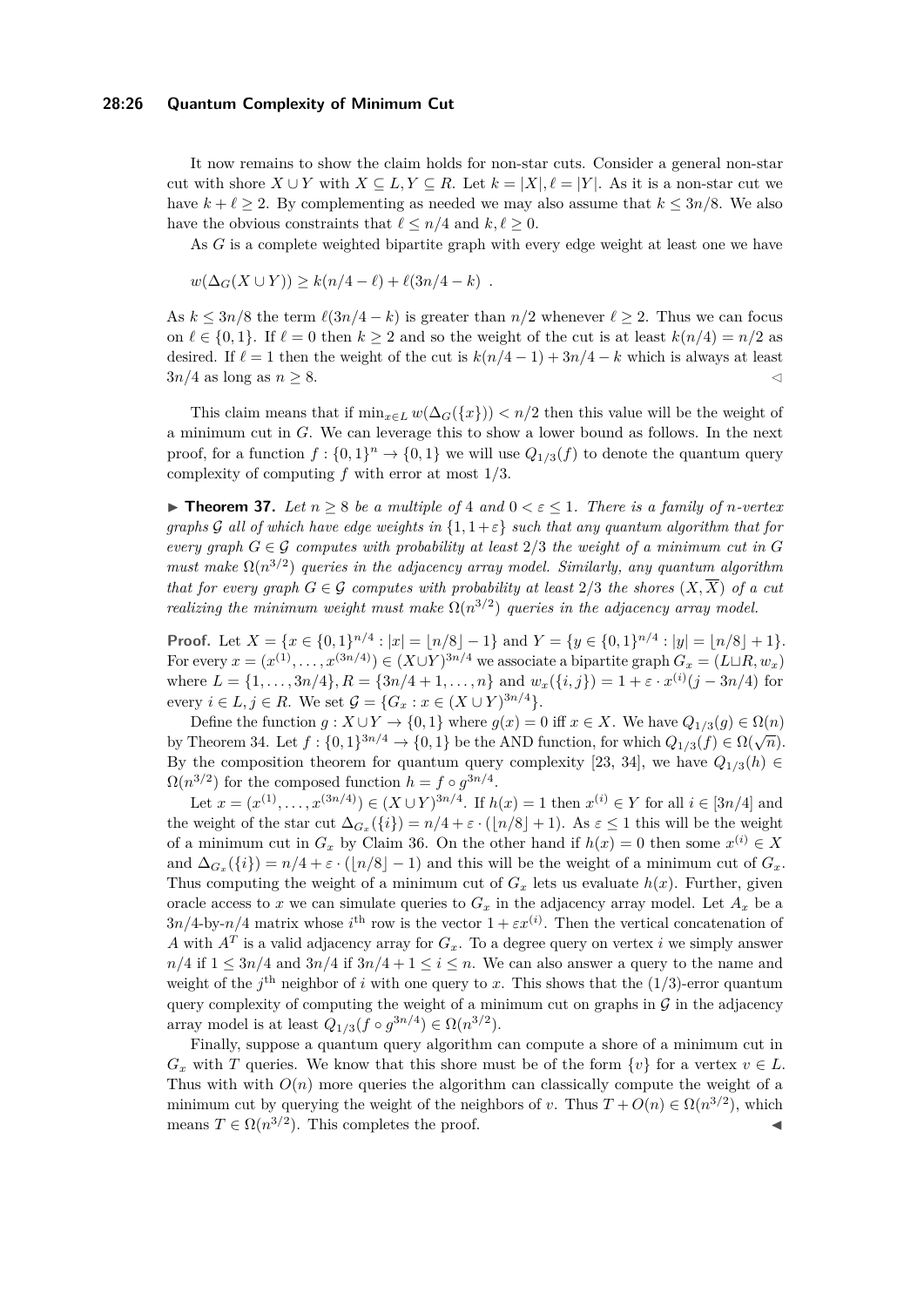## **6.2.2 Large edge-weight ratio**

Let  $n \in \mathbb{N}$  be a multiple of 4 and *V* be a vertex set with  $|V| = n$ . Partition *V* into four sets *V*1*, V*2*, V*3*, V*4.

Now consider an integer  $\tau$  such that  $1 \leq \tau \leq 5n/8$  and  $\tau n/10$  is an integer. Fix a set *S* of  $\tau n/10$  "edge disjoint" quadruples  $(u_1, u_2, u_3, u_4) \in V_1 \times V_2 \times V_3 \times V_4$ . By edge disjoint we mean no pair of consecutive elements  $(u_i, u_{i+1})$  or  $(u_4, u_1)$  appears in more than one quadruple. We fix an enumeration of  $S$  and refer to the vertices in the  $\ell^{\text{th}}$  quadruple as  $u_1^{\ell}, u_2^{\ell}, u_3^{\ell}, u_4^{\ell}.$ 

For every  $x \in \{0,1\}^{\tau n/10}$  we define an *n*-vertex weighted graph  $G_x = (V, w_x)$  where  $w_x(\{u, v\}) = \tau$  if  $u \neq v \in V_i$  for some  $i \in [4]$ , and for  $\ell \in [\tau n/10]$  we set

$$
w_x(\{u_1^{\ell}, u_2^{\ell}\}) = w_x(\{u_3^{\ell}, u_4^{\ell}\}) = x_{\ell},
$$
  

$$
w_x(\{u_2^{\ell}, u_3^{\ell}\}) = w_x(\{u_4^{\ell}, u_1^{\ell}\}) = 1 - x_{\ell}.
$$

Otherwise,  $w_x(\lbrace u, v \rbrace) = 0$ . In words, on each  $V_i$  we have a complete graph with all edge weights  $\tau$ , and for each  $\ell \in [\tau n/10]$  we either add unit weight edges  $\{u_1^{\ell}, u_2^{\ell}\}, \{u_3^{\ell}, u_4^{\ell}\}$  or  $\{u_2^{\ell}, u_3^{\ell}\}, \{u_4^{\ell}, u_1^{\ell}\}\$  depending on  $x_{\ell}$ . The construction is depicted in Figure [3.](#page-26-0)

<span id="page-26-0"></span>There are a few important points to note about this definition. First, the edge-weight ratio of  $G_x$  is  $\tau$ . Second, for any X that nontrivially intersects some  $V_i$  we have that  $w(\Delta_{G_x}(X)) \ge \tau(n/4 - 1)$ . This means that such an *X* cannot be the shore of a minimum cut of  $G_x$ . Third, by construction the degree of every vertex of  $G_x$  is independent of  $x$ . This means that degree queries to *G<sup>x</sup>* can be trivially answered and give us no information about *x*.



**Figure 3** Figure of graph  $G_x$ . If  $x_\ell = 1$  then we add edges  $\{u_1^\ell, u_2^\ell\}$  and  $\{u_3^\ell, u_4^\ell\}$ . If  $x_\ell = 0$  then we add edges  $\{u_2^{\ell}, u_3^{\ell}\}\$  and  $\{u_4^{\ell}, u_1^{\ell}\}.$ 

<span id="page-26-1"></span> $\blacktriangleright$  **Lemma 38.** We can simulate a single query to  $G_x$  in the adjacency array model using a *single query to x.*

**Proof.** We first handle degree queries. This can be answered with no queries to x as the degree of a vertex is independent of *x*.

Now consider a query  $(v, k) \in V \times [\deg(v)]$  to which we must answer the name *u* of the *k*-th neighbor of *v* and the edge weight  $w_x(\{u, v\})$ . For clarity of exposition, we assume  $v = u_1^t \in V_1$ ; the other cases are handled similarly.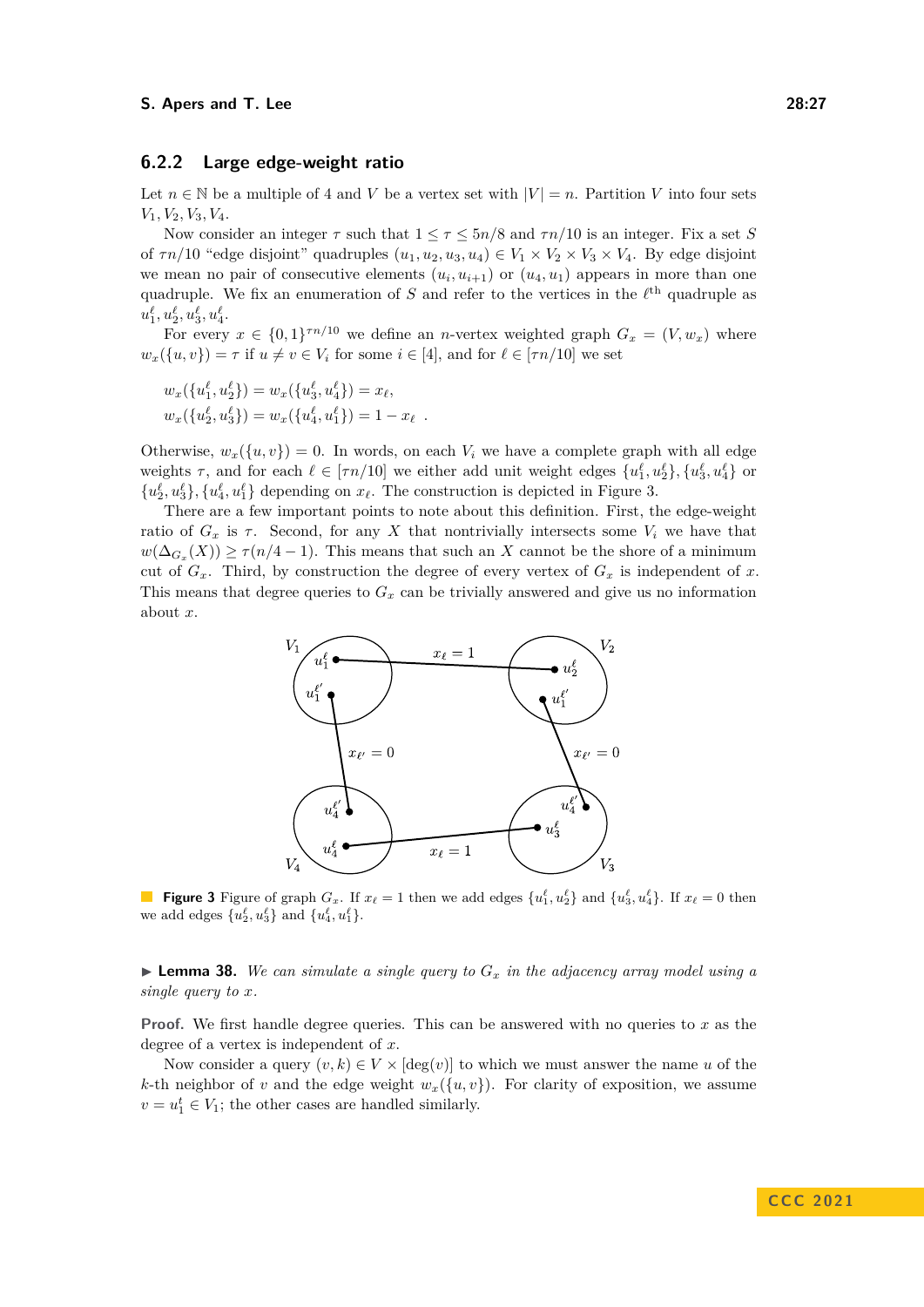#### **28:28 Quantum Complexity of Minimum Cut**

- If  $k \leq n/4-1$  then return the k-th neighbor *u* of *v* inside  $V_1$  and edge weight  $w_x({w, v})$ *τ* .
- If  $k \geq n/4$  then let  $j = k n/4 + 1$ . Letting  $\ell$  denote the index of the  $j^{\text{th}}$  quadruple of *S* containing *v* we query *xℓ*.
	- If  $x_{\ell} = 1$  then return neighbor  $u_2^{\ell}$  and edge weight  $w(\lbrace v, u_2^{\ell} \rbrace) = 1$ .
	- If  $x_{\ell} = 0$  then return neighbor  $u_4^{\ell}$  and edge weight  $w(\lbrace v, u_4^{\ell} \rbrace) = 1$ .

<span id="page-27-1"></span>Now we can prove the following lemma.

▶ **Lemma 39.** *Fix integers n and τ such that* 1 ≤ *τ* ≤ 5*n/*8 *and τn/*10 ∈ N*. Consider a string*  $x \in \{0,1\}^{\tau n/10}$  *and the corresponding graph*  $G_x$ *. If*  $|x| < \tau n/20$  *then*  $G_x$  *has a unique minimum cut with shores*  $(X, X) = (V_1 \cup V_2, V_3 \cup V_4)$  *and weight*  $w(\Delta_{G_x}(X)) = 2|x|$ *. If*  $|x| > \tau n/20$  *then*  $G_x$  *has a unique minimum cut with shores*  $(X, \overline{X}) = (V_1 \cup V_4, V_2 \cup V_3)$  *and*  $weight w(\Delta_{G_x}(X)) = 2(\tau n/10 - |x|).$ 

**Proof.** First consider any cut shore that nontrivially intersects some  $V_i$ . Since the subgraph  $G_x[V_i]$  induced on  $V_i$  is a complete graph with edge weights  $\tau$ , this implies that such a cut has weight at least  $\tau(|V_i| - 1) = \tau(n/4 - 1)$ . Now consider the small set of remaining cut shores that trivially intersect the  $V_i$ 's. The weight of each one of these cuts can be easily expressed as a function of the Hamming weight  $|x|$  of the input:

$$
w(\Delta_{G_x}(V_i)) = \tau n/10,
$$
  
\n
$$
w(\Delta_{G_x}(V_1 \cup V_3)) = w(\Delta_{G_x}(V_2 \cup V_4)) = 2\tau n/10,
$$
  
\n
$$
w(\Delta_{G_x}(V_1 \cup V_2)) = w(\Delta_{G_x}(V_3 \cup V_4)) = 2|x|,
$$
  
\n
$$
w(\Delta_{G_x}(V_1 \cup V_4)) = w(\Delta_{G_x}(V_2 \cup V_3)) = 2(\tau n/10 - |x|).
$$

It is clear that all minimum weight cuts will be among these cuts, and the lemma easily follows.

Using this lemma we can prove the following theorem.

<span id="page-27-0"></span>**► Theorem 40.** Let  $\tau, n \in \mathbb{N}$  be such that  $1 \leq \tau \leq 5n/8$  and  $\tau n/20 \in \mathbb{N}$ . There exists *a* family of *n*-vertex graphs  $G'$  with  $\Omega(n^2)$  edges, all of which have edge weights in  $\{1, \tau\}$ , *such that any quantum algorithm that for every graph*  $G' \in \mathcal{G}'$  computes with probability at *least*  $2/3$  *the weight of a minimum cut in G' must make*  $\Omega(n\tau)$  *queries in the adjacency array model. Similarly, any quantum algorithm that for every graph*  $G' \in \mathcal{G}'$  *computes with* probability at least  $2/3$  the shores  $(X,\overline{X})$  of a cut realizing the minimum weight must make Ω(*nτ* ) *queries in the adjacency array model.*

**Proof.** First consider the set of strings  $X \subseteq \{0,1\}^{\tau n/10}$  with Hamming weight

 $|x| = |\tau n/100| \pm 1 < \tau n/20.$ 

By Lemma [39](#page-27-1) the graph  $G_x$ ,  $x \in \mathcal{X}$ , has a unique minimum cut with shores  $(V_1 \cup V_2, V_3 \cup V_4)$ and weight  $2|x|$ . Now let  $\mathcal{G}' = \{G_x : x \in \mathcal{X}\}\$  and assume the existence of a quantum algorithm that for every  $G_x \in \mathcal{G}'$  computes with probability at least 2/3 the weight 2|x| of a minimum cut in  $G'$  with at most  $q$  queries to the adjacency array of  $G_x$ . By Lemma [38](#page-26-1) this is equivalent to outputting the Hamming weight  $|x|$  with probability at least  $2/3$  for any  $x \in \mathcal{X}$  while making only *q* queries to *x*. Using Theorem [34](#page-23-1) this implies the lower bound  $q \in \Omega(\tau n)$ .

In total this takes a single query to  $x$ , which proves the lemma.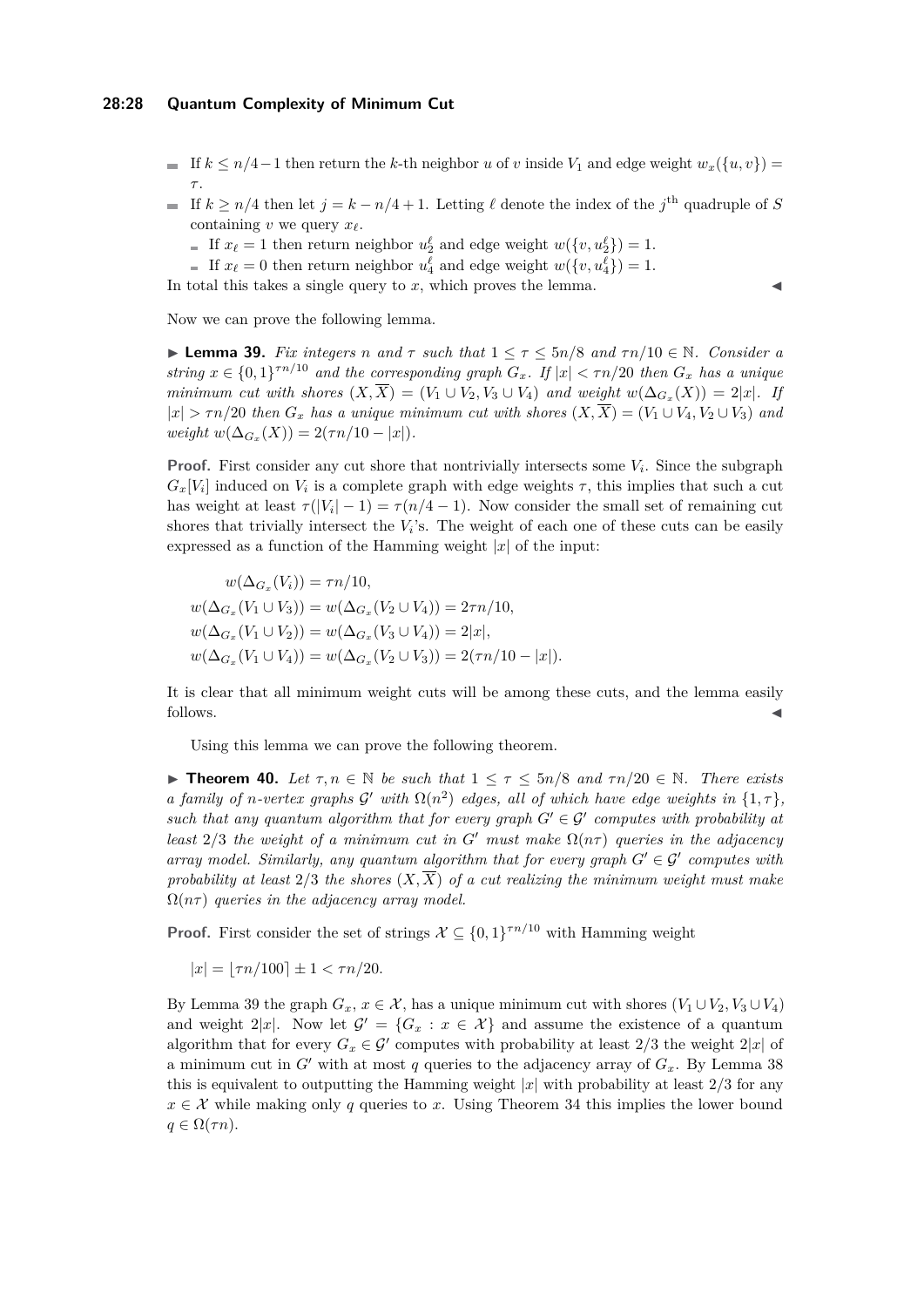Next consider the set of strings  $\mathcal{X}' \subseteq \{0,1\}^{\tau n/10}$  that have Hamming weight  $|x| =$  $\tau n/20 \pm 1$ . By Lemma [39](#page-27-1) the graph  $G_x$ ,  $x \in \mathcal{X}'$ , again has a unique minimum cut. If  $|x| = \tau n/20 - 1$  then its shores are  $(V_1 \cup V_2, V_3 \cup V_4)$ , while if  $|x| = \tau n/20 + 1$  then its shores are  $(V_1 \cup V_4, V_2 \cup V_3)$ . Now assume that there exists a quantum algorithm that with probability at least 2*/*3 returns the shores of a minimum weight cut of *G<sup>x</sup>* with at most *q* queries to the adjacency array of  $G_x$ . By Lemma [38](#page-26-1) this is equivalent to distinguishing  $|x| = \tau n/20 - 1$  from  $|x| = \tau n/20 + 1$  with probability at least 2/3 for any  $x \in \mathcal{X}$  while making only *q* queries to *x*. Using Theorem [34](#page-23-1) this implies the lower bound  $q \in \Omega(\tau n)$ .

#### **References**

- <span id="page-28-9"></span>**1** Andris Ambainis and Robert Špalek. Quantum algorithms for matching and network flows. In *Proceedings of the Annual Symposium on Theoretical Aspects of Computer Science (STACS)*, pages 172–183. Springer, 2006.
- <span id="page-28-4"></span>**2** Simon Apers and Ronald de Wolf. Quantum speedup for graph sparsification, cut approximation and Laplacian solving. In *Proceedings of the 61st Annual Symposium on Foundations of Computer Science (FOCS)*, pages 637–648. IEEE, 2020.
- <span id="page-28-8"></span>**3** Joshua D. Batson, Daniel A. Spielman, and Nikhil Srivastava. Twice-Ramanujan sparsifiers. *SIAM J. Comput.*, 41(6):1704–1721, 2012. [doi:10.1137/090772873](https://doi.org/10.1137/090772873).
- <span id="page-28-10"></span>**4** Aleksandrs Belovs, Andrew M Childs, Stacey Jeffery, Robin Kothari, and Frédéric Magniez. Time-efficient quantum walks for 3-distinctness. In *International Colloquium on Automata, Languages, and Programming*, pages 105–122. Springer, 2013.
- <span id="page-28-6"></span>**5** András A. Benczúr and David R. Karger. Randomized approximation schemes for cuts and flows in capacitated graphs. *SIAM J. Comput.*, 44(2):290–319, 2015. [doi:10.1137/070705970](https://doi.org/10.1137/070705970).
- <span id="page-28-14"></span>**6** Nalin Bhardwaj, Antonio M. Lovett, and Bryce Sandlund. A simple algorithm for minimum cuts in near-linear time. In *Proceedings of the 17th Scandinavian Symposium and Workshops on Algorithm Theory (SWAT)*, volume 162 of *LIPIcs*, pages 12:1–12:18. Schloss Dagstuhl - Leibniz-Zentrum für Informatik, 2020. [doi:10.4230/LIPIcs.SWAT.2020.12](https://doi.org/10.4230/LIPIcs.SWAT.2020.12).
- <span id="page-28-3"></span>**7** Arijit Bishnu, Arijit Ghosh, Gopinath Mishra, and Manaswi Paraashar. Query complexity of global minimum cut. *CoRR*, abs/2007.09202, 2020. [arXiv:2007.09202](http://arxiv.org/abs/2007.09202).
- <span id="page-28-1"></span>**8** Rodrigo A. Botafogo. Cluster analysis for hypertext systems. In *Proceedings of the 16th Annual International ACM SIGIR Conference on Research and Development in Information Retrieval*, page 116–125, New York, NY, USA, 1993. Association for Computing Machinery. [doi:10.1145/160688.160704](https://doi.org/10.1145/160688.160704).
- <span id="page-28-11"></span>**9** Gilles Brassard, Peter Høyer, Michele Mosca, and Alain Tapp. Quantum amplitude amplification and estimation. *Quantum computation and quantum information: A millennium volume*, 305, 2002.
- <span id="page-28-12"></span>**10** Harry Buhrman, Richard Cleve, Ronald de Wolf, and Christof Zalka. Bounds for smallerror and zero-error quantum algorithms. In *Proceedings of the 40th Annual Symposium on Foundations of Computer Science (FOCS)*, pages 358–368. IEEE, 1999.
- <span id="page-28-2"></span>**11** Christoph Dürr, Mark Heiligman, Peter Høyer, and Mehdi Mhalla. Quantum query complexity of some graph problems. *SIAM J. Comput.*, 35(6):1310–1328, 2006. [doi:10.1137/050644719](https://doi.org/10.1137/050644719).
- <span id="page-28-13"></span>**12** Christoph Dürr and Peter Høyer. A quantum algorithm for finding the minimum. *CoRR*, quant-ph/9607014, 1996. [arXiv:quant-ph/9607014](http://arxiv.org/abs/quant-ph/9607014).
- <span id="page-28-0"></span>**13** Lester R. Ford and Delbert R. Fulkerson. *Flows in Networks*. Princeton University Press, 1962. URL: <http://www.jstor.org/stable/j.ctt183q0b4>.
- <span id="page-28-7"></span>**14** Wai Shing Fung, Ramesh Hariharan, Nicholas J. A. Harvey, and Debmalya Panigrahi. A general framework for graph sparsification. *SIAM J. Comput.*, 48(4):1196–1223, 2019. [doi:](https://doi.org/10.1137/16M1091666) [10.1137/16M1091666](https://doi.org/10.1137/16M1091666).
- <span id="page-28-5"></span>**15** Harold N. Gabow. A matroid approach to finding edge connectivity and packing arborescences. *J. Comput. Syst. Sci.*, 50(2):259–273, 1995. [doi:10.1006/jcss.1995.1022](https://doi.org/10.1006/jcss.1995.1022).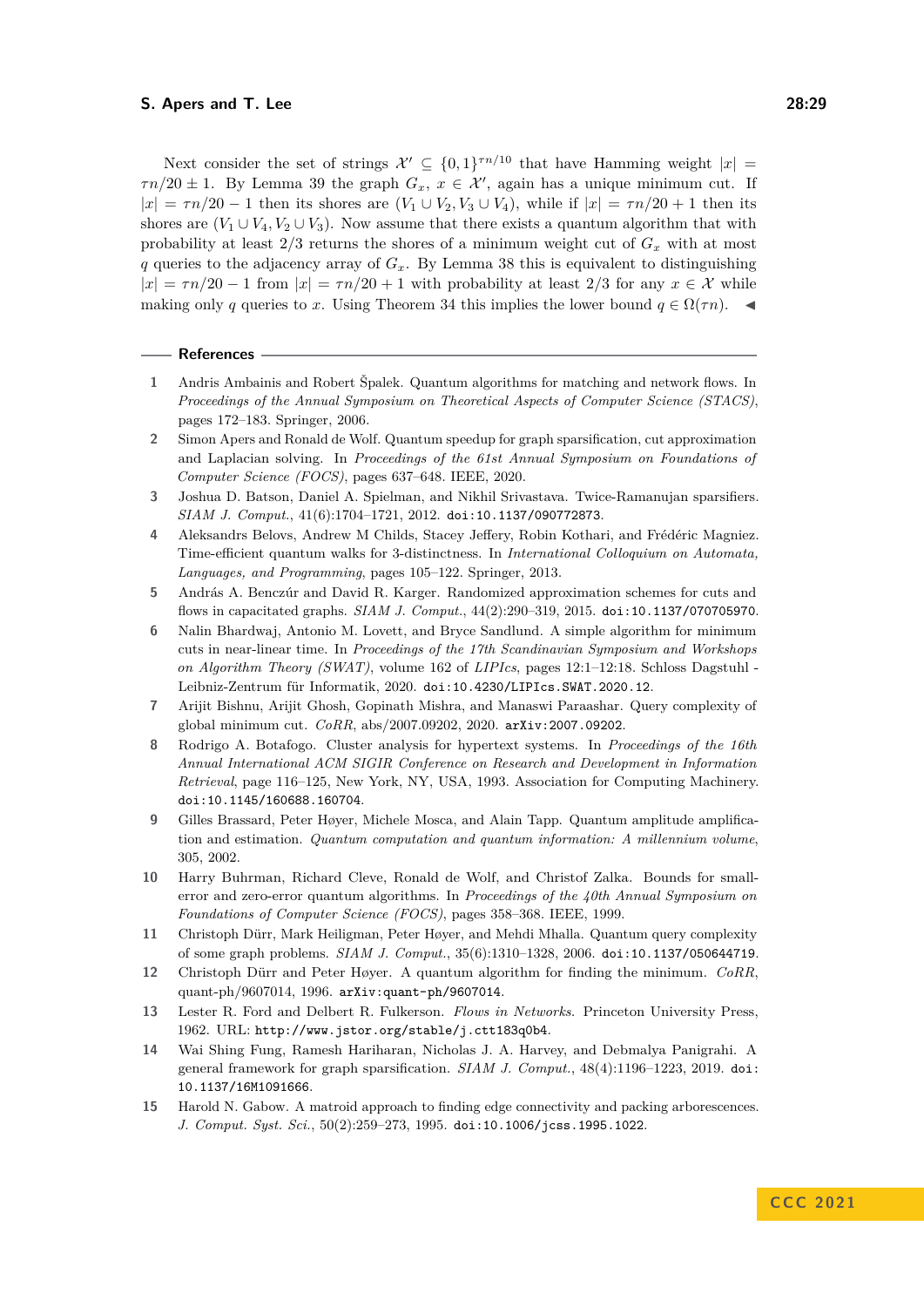## **28:30 Quantum Complexity of Minimum Cut**

- <span id="page-29-6"></span>**16** Paweł Gawrychowski, Shay Mozes, and Oren Weimann. Minimum cut in  $O(m \log^2 n)$  time. In *Proceedings of the 47th International Colloquium on Automata, Languages, and Programming (ICALP)*, volume 168 of *LIPIcs*, pages 57:1–57:15. Schloss Dagstuhl - Leibniz-Zentrum für Informatik, 2020. [doi:10.4230/LIPIcs.ICALP.2020.57](https://doi.org/10.4230/LIPIcs.ICALP.2020.57).
- <span id="page-29-11"></span>**17** Paweł Gawrychowski, Shay Mozes, and Oren Weimann. A note on a recent algorithm for minimum cut. In *Symposium on Simplicity in Algorithms (SOSA)*, pages 74–79. SIAM, 2021.
- <span id="page-29-0"></span>**18** Ralph E. Gomory and Te C. Hu. Multi-terminal network flows. *Journal of the Society for Industrial and Applied Mathematics*, 9(4):551–570, 1961. URL: [http://www.jstor.org/](http://www.jstor.org/stable/2098881) [stable/2098881](http://www.jstor.org/stable/2098881).
- <span id="page-29-14"></span>**19** Lov Grover. Quantum mechanics helps in searching for a needle in a haystack. *Phys. Rev. Lett.*, 78:325–328, 1997.
- <span id="page-29-12"></span>**20** Monika R. Henzinger and Valerie King. Randomized dynamic graph algorithms with polylogarithmic time per operation. In *Proceedings of the 27th annual ACM symposium on Theory of computing (STOC)*, pages 519–527, 1995.
- <span id="page-29-3"></span>**21** Monika R. Henzinger, Satish Rao, and Di Wang. Local flow partitioning for faster edge connectivity. *SIAM J. Comput.*, 49(1):1–36, 2020. [doi:10.1137/18M1180335](https://doi.org/10.1137/18M1180335).
- <span id="page-29-10"></span>**22** Monika R. Henzinger and David P. Williamson. On the number of small cuts in a graph. *Inf. Process. Lett.*, 59(1):41–44, 1996. [doi:10.1016/0020-0190\(96\)00079-8](https://doi.org/10.1016/0020-0190(96)00079-8).
- <span id="page-29-13"></span>**23** Peter Høyer, Troy Lee, and Robert Špalek. Negative weights make adversaries stronger. In *Proceedings of the 39th Annual ACM Symposium on Theory of Computing (STOC)*, pages 526–535. ACM, 2007. [doi:10.1145/1250790.1250867](https://doi.org/10.1145/1250790.1250867).
- <span id="page-29-17"></span>**24** David R. Karger. Random sampling in cut, flow, and network design problems. *Mathematics of Operations Research*, 24(2):383–413, 1999. URL: [http:](http://ezproxy.lib.uts.edu.au/login?url=https://www-proquest-com.ezproxy.lib.uts.edu.au/scholarly-journals/random-sampling-cut-flow-network-design-problems/docview/212675010/se-2?accountid=17095) [//ezproxy.lib.uts.edu.au/login?url=https://www-proquest-com.ezproxy.lib.uts.](http://ezproxy.lib.uts.edu.au/login?url=https://www-proquest-com.ezproxy.lib.uts.edu.au/scholarly-journals/random-sampling-cut-flow-network-design-problems/docview/212675010/se-2?accountid=17095) [edu.au/scholarly-journals/random-sampling-cut-flow-network-design-problems/](http://ezproxy.lib.uts.edu.au/login?url=https://www-proquest-com.ezproxy.lib.uts.edu.au/scholarly-journals/random-sampling-cut-flow-network-design-problems/docview/212675010/se-2?accountid=17095) [docview/212675010/se-2?accountid=17095](http://ezproxy.lib.uts.edu.au/login?url=https://www-proquest-com.ezproxy.lib.uts.edu.au/scholarly-journals/random-sampling-cut-flow-network-design-problems/docview/212675010/se-2?accountid=17095).
- <span id="page-29-4"></span>**25** David R. Karger. Minimum cuts in near-linear time. *J. ACM*, 47(1):46–76, 2000. [doi:](https://doi.org/10.1145/331605.331608) [10.1145/331605.331608](https://doi.org/10.1145/331605.331608).
- <span id="page-29-2"></span>**26** Ken-ichi Kawarabayashi and Mikkel Thorup. Deterministic edge connectivity in near-linear time. *J. ACM*, 66(1):4:1-4:50, 2019. [doi:10.1145/3274663](https://doi.org/10.1145/3274663).
- <span id="page-29-7"></span>**27** Jason Li. Deterministic mincut in almost-linear time. In *Proceedings of the 53rd annual ACM symposium on Theory of computing (STOC)*, 2021.
- <span id="page-29-8"></span>**28** On-Hei S. Lo, Jens M. Schmidt, and Mikkel Thorup. Compact cactus representations of all non-trivial min-cuts. *Discrete Applied Mathematics*, 2020. [doi:10.1016/j.dam.2020.03.046](https://doi.org/10.1016/j.dam.2020.03.046).
- <span id="page-29-16"></span>**29** David W. Matula. A linear time 2+epsilon approximation algorithm for edge connectivity. In Vijaya Ramachandran, editor, *Proceedings of the 4th Annual ACM/SIGACT-SIAM Symposium on Discrete Algorithms (SODA)*, pages 500–504. ACM/SIAM, 1993. URL: [http://dl.acm.](http://dl.acm.org/citation.cfm?id=313559.313872) [org/citation.cfm?id=313559.313872](http://dl.acm.org/citation.cfm?id=313559.313872).
- <span id="page-29-5"></span>**30** Sagnik Mukhopadhyay and Danupon Nanongkai. Weighted min-cut: sequential, cut-query, and streaming algorithms. In *Proceedings of the 52nd Annual ACM SIGACT Symposium on Theory of Computing (STOC)*, pages 496–509, 2020.
- <span id="page-29-18"></span>**31** Hiroshi Nagamochi and Toshihide Ibaraki. Computing edge-connectivity in multigraphs and capacitated graphs. *SIAM J. Discret. Math.*, 5(1):54–66, 1992. [doi:10.1137/0405004](https://doi.org/10.1137/0405004).
- <span id="page-29-9"></span>**32** Ashwin Nayak and Felix Wu. The quantum query complexity of approximating the median and related statistics. In *Proceedings of the 31st annual ACM symposium on Theory of computing (STOC)*, pages 384–393, 1999.
- <span id="page-29-1"></span>**33** Jean-Claude Picard and Maurice Queyranne. Selected applications of minimum cuts in networks. *INFOR: Information Systems and Operational Research*, 20(4):394–422, 1982. [doi:10.1080/03155986.1982.11731876](https://doi.org/10.1080/03155986.1982.11731876).
- <span id="page-29-15"></span>**34** Ben Reichardt. Reflections for quantum query algorithms. In *Proceedings of the 22nd Annual ACM-SIAM Symposium on Discrete Algorithms (SODA)*, pages 560–569. SIAM, 2011. [doi:10.1137/1.9781611973082.44](https://doi.org/10.1137/1.9781611973082.44).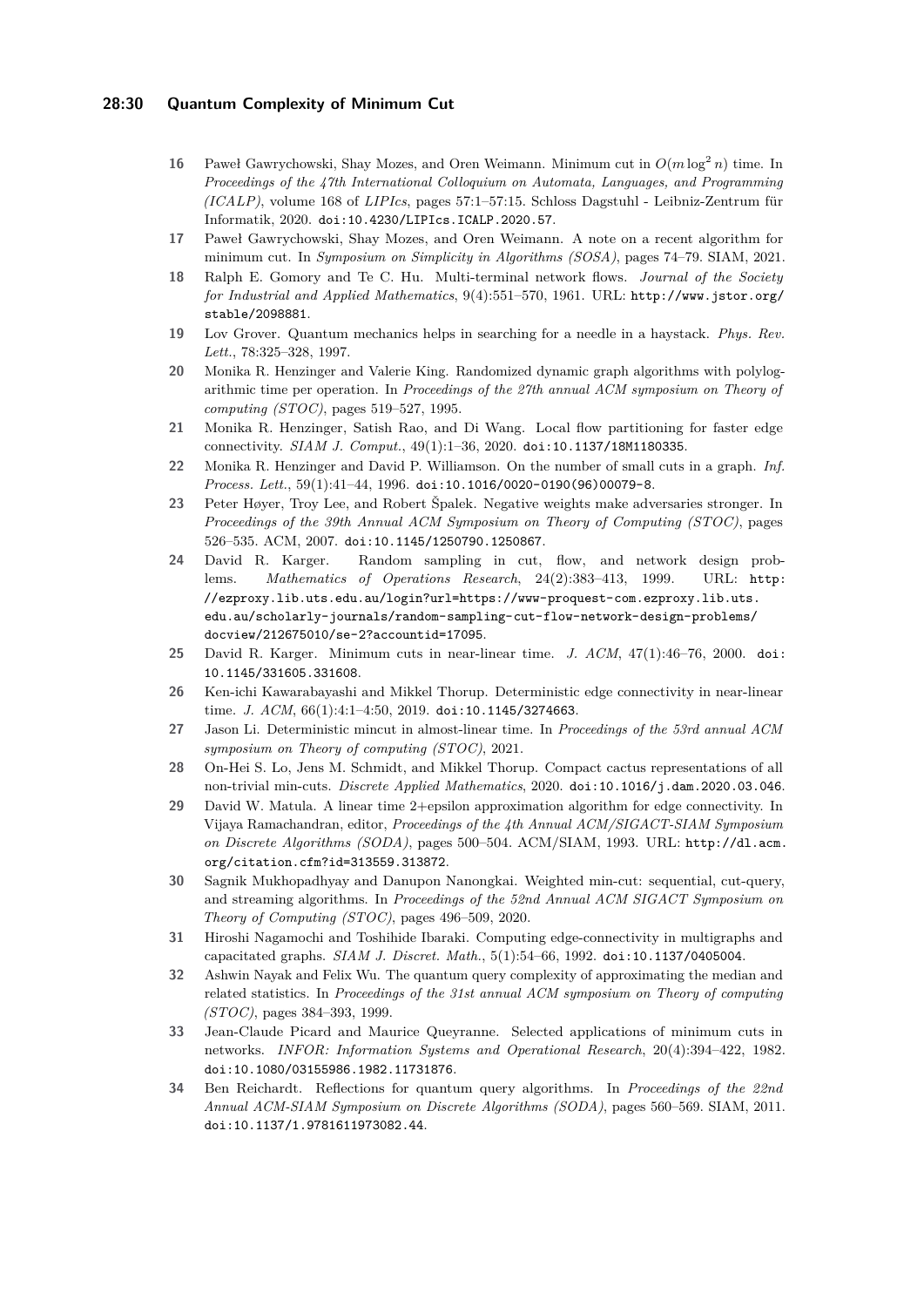- <span id="page-30-0"></span>**35** Aviad Rubinstein, Tselil Schramm, and S. Matthew Weinberg. Computing exact minimum cuts without knowing the graph. In *Proceedings of the 9th Innovations in Theoretical Computer Science Conference (ITCS)*, pages 39:1–39:16. LIPICS, 2018. [doi:10.4230/LIPIcs.ITCS.2018.](https://doi.org/10.4230/LIPIcs.ITCS.2018.39) [39](https://doi.org/10.4230/LIPIcs.ITCS.2018.39).
- <span id="page-30-2"></span>**36** Robert E. Tarjan and Uzi Vishkin. Finding biconnected components and computing tree functions in logarithmic parallel time. In *Proceedings of the 25th Annual Symposium on Foundations of Computer Science (FOCS)*, pages 12–20. IEEE, 1984.

## <span id="page-30-1"></span>**A Karger's theorem**

In this appendix we prove a slight generalization of Karger's theorem [\[25,](#page-29-4) Theorem 4.1] which is needed for our time-efficient algorithm. We begin by introducing some needed tools.

## **A.1 Tools**

Matula [\[29\]](#page-29-16) gave an  $O(m/\varepsilon)$  time deterministic algorithm to compute a  $(2+\varepsilon)$ -approximation to the edge connectivity of a simple graph (or multigraph). The algorithm can also be adapted to give a constant factor approximation to the weight of a minimum cut in an integer-weighted graph in time  $O(m \log^2(n))$ , see Appendix A of [\[16\]](#page-29-6).

<span id="page-30-3"></span> $\blacktriangleright$  **Lemma 41** (Matula's approximation algorithm [\[29,](#page-29-16) [16\]](#page-29-6)). Let  $G = (V, w)$  be an integer*weighted graph with m edges and n vertices. There is a constant c and a deterministic algorithm that in time*  $O(m \log^2(n))$  *outputs a value*  $\tilde{\lambda}$  *such that*  $\tilde{\lambda}/c \leq \lambda(G) \leq \lambda$ *.* 

To efficiently construct a tree-packing we will also need to use random sampling. The following lemma is the heart of Karger's skeleton construction [\[24\]](#page-29-17). We recommend the presentation in [\[6,](#page-28-14) Lemma 14].

<span id="page-30-4"></span>▶ **Lemma 42** ([\[24\]](#page-29-17)). Let *G* be an unweighted multigraph with *m* edges. For an integer  $d > 2$ *and real numbers*  $\varepsilon, \gamma$  *with*  $\varepsilon \leq 1/3$ , let  $p = 3d(\ln n)/(\varepsilon \lambda(G))$ . In time  $O(pm \log(n))$  we can *randomly sample*  $\lceil pm \rceil$  *edges of G. With probability*  $1 - 1/n^d$  *the resulting graph H has the properties that*

- **1.** *The minimum cut of H is within a*  $(1+\epsilon)$  *factor of*  $p\lambda(G) = 3d\ln(n)/\epsilon^2$ .
- **2.** *For every*  $X \subseteq V$  *we have*  $(1 \varepsilon)w(\Delta_G(X)) \leq w(\Delta_H(X)) \leq (1 + \varepsilon)w(\Delta_G(X))$ .

Another very useful tool we use is the Nagamochi-Ibaraki construction which shows that for an integer-weighted graph *G* with *m* edges, in time  $O(m \log(n))$  one can construct a graph *G*′ whose total edge weight is *nc* and which preserves all cuts of *G* of weight at most *c*.

 $\blacktriangleright$  **Lemma 43** ([\[31\]](#page-29-18)). Let  $G = (V, w)$  be an *n*-vertex integer-weighted graph with m edges. *For any positive integer c there is a deterministic algorithm that in time O*(*m* log *n*) *produces an integer-weighted graph*  $G' = (V, w')$  *with total edge weight*  $O(cn)$  *such that for all*  $X \subseteq V$ *with*  $\Delta_G(X)$  ≤ *c it holds that*  $w(e) = w'(e)$  *for all*  $e \in \Delta_G(X)$ *. Thus in particular*  $\Delta_G(X) =$  $\Delta_{G'}(X)$  and  $w(\Delta_G(X)) = w'(\Delta_{G'}(X))$  for all X with  $\Delta_G(X) \leq c$ .

We combine the tools of Matula's approximation algorithm, random sampling, and the sparse certificate of Nagamochi-Ibaraki into the following lemma.

<span id="page-30-5"></span>**Lemma 44.** *Let*  $G = (V, w)$  *be an integer-weighted graph and let*  $0 < \delta < 1$  *be a parameter. There is an*  $O(m \log^2(n) + n \log(n))$  *time randomized algorithm to create a weighted graph*  $H = (V, w_H)$  *such that* 

- **1.** *H has*  $O(n \log(n)/\varepsilon^2)$  *edges.*
- **2.** *The minimum cut of H has value*  $\lambda(H) = O(\log n)$ *.*

**3.** *If*  $X \subseteq V$  *is such that*  $w(\Delta(X)) \leq (1 + \delta)\lambda(G)$  *then*  $w_H(\Delta(X)) \leq (1 + 3\delta)\lambda(H)$ *.*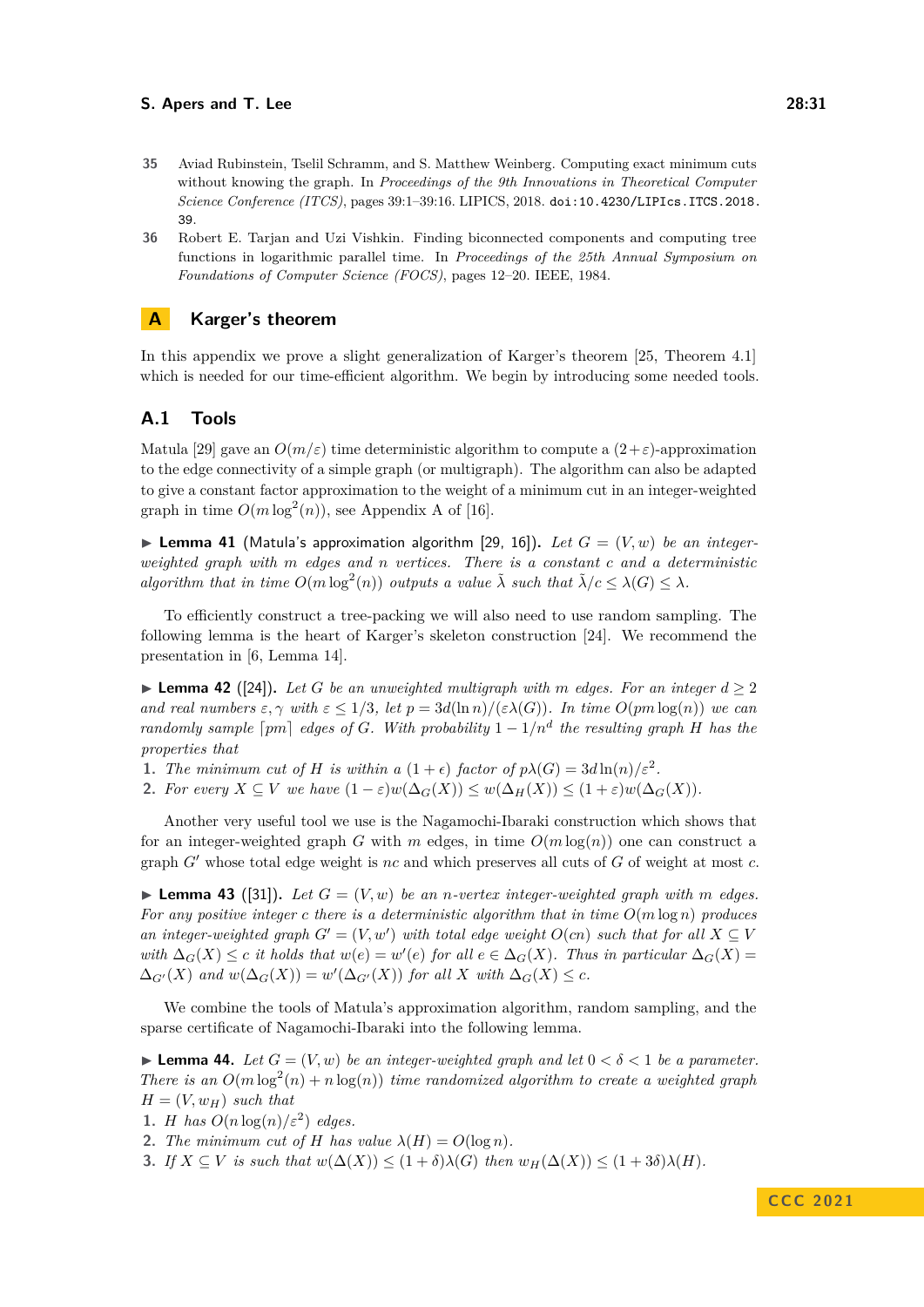## **28:32 Quantum Complexity of Minimum Cut**

**Proof.** First, by Lemma [41,](#page-30-3) in time  $O(m \log^2(n))$  we can find a constant factor approximation  $\lambda$ <sup></sup> satisfying  $\lambda/c \leq \lambda(G) \leq \lambda$ . Next we apply the Nagamochi-Ibaraki algorithm to *G* with threshold  $t = (1 + \delta)\lambda$ . In  $O(m \log(n))$  time this produces an integer-weighted graph  $G_2$  $(V, w')$  with total edge weight  $O(tn)$  such that for every  $X \subseteq V$  with  $w(\Delta_G(X)) \leq (1+\delta)\tilde{\lambda}$ it holds that  $w(\Delta_G(X)) = w'(\Delta_G(X)).$ 

We now view  $G_2$  as an unweighted multigraph with  $O(tn)$  edges and apply Lemma [42.](#page-30-4) Let  $p = \ln(n)/\tilde{\lambda}$ . We randomly choose  $[pE(G_2)] = O(n \ln(n))$  edges of  $G_2$  and let the resulting graph be *H*. This can be done in time  $O(n \log(n))$ . By Lemma [42](#page-30-4) the graph has the stated properties. The total running time is  $O(m \log^2(n) + n \log(n))$ .

## **A.2 Tree packing**

With these preliminaries in place we now turn to actually constructing a tree packing. We first need the definition, and a lemma of Karger.

 $\blacktriangleright$  **Definition 45** (Weighted tree packing). Let  $G = (V, w)$  be an integer-weighted graph. A weighted tree packing *is a set of spanning trees of G, each with an assigned weight, such that the total weight of trees containing any edge*  $e \in E(G)$  *is at most*  $w(e)$ *. The value of the packing is the total weight of trees in it.*

<span id="page-31-1"></span>▶ **Lemma 46** ([\[25,](#page-29-4) Lemma 2.3])**.** *Given a weighted tree packing of value βc and a cut of value*  $\alpha c$ , at least a  $(3 - \alpha/\beta)/2$  *fraction of the trees by weight 2-constrain the cut.* 

Gabow gives an algorithm to construct a near optimal tree packing in an unweighted multigraph. The following is an easy adaptation to an integer-weighted graph.

<span id="page-31-0"></span> $\blacktriangleright$  **Lemma 47** ([\[15\]](#page-28-5)). Let  $G = (V, w)$  be an integer-weighted graph with *n* vertices and m *edges. There is a deterministic algorithm that finds an integer-weighted tree packing of G of value at least*  $\lambda(G)/2$  *in time*  $O(m(\lambda(G)^2 \log(n) + \log^2(n)))$ *.* 

**Proof.** For a multigraph *H* with *n* vertices and *m*′ edges, Gabow [\[15\]](#page-28-5) gives a deterministic algorithm that finds a tree packing of weight  $\lambda(H)/2$  in time  $m'\lambda(H)\log(n)$ . The only difference with our case is that *G* is an integer-weighted graph instead of a multigraph. We can of course view *G* as a multigraph but it becomes too expensive to run Gabow's algorithm if this significantly blows up the number of edges.

Thus we first use Lemma [41](#page-30-3) to compute  $\tilde{\lambda}$  such that  $\tilde{\lambda}/c \leq \lambda(G) \leq \tilde{\lambda}$  in time  $O(m \log^2(n))$ . Then we make a pass through the edges of *G* and form a graph *G*′ where any edge of weight larger than  $\tilde{\lambda}$  in *G* is thresholded down to  $\tilde{\lambda}$ . Thus when viewed as a multigraph *G'* will only have  $O(m\lambda(G))$  edges. Any tree packing of *G* is also a tree packing of *G'* as the value of any tree packing is at most  $\lambda(G) \leq \tilde{\lambda}$ . We can then apply Gabow's algorithm to *G'* to obtain the  $\bullet$  theorem.

We are finally ready to prove the slight generalization of Karger's theorem that we require.

 $\blacktriangleright$  **Theorem 24** ([\[25,](#page-29-4) Theorem 4.1]). Let  $G = (V, w)$  be a weighted graph with *n* vertices and *m* edges. There is a randomized algorithm that in time  $O(m \log^2(n) + n \log^4(n))$  time *constructs a set of*  $O(\log n)$  *spanning trees such that every*  $(1 + 1/16)$ *-near minimum cut of G 2-respects* 1*/*4 *of them with high probability.*